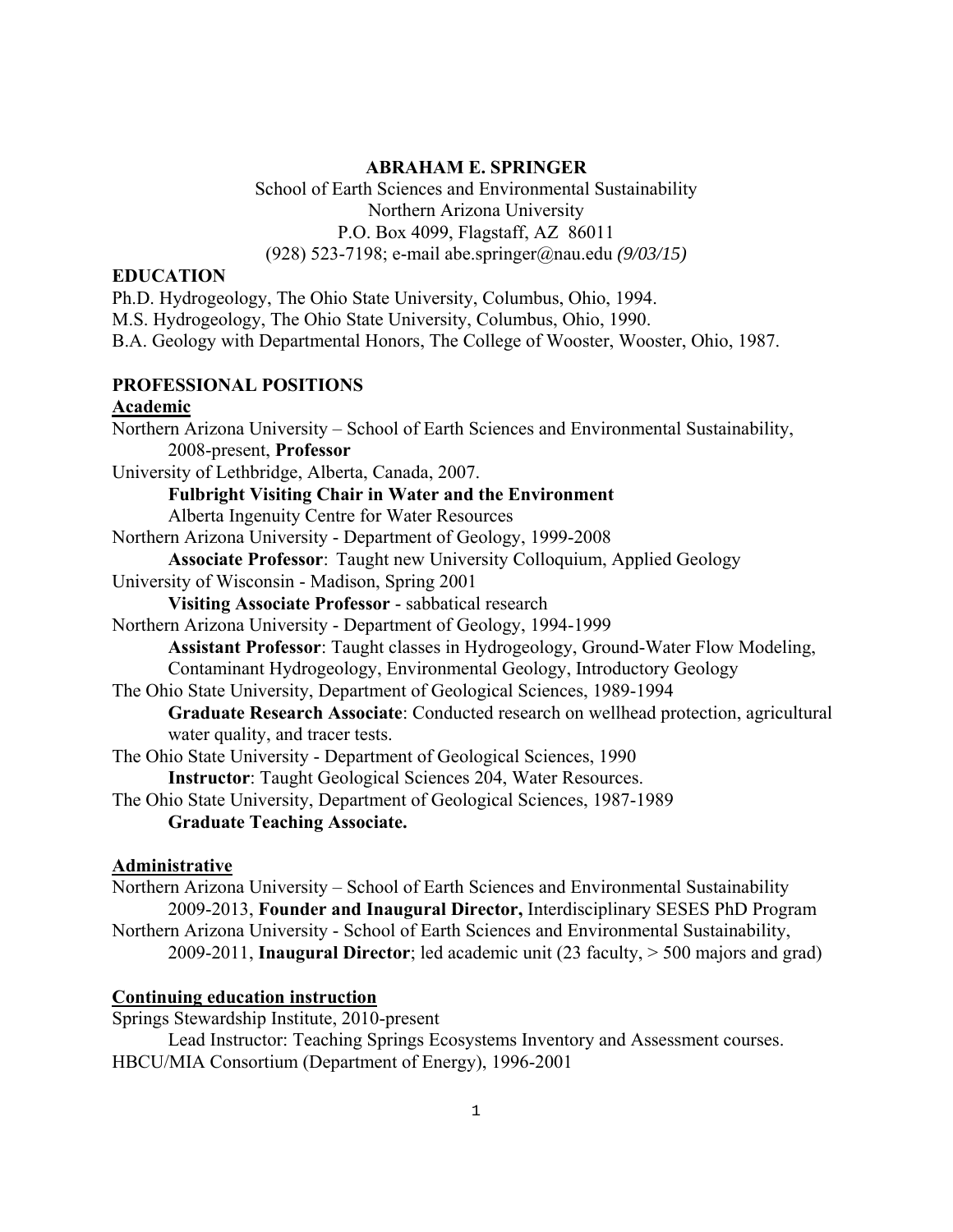**Lead Instructor**: Developed web sites, videotaped 42 lectures each for three Environmental Geology web-based courses, taught all three courses via internet. Environmental Education Enterprises, 1993-2000

 **Instructor:** Teaching "Modeling Techniques for Delineating Capture Zones" 4-day professional short course.

Environmental Education Enterprises, 1995-2000

**Instructor**: Teaching "Introduction to Physical Processes in Contaminant Hydrogeology" 3-day professional short course.

The Association of Ground Water Scientists and Engineers - NGWA, 1992-1993 **Instructor**: Taught "Capture-Zone Analysis for Contaminant Remediation and Wellhead Protection" 4-day short course.

#### **PROFESSIONAL AFFILIATIONS**

Sigma Xi (since 1987) Assoc. of Ground Water Scientists and Engineers, National Ground Water Assoc. (since 1988) Geological Society of America (since 1990) American Geophysical Union (since 1990) Arizona Hydrological Society (since 1994) Arizona Riparian Council (since 1995) Society for Ecological Restoration (1998-2006) International Association of Hydrogeologists (since 2001)

### **AWARDS**

- 2008 Civic Award, Verde River Citizens's Alliance
- 2007 Fellow, Geological Society of America
- 1990 Graduate Research Award, Graduate Research Forum, The Ohio State University
- 1988 Outstanding Teaching Associate, Dept. of Geological Sciences, The Ohio State Univ.
- 1987 Charles B. Moke Prize in Geology, College of Wooster

#### **PUBLICATIONS**

#### **Books and Book Chapters**

Coles-Ritchie, Marc; Solem, Stephen J.; Springer, Abraham E.; Pendleton, Burton. 2014. Framework for Springs Stewardship Program and proposed action development: Spring Mountains National Recreation Area, Humboldt-Toiyabe National Forest. Gen. Tech. Rep. RMRS-GTR-330. Fort Collins, CO: U.S. Department of Agriculture, Forest Service, Rocky Mountain Research Station. 63 p.

Eamus, D., B. Fu, A.E. Springer, and L.E. Stevens. In press. Chapter 11 Groundwater Dependent Ecosystems, in Integrated Groundwater Management, Springer.

Bair, E.S., **A.E. Springer**, and G.S. Roadcap, 1992. *CAPZONE - An Analytical Flow Model for Simulating Confined, Leaky Confined, and Unconfined Flow to Wells with Superposition of*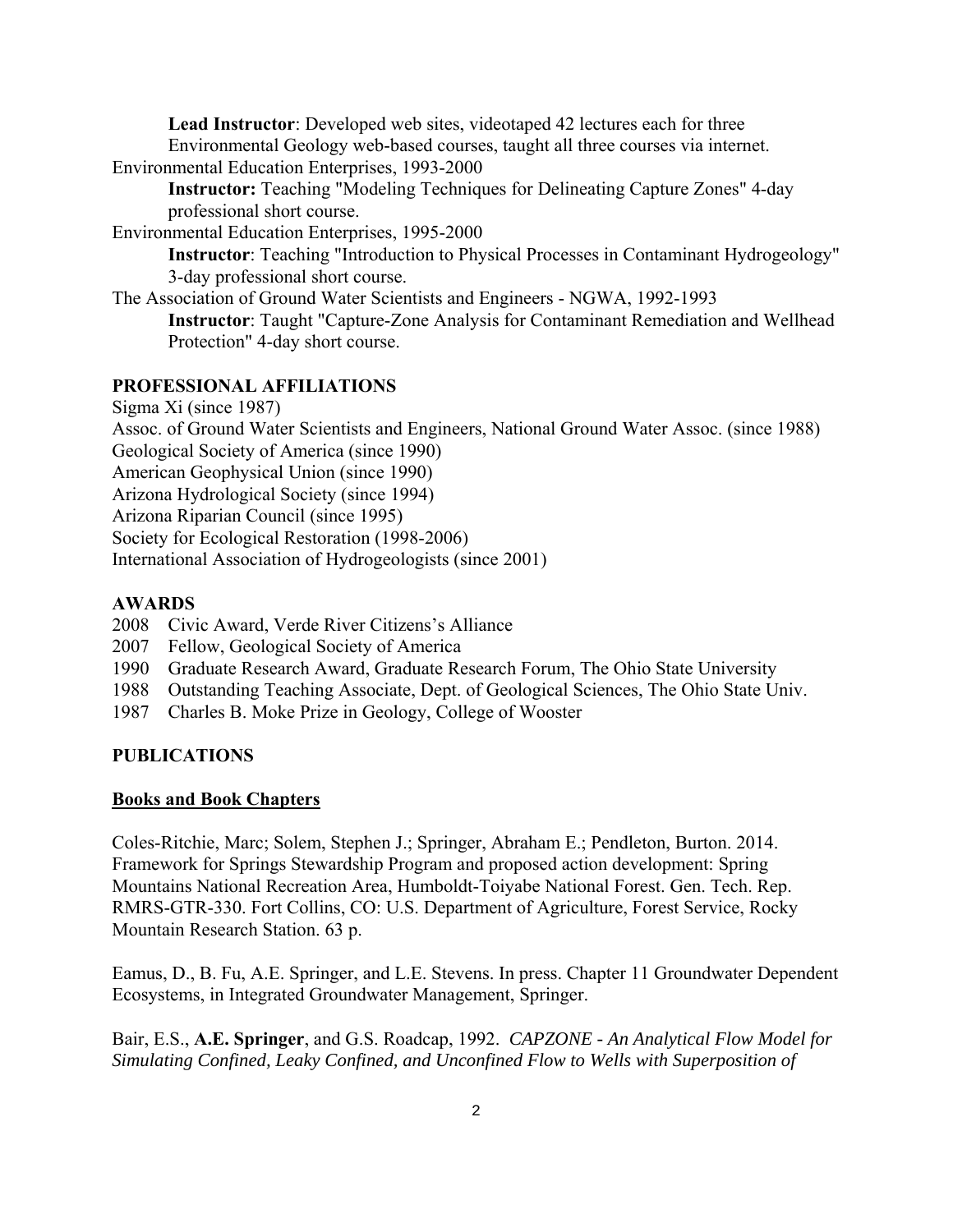*Regional Water Levels*: International Ground Water Modeling Centers, Colorado School of Mines, Golden, Colorado; TNO Institute of Applied Geoscience, Delft, The Netherlands, 193 p.

**Journal articles** (23 peer reviewed, Student co-authors underlined) [citations on 11/01/13 by Web of Science, and Google Scholar]

Sankey, T., J. Donald, J. McVay, M. Ashley, F. O'Donnell, S. Masek Lopez, **A. Springer**. 2015. Multi-scale analysis of snow dynamics at the southern margin of the North American continental snow distribution, *Remote Sensing of Environment*, doi:10.1016/j.rse.2015.08.028.

**Springer, A.E.**, L.E. Stevens, J.D. Ledbetter, E.M. Schaller, K. Gill, and S.B. Rood. 2015. Ecohydrology and Stewardship of Alberta Springs Ecosystems. *Ecohydrology,* doi: 10.1002/eco.1596.

Ha, W., T.E. Kolb, **A.E. Springer**, S. Dore, S. Masek Lopez, F.C. O'Donnell, R.M. Morales, G.W. Koch. 2014. Evapotranspiration comparisons among eddy covariance, meteorological and remote sensing-based models in disturbed ponderosa pine forests, *Ecohydrology,* doi: 10.1002/eco.1586.

Wyatt, C.J.W. F.C. O'Donnell, and **A.E. Springer**. 2014. Semi-arid aquifer responses to forest restoration treatments and climate change, *Groundwater*, doi:10.1111/gwat.12184.

Sabol, T.A., and **Springer, A.E.** 2013. Transient simulation of groundwater levels within a sandbar of the Colorado River, Marble Canyon, Arizona, 2004: U.S. Geological Survey Open-File Report 2013-1277, 22 p, http://dx.doi.org/10.3133/ofr20131277.

Mueller, J., W. Swaffar, E. Nielsen, **A.E. Springer**, S. Masek Lopez. 2013. Estimating the value of watershed services following forest restoration, *Water Resources Research*, 49, 1773-1781, doi:10.1002/wrcr.20163, [0,0]

Ramsted, K.M,, J.A. Allen, **A.E. Springer**. 2012. Have wet meadow restoration projects in the southwestern U.S. been effective in restoring geomorphology, hydrology, soils and plant species composition? *Environmental Evidence* 1:11, doi:10.1186/2047-2382-1-11. [-,-]

Davis, C.J., **A.E. Springer**, L.E. Stevens. 2011. Have arid land springs restoration projects been effective in restoring hydrology, geomorphology, and invertebrate and plant species composition comparable to natural springs with minimal anthropogenic disturbance?, *Collaboration for Environmental Evidence*, Systematic Review CEE 10-002, 72 p. [-,-]

Fry, M.C, **A.E.Springer**, and P.J. Umhoefer, 2011. Hydrogeologic implications of a fault scaling relationship in bedrock aquifers, *Environmental and Engineering Geoscience*., 17:4,377-389. [-, -]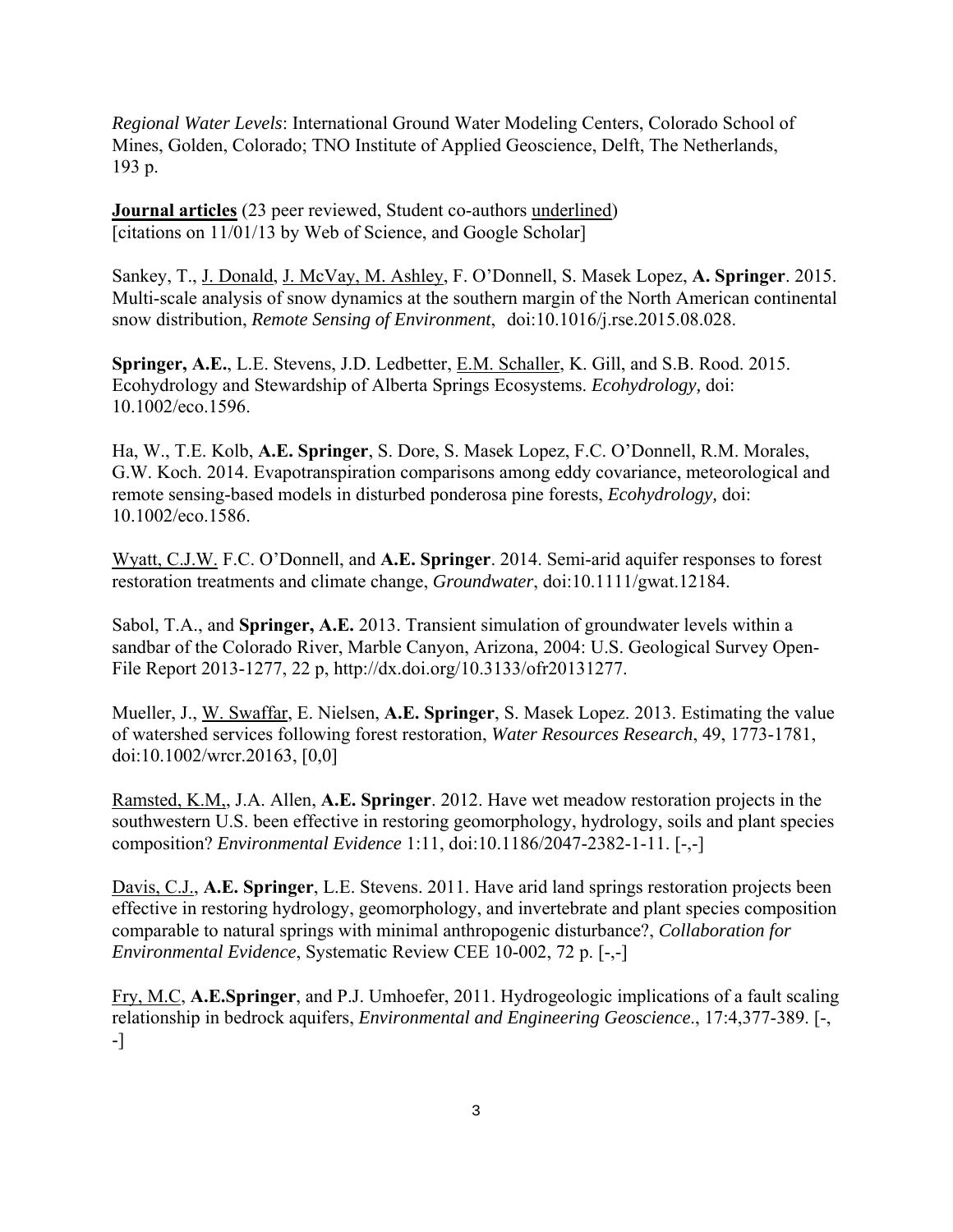Androwski, J., **A. Springer**, T. Acker, and M. Manone. 2010. Wind-powered desalination: An appraisal of saline groundwater in the U.S. *Journal of the American Water Resources Association* (JAWRA) 1-10. Doi: 10.1111/ j.1752-1688.2010.00493.x. [0, -]

Crossey, L.J., K.E. Karlstrom, **A.E. Springer**, D. Newell, D.R. Hilton, T. Fischer. 2009. Degassing of mantle-derived  $CO<sub>2</sub>$  and He from springs in the southern Colorado Plateau region– neotectonic connections and implications for groundwater system, *Geological Society of America Bulletin*., 121:1034-1053, doi: 10.1130/B26394.1 [20, 37]

**Springer, A.E.** and L.E. Stevens. 2009. Spheres of Discharge of Springs, *Hydrogeology Journal*, doi: 10.1007/s10040-008-0341-y. [11, 23]

Griffiths, R.E., D.E. Anderson, and **A.E. Springer**. 2008. The morphology and hydrology of small spring-dominated channels, Geomorphology, doi:10/1016/j.geomorph.2008.05.038.[0,0]

Kreamer, D.K. and **A.E. Springer**, 2008. The hydrology of desert springs in North America, in Aridland Springs in North America: Ecology and Conservation, Univ. Arizona Press, Tucson, eds. Stevens, L.E. and V.J. Meretsky.

Springer, A.E., L.E. Stevens, D.E. Anderson, R.A. Parnell, D.K. Kreamer, S.P. Flora, 2008. A comprehensive springs classification system: Integrating geomorphic, hydrogeochemical, and ecological criteria. in Aridland Springs in North America: Ecology and Conservation, Univ. Arizona Press, Tucson, eds. Stevens, L.E. and V.J. Meretsky. [-, 10]

Adams, E.A, S.A. Monroe, **A.E. Springer**, K.W. Blasch, D.J. Bills. 2006. Flow Timing of South Rim Springs of Grand Canyon, Arizona, Using Electrical Resistance Sensors, *Ground Water*, 44:630-641, doi:10.1111/j.1745-6584.2006.00223.x . [2, 1]

Mullen, R.M. **A.E. Springer**, T.E. Kolb. 2006. Complex effects of prescribed fire on restoring the soil-water content in a high-elevation riparian meadow, Arizona, *Restoration Ecology*, 14(2):242-250, doi:j.1526-100X.2006.00126x. [5, 7]

**Springer, A.E**, M.A. Amentt, T.E. Kolb, R.M. Mullen. 2006. Evapotranspiration of two vegetation communities in a high-elevation riparian meadow at Hart Prairie, Arizona. *Water Resources Research,* 42, W03412, doi:10.1029/2004WR003863. [2, 1]

Stevens, L.E., T.J. Ayers, J.B. Bennett, K. Christiansen, M.J.C. Kearsley, V.J. Meretsky, A.M. Phillips, R.A. Parnell, J. Spence, M.K. Sogge, **A.E. Springer**, D.L. Wegner, 2001. Planned flooding and Colorado River riparian trade-offs downstream from Glen Canyon Dam, Arizona. *Ecological Applications*, 11(3):701-710. [28, 57]

**Springer, A.E.**, Wright, J.M., P.B. Shafroth, J.C. Stromberg, D.T. Patten, 1999. Coupling ground-water and riparian vegetation models to simulate riparian vegetation changes due to a reservoir release, *Water Resources Research*, v. 35, no. 12, pp. 3621-3630. [28, 43]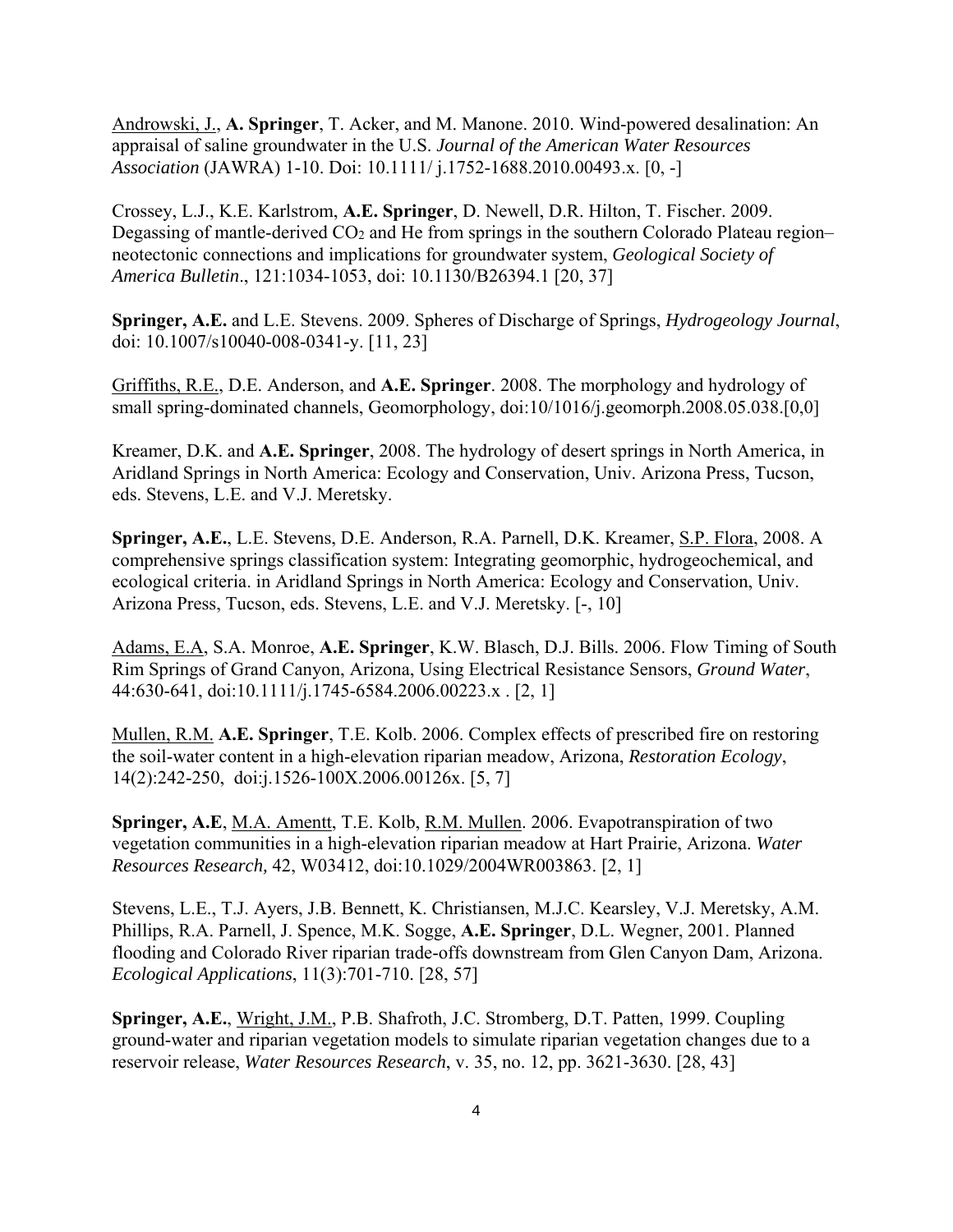DeWald, L.E. and **A.E. Springer**, 1999. Riparian restoration improves a rare Bebb willow community (Arizona), *Ecological Restoration: North America*, v. 17, no. 4, pp. 233-234.

**Springer, A.E.**, W.D. Petroutson, B.A. Semmens, 1999. Spatial and temporal variability of hydraulic conductivity in active reattachment bars of the Colorado River, Grand Canyon, *Ground Water*, vol. 37, no. 3, pp. 338-344. [21, 36]

**Springer, A.E.** and E.S. Bair, 1998. Natural-gradient tracer test using bromide, atrazine, and alachlor in a high-organic carbon aquifer, *J. of Environmental Quality,* 27:1200-1208. [6, 8]

**Springer, A.E.**, E.S. Bair, and D. Beak, 1996. Natural gradient, surface-applied tracer test at the Ohio Management Systems Evaluation Area, *Environmental and Engineering Geoscience*, v. 2, no. 4. pp. 453-464. [-, 9]

Jagucki, M.L., C.D. Finton, **A.E. Springer**, and E.S. Bair, 1995. *Hydrogeology and water quality at the Management Systems Evaluation Area near Piketon, Ohio*, U.S. Geological Survey Water Resources Investigation Report 95-4139, 117 p. [-, 6]

**Springer, A.E.** and E.S. Bair, 1992. Comparison of methods used to delineate capture zones of wells: 2. Stratified-Drift Buried-Valley Aquifer, *Ground Water*, v.30, p. 908-917. [15, 25]

Bair, E.S., **A.E. Springer**, G.S. Roadcap, 1991. Delineation of traveltime-related capture areas of wells using analytical flow models and particle-tracking analysis, *Ground Water*, v.29, p. 387- 397. [21, 43]

**Springer, A.E.** and E.S. Bair, 1990. The effectiveness of semianalytical methods for delineating wellfield-protection areas in stratified-drift valley aquifers, *Ground Water Management*, v.1, p. 413-429.

**Journal articles in press** (peer reviewed)

#### **Journal articles in review**

Mueller, J., R. Lima, A.E. Springer, Does distance impact willingness to pay for forested watershed restoration? A spatial probit analysis. American Journal of Agricultural Economics (submitted 8/15)

O'Donnell, F.C., S. Masek Lopez, and **A.E. Springer**, Understanding forest restoration effects on water balance: the 4FRI paired watershed study, proceedings of the Colorado Plateau Biennial Symposium, Flagstaff, AZ, 9/13. (submitted 1/14, revised 9/14)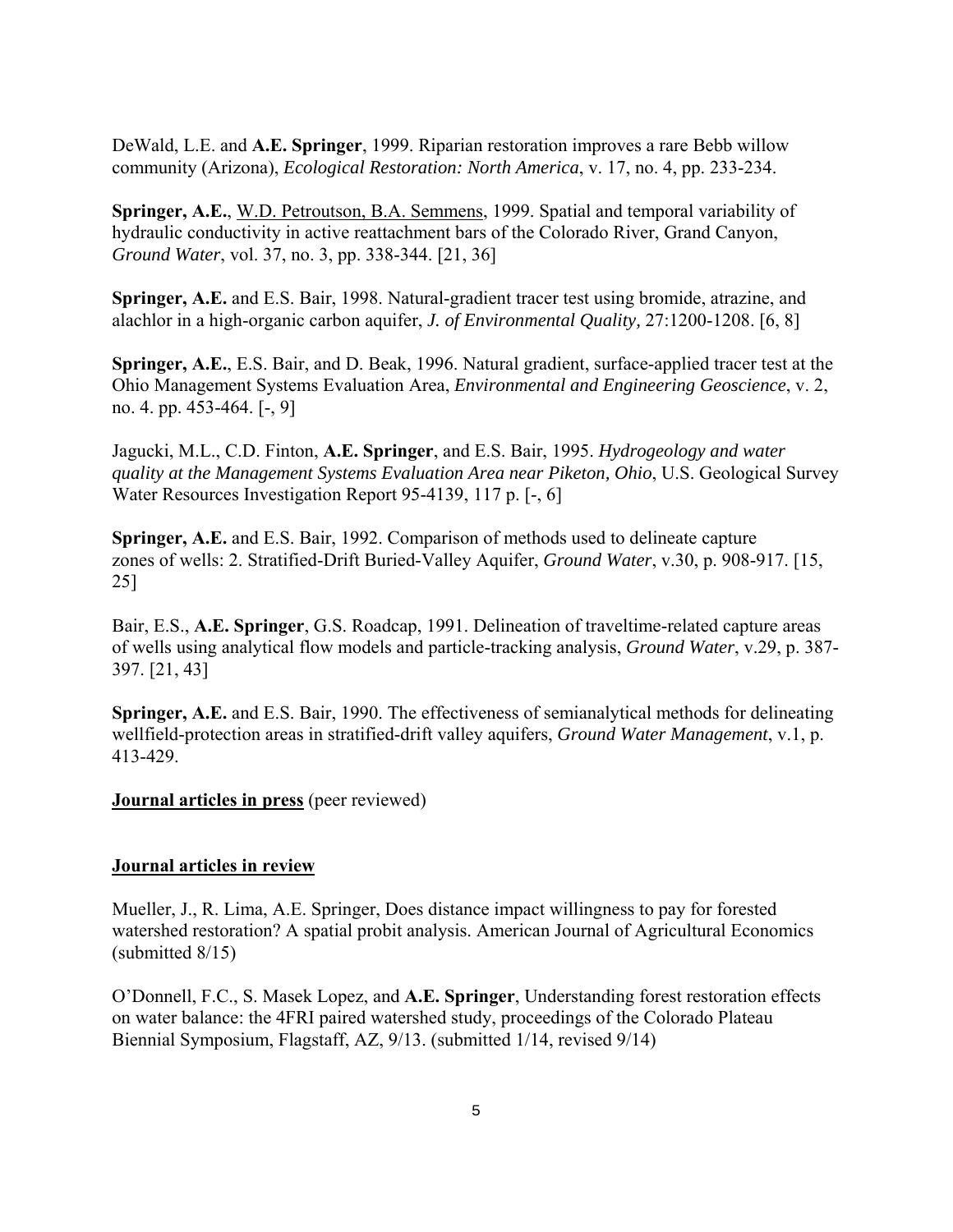#### **Journal articles in preparation**

Ha, W., F.C. O'Donnell, A.E. Springer, T.E. Kolb. Sensitivity of evapotranspiration models to on-site and off-site meteorological data for a ponderosa pine forest, Forest Science (submitted 06/15, rejected 08/15).

Zhao, X., D. Du, **A.E. Springer**, S. Masek Lopez. An econometric analysis of the impact of forest restoration on agriculture in the Verde River Watershed, Arizona, Journal American Water Resources Association, (submitted November 2012, rejected April 2013, revised/resubmitted *Journal of the American Water Resources Association* May, rejected 9/14).

**Springer, A.E**., L.E. Stevens, J.D. Ledbetter, K. Junghans. Distribution and density of springs ecosystems for improving stewardship, Freshwater Science (to be submitted xxx 2015).

Paffett, K., L.E. Stevens, and **A.E. Springer**. Assessing semi-arid springs ecosystems for stewardship, Ecological Applications (to be submitted xxx 2015)

Schaller, E.M. **A.E. Springer,** and K. Junghans. Local vs. regional groundwater flow from stable isotopes at springs across Western North America, Groundwater (to be submitted xxxx 2015).

Sparks, K.D., A.E. Springer, L.E. Stevens. The role of geomorphological diversity on plant diversity of North American Springs, Ecohydrology (to be submitted xxxx 2015)

Wyatt, C., S.M. Lopez, and A.E. Springer. Systematic review of forest treatment effects on watershed budgets—Implications for surface water and groundwater, Ground Water (submitted February 2013, rejected May 2013, revised and resubmitted xxxx).

Green, L.M. **A.E. Springer**, P.J. Umhoefer, L. Crossey, K. Karlstrom, R. Blakey. Delinating the structural edge of the Colorado Plateau in Central Arizona with new structural, geochemical, and hydrogeological relationships, *Lithosphere*.

#### **Conference proceedings** (7 peer reviewed)

Schlinger, C.M. and **A. Springer**, 2002. Navajo Aquifer Water Supplies for the Kayenta Community School, *in* Fractured-Rock Aquifers 2002, National Ground Water Association, Westerville, OH, pp. 32-35.

DeWald, L.E. and **A.E. Springer**. 2001. Balancing cultural, aesthetic, wildlife, and recreation of a rare, high-elevation Bebb willow riparian community, *in* Vance, R.K, C.B. Edminster, W.W. Covington, J.A. Blake. Ponderosa pine ecosystems restoration and conservation: steps toward stewardship; 2000 April 25-27; Flagstaff, AZ. Proceedings RMRS-P-22. Ogden, UT: U.S. Dept. of Ag., Forest Service, Rocky Mountain Research Station, p. 134-137.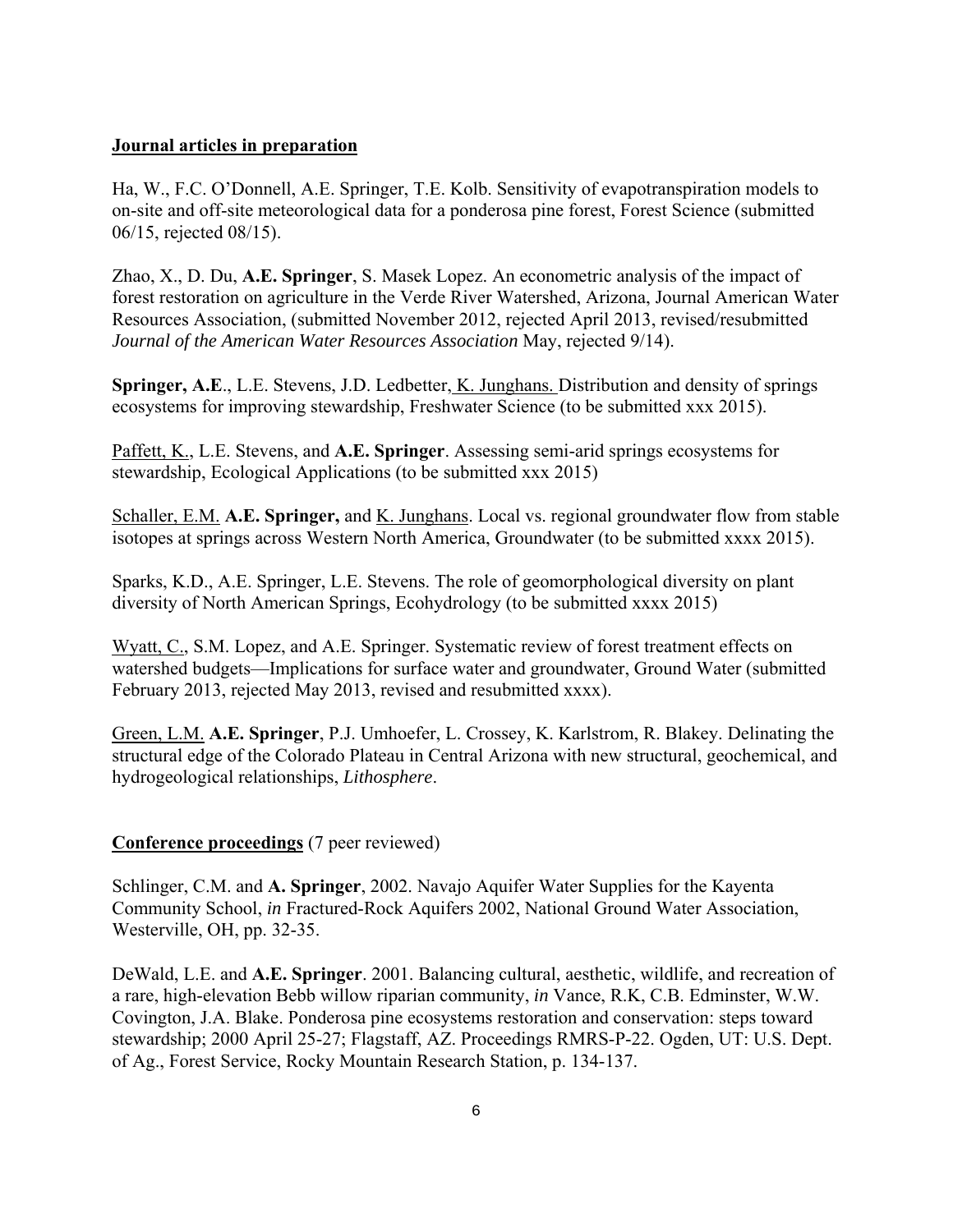**Springer, A.E.** and J.A. Kessler, 2000. Seeps, Springs, and Capture Zones of the Coconino Plateau: In a Context of Sustainability, *in* Proceedings of the 1<sup>st</sup> Coconino Plateau Hydrology Workshop, October 27-27, 2000, Center for Sustainable Environments, Northern Arizona University, Flagstaff, AZ, p. 43-51.

**Springer, A.E.** and E.S. Wilson, 2000. Sustaining ecosystems and cultures dependent on springs of the Grand Canyon, USA. *in* Groundwater: Past Achievements and Future Challenges, Sillio *et al* (eds.), Balkema, Rotterdam, Netherlands, pp. 1047-1051.

DeWald, Laura, **A.E. Springer**, Ch.C. Avery, 1998. Attempts to restore spring discharge and soil-moisture patterns which determine the survival of a rare plant community in Arizona, USA. American Institute of Hydrology/International Association of Hydrogeologists, International Conference, September 27-October 2, 1998, Las Vegas, NV, p. 379-383.

**Springer, A.**, S. Bair, and D. Beak, 1993. Transport of atrazine, alachlor, and nitrate relative to the tracer bromide at the Ohio Management Systems Evaluation Area, *in* proceedings of the Agricultural Research to Protect Water Quality Conference, Minneapolis, Minnesota, Soil and Water Conservation Society, Ankeny, Iowa, p. 102-104.

#### **Field trip guides** (peer reviewed)

Schlinger, C. and A. Springer. 2008. Fossil Creek (with stop at Clover Springs. AIPG-AHS Symposium, Field trip guide.

Springer, A.E. 2008. Flagstaff area hydrology. AIPG-AHS Symposium, field trip guide.

**Springer, A.E.** and D. Bills, 1998. Exploration for and ecological importance of shallow and deep ground-water around San Francisco Mountain, in Geological Excursions in Northern and Central Arizona, Field trip guidebook for Geological Society of America, Rocky Mountain Section Meeting, Flagstaff, Arizona, May 1988, ed. Duebendorfer, E., p. 27-34.

#### **Book reviews** (peer reviewed)

**Springer, A.E.** 2014. Groundwater and Ecosystems, by Ribeiro, L. T.Y. Stigter, A. Chambel, M.T.Condesso de Melo, J.P. Monteiro, A. Medeiros, ed, *Groundwater*, doi:10.1111/gwat.12163.

**Springer, A.E.**, 1999. Perspectives on Sustainable development of Water Resources in Kansas by Marios Sophocleous, ed., *Geotimes*, v. 44, no. 4, p. 39.

**Springer, A.E.**, 1998. Applied Ground-Water Hydrology and Well Hydraulics by Michael Kasenow, *Ground Water*, v. 36, no. 6, p. 869.

#### **ABSTRACTS IN REVIEW**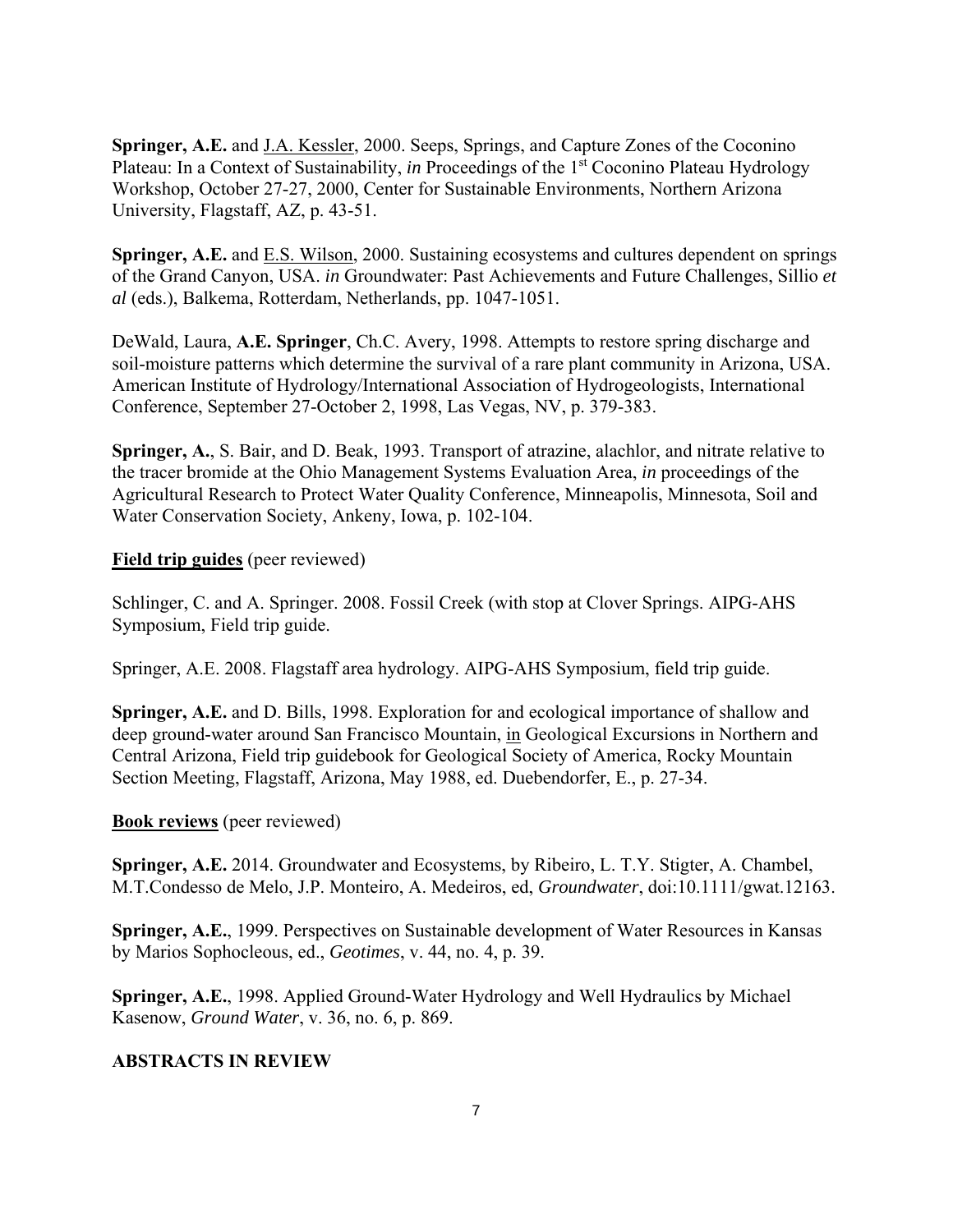Junghans, K. A. Springer, L. Stevens, J. Allen. 2015. Estimating Springs density in Death Valley National Park, Arizona Riparian Council meeting, Flagstaff, Arizona, October 15-16.

Springer, A.E., V.J. Aldridge, G.M. Schindel, B. Tobin. 2015. Innovative spatial and temporal measurements of recharge to the deep aquifers of the Grand Canyon regional, Geological Society of America annual meeting, Baltimore, MD, November 1-4.

Springer, A.E., V.J. Aldridge, G.M. Schindel, B. Tobin. 2015. Innovative spatial and temporal measurements of recharge to deep regional aquifers of Northern Arizona, Arizona Hydrological Society Symposium, Phoenix, AZ, September.

**ABSTRACTS OF PRESENTATIONS IN PRESS** (all peer reviewed, students underlined)

**ABSTRACTS OF PRESENTATIONS PUBLISHED** (all peer reviewed, students underlined) (2013 6; 2012 8, 2011 4, 2010 5, 2009 5, 2008 10, 2007 6, 2006 13; 2005 9; 2004 5; 2003 12; 2002 11; 2001 4; 2000 12; 1999 9; 1998 7; 1997 9; 1996 5; 1995 3; 1994 1; Total 138)

O'Donnell, F.C., W.T. Flatley, A.E. Springer, P.Z. Fule. 2015. Linking forest landscape management and climate change to the conversation of riparian habitat in the Grand Canyon, Colorado and Rio Grande Riparian Restoration Workshop, June 23-25.

O'Donnell, F., A.E Springer, S. Masek Lopez, T. Sankey, 2015. Snow water equivalence (SWE) and soil moisture response to restoration treatments in headwater ponderosa pine forests, 4<sup>th</sup> International Conference Forests and Water in a Changing Environment, Kelowna, BC, July 6-9.

Aldridge, V., A.E. Springer, S. Masek Lopez. 2015. Closing the water balance in semi-arid forests with a precipitation-sourced chloride mass balance technique to measure groundwater recharge, 4<sup>th</sup> International Conference Forests and Water in a Changing Environment, Kelowna, BC, July 6-9.

Springer, A.E., L. Stevens, J. Ledbetter, K. Junghans. 2015. Determining the distribution of springs ecosystems, Universities Council of Water Resources Annual Conference, Henderson, NV, June 16-18.

Aldridge, V.J., S. Masek Lopez, A.E. Springer, 2015. Using precipitation-sources chloride mass balance technique to monitor groundwater recharge response to tree-thinning restoration projects, National Ground Water Association, Groundwater Summit, San Antonio, TX, March17-20.

Mueller, J.M., R. Lima, A.E. Springer. 2015 Investigating the impact of wildfire and post-fire flooding on house prices in Flagstaff, W3133-Annual Conference, Pensacola, FL, February.

O'Donnell, F., A.E.Springer, T. Sankey, and S.M. Lopez. 2014. Growing season soil moisture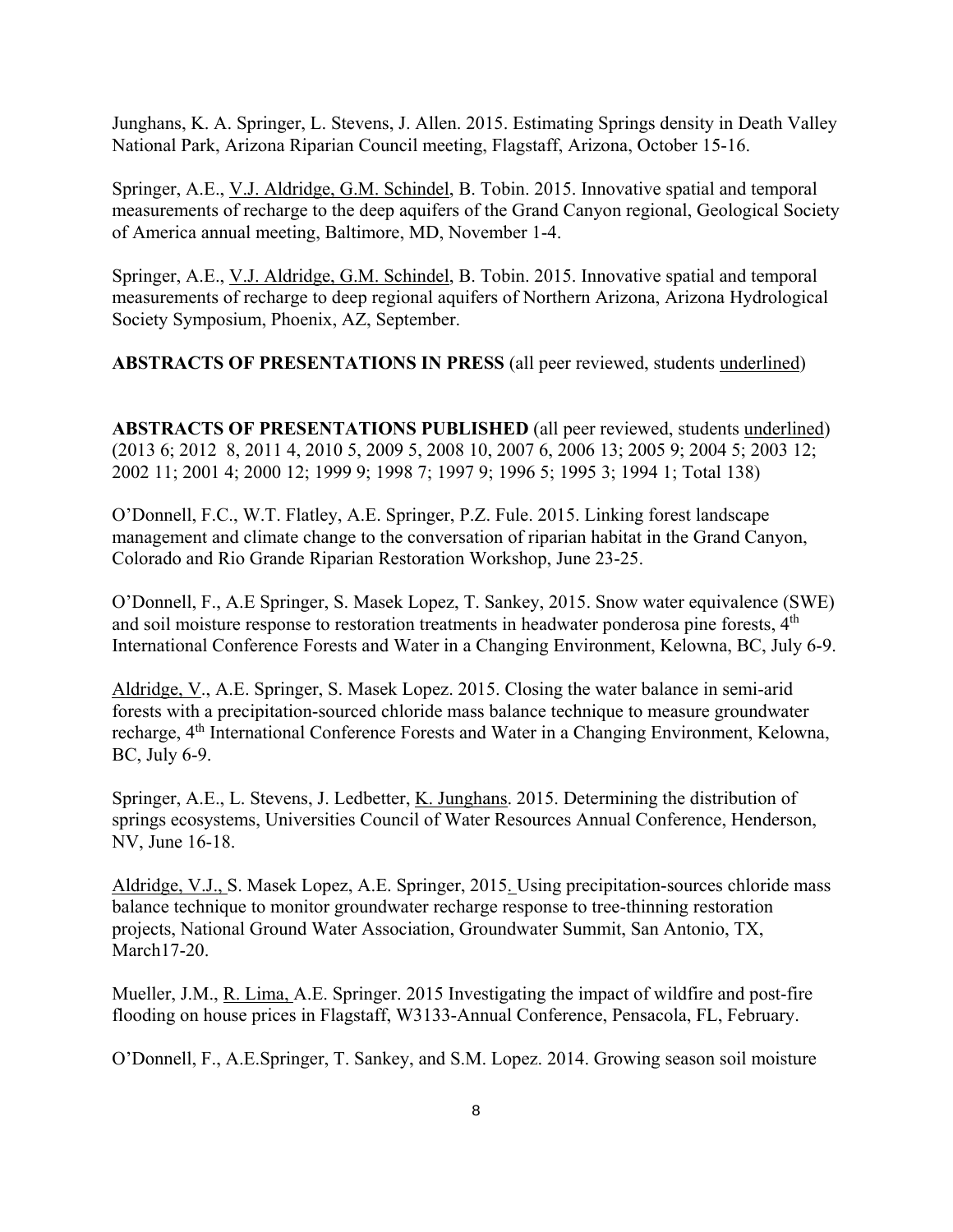following restoration treatments of varying intensity in semi-arid ponderosa pine forests, American Geophysical Union Fall Meeting, San Francisco, CA. December.

(invited) Springer, A.E. G. Schindel, S. Rice. 2014. Past and Present Hydrogeology Research at Grand Canyon National Park, Geological Society of America meeting, Vancouver, BC, Canada, October 19-22.

Springer, A.E., L.E. Stevens, and J.D. Ledbetter, M. Hendrie, 2014. Springs Ecosystems: Global distribution, International Association of Hydrogeologists, Marakesh, Morroco, September 15- 19.

Aldridge, V.J., S. Masek Lopez, A.E. Springer, 2014. Estimating groundwater recharge in semiarid, ponderosa pine forest using a precipitation sources chloride mass balance technique, AIPG/AHS National Conference, Prescott, AZ, September 15-16.

Stempniewicz, V., A.E. Springer, S Masek Lopez, D. Elder. Evaluating erosion risk mitigation from forest restoration treatments using alluvial chronology and hydraulic modeling, AIPG/AHS National Conference, Prescott, AZ, September 15-16.

Sparks, K.S, L.E. Stevens, and A.E. Springer. 2014 A multivariate analysis of the influence of gromorphologic diversity on flora species richness around springs, Joint Aquatic Sciences Meeting, Portland, Oregon, May 18-23.

Springer, A.E., L.E. Stevens, and J.D. Ledbetter, M. Hendrie, 2014. Springs: Their global distribution, Joint Aquatic Sciences Meeting, Portland, Oregon, May 18-23.

Aldridge, V.J., S. Masek Lopez, S.R. Tjaden, A.E. Springer, 2014. Quantifying recharge in semiarid, ponderosa pine forests using chloride mass balance, WRRC Conference, Tucson, AZ, April 8.

Ha, W., A.E. Springer, T.E. Kolb, S. Dore, S.M. Lopez, F.C. O'Donnell, R.M. Morales, G.W. Koch. 2014. Comparing evapotranspiration between model predictions and eddy covariance measurements in ponderosa pine forests, Northern Arizona. American Society of Agricultural and Biological Engineers, Annual Symposium, Raleigh, NC, April 7-11.

Springer, A.E. 2013. Implementing watershed investment programs to restore fire-adapted forests for watershed services, American Geophysical Union Fall Meeting, San Francisco, CA. December 2013.

Stempniewicz, V.A., D. Elder, A.E. Springer. 2013. Challenges of modeling post-fire runoff and sediment transport in ephemeral forested watersheds in the arid southwest. Geological Society of America meeting, Denver, CO, October 2013.

(invited) Springer, A.E. 2013. Mountain snow to thriving deserts: New challenges and solutions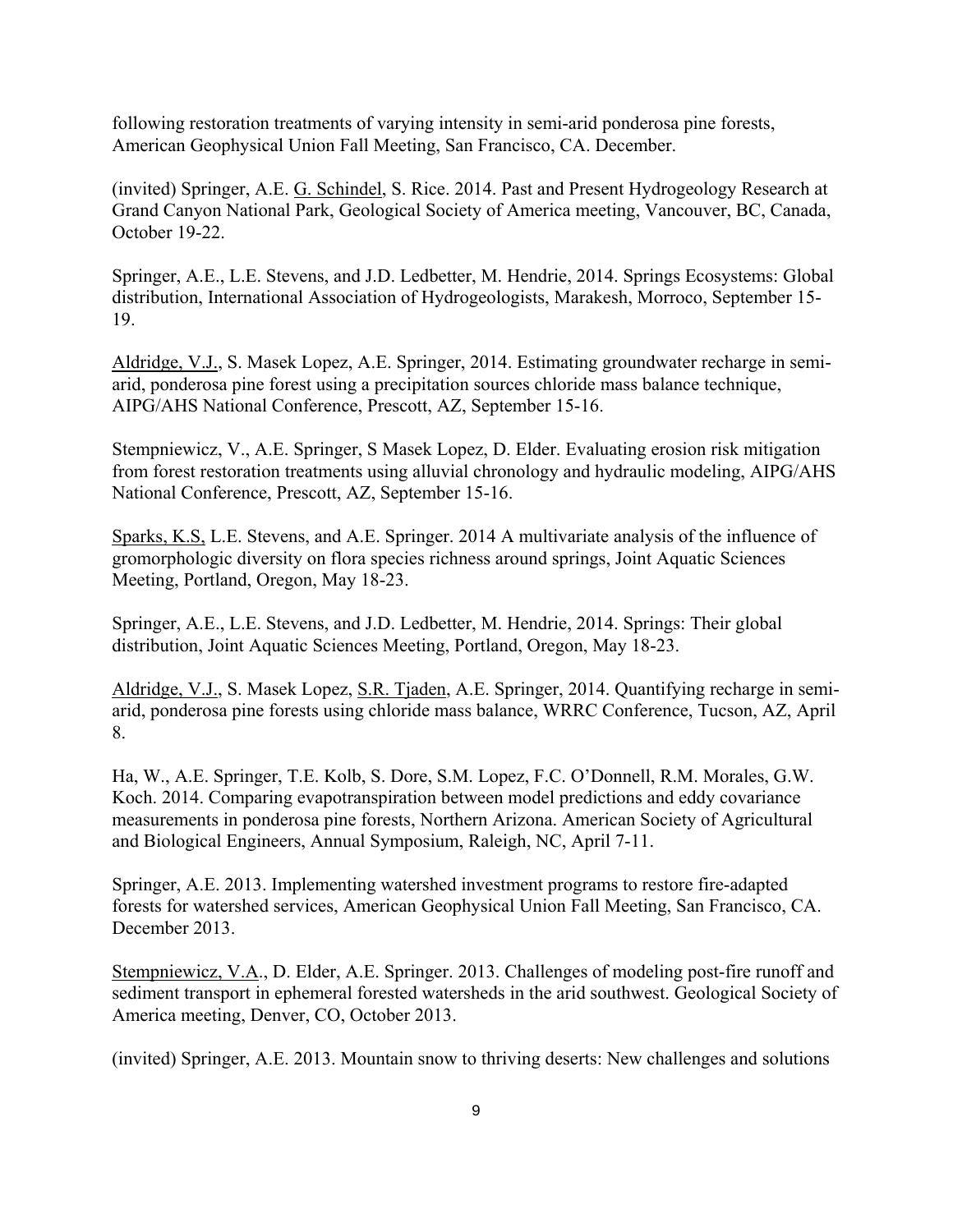for managing forests for watershed services. Geological Society of America meeting, Denver, CO, October 2013.

Masek Lopez, S. and A.E. Springer. 2013 The Four Forest Restoration Initiative Paired Watershed Study—Understanding forest restoration effects on water balance. Arizona Hydrological Society Annual Symposium, Tucson, AZ, September 2013.

Stempniewicz, V., D. Elder, A.E. Springer. 2013. Use of Sediment-Derived Paleoflood Records to Analyze Prehistoric Depositional Characteristics of a Fire-susceptible Forested Watershed. AGU Chapman Conference, Estes Park, CO, August 2013.

Stempniewicz, V., A.E. Springer, E. Nielsen, S.M. Lopez. 2013. Flagstaff Proposition #405: Watershed investment program funded by a city bond, Water Resources Research Center Annual Conference, Tucson, AZ, March 2013.

Paffett, K. L.E. Stevens, and A.E. Springer, 2013. Prioritization of remediation projects through statistical analysis of springs ecosystem assessments in Western semiarid forests.66th Annual International Meeting of the Society for Range Management, Oklahoma City, OK.

Springer, A.E. 2013. Watershed investment programs to help support evidence-based ecological restoration in fire adapted forests. NCSE Annual Meeting, Washington, DC

Springer, A.E., 2012. Utilizing groundwater flow models and contingent valuation surveys to inform watershed investment programs, Geological Society of America annual meeting, Charlotte, NC, November 4-7.

Springer, A.E., L.E. Stevens, J. Ledbetter, S.B. Rood, and K. Gill. 2012. The ecohydrology of springs of Alberta, Canada, International Association of Hydrogeologists Congress, Niagara Falls, Ontario.

Wyatt, C.J. and A.E Springer. 2012. Predicting groundwater yield following landscape-scale restoration in a semi-arid region, International Association of Hydrogeologists Congress, Niagara Falls, Ontario.

Lopez, S.M. and A.E. Springer. 2012. Toward healthier forests and more sustainable water supplies: Studying forest restoration treatment effects on water balance. Arizona Hydrological Society Symposium, Phoenix, AZ.

Stevens, L.E., J.D. Ledbetter, A.E. Springer. 2012. The demise of springs ecosystems: A global ecological crisis. 97th Annual meeting of the Ecological Society of America, Portland, OR, August 5-10.

Stevens, L.E., J.D. Ledbetter, A.E Springer. 2012. Springs Stewardship: An emerging environmental crisis in point-source biocultural diversity, Society for Conservation Biology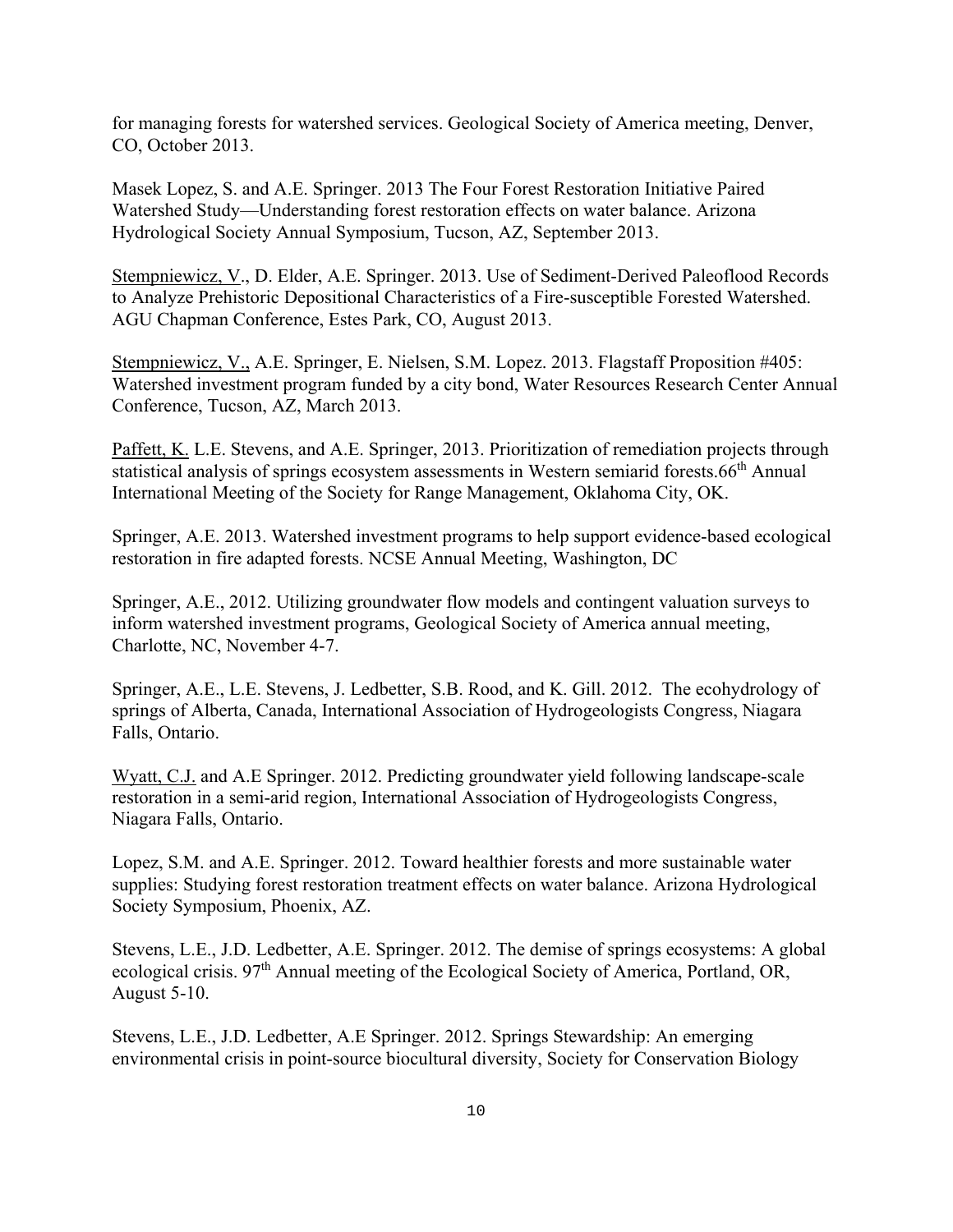North America Congress for Conservation Biology, Oakland, CA July 15-18.

Zhao, Xiaobing, A. Springer, and S. Masek Lopez. 2012. An Econometric Analysis of the Impact of Forest Restoration on Agriculture in the Verde River Watershed, Arizona. Northeastern Agricultural and Resource Economics Association

Schaller, E. A.E. Springer, J. Ledbetter, L. Stevens. 2012. Influence of springs water geochemistry on geomorphology and vegetation cover at springs ecosystems, National Ground Water Association 2012 Ground Water Summit, Garden Grove, California.

Schaller, E., A.E. Springer, L.E. Stevens, J. Ledbetter, 2011. Influence of springs water geochemistry on geomorphology and vegetation cover at springs ecosystems, GSA Annual Meeting, Minneapolis, MN.

Springer, A.E. and C.J. Davis, 2011. Assessing springs ecosystems data of two national forests, GSA Annual Meeting, Minneapolis, MN.

Springer, A.E. 2011. Sustainable large-scale restoration treatments in Arizona with watershed benefits: The groundwater story. Arizona Hydrological Annual Symposium, September 18-20, Flagstaff, AZ.

Masek Lopez, S.R, S.A. Heffelfinger, R. Decker, A.E. Springer. 2011. Designing effective forest restoration treatments to augment snow water, National Workshop on Climate Change: Planning tools and perspectives on adaptation and mitigation options, May 16-18, Flagstaff, AZ.

Springer, A.E., C.J. Davis, and S.M. Lopez. 2010. Hydrogeology of a sustainable large-scale forest restoration treatment, GSA Annual Meeting, Denver, CO.

Davis, C.J, A.E. Springer, and L.E. Stevens. 2010. Sustaining arid land springs ecosystems through management and restoration, GSA Annual Meeting, Denver, CO.

Springer, A.E. 2010. Aridland Springs Ecosystems Assessment and Management, Arizona Hydrological Society Annual Symposium, September 1-3, Tucson, AZ.

**Springer, A.E.** 2010. Sustainable large-scale forest restoration treatments in Arizona with watershed benefits, National Council for Science in the Environment, Annual Conference, Washington, DC.

Rood, S., K. Gill, and **A. Springer**. 2010. The Alberta Springs Project, Southeastern Alberta Watershed Alliance Groundwater Conference, March 11-12, 2010, Medicine Hat, Alberta.

**(Invited) Springer, A.E.** and L.E. Stevens. 2009. Hydroecological assessment of springs ecosystem conditions and risks with a new springs ecosystem assessment protocol, GSA Annual Meeting, Portland, Oregon.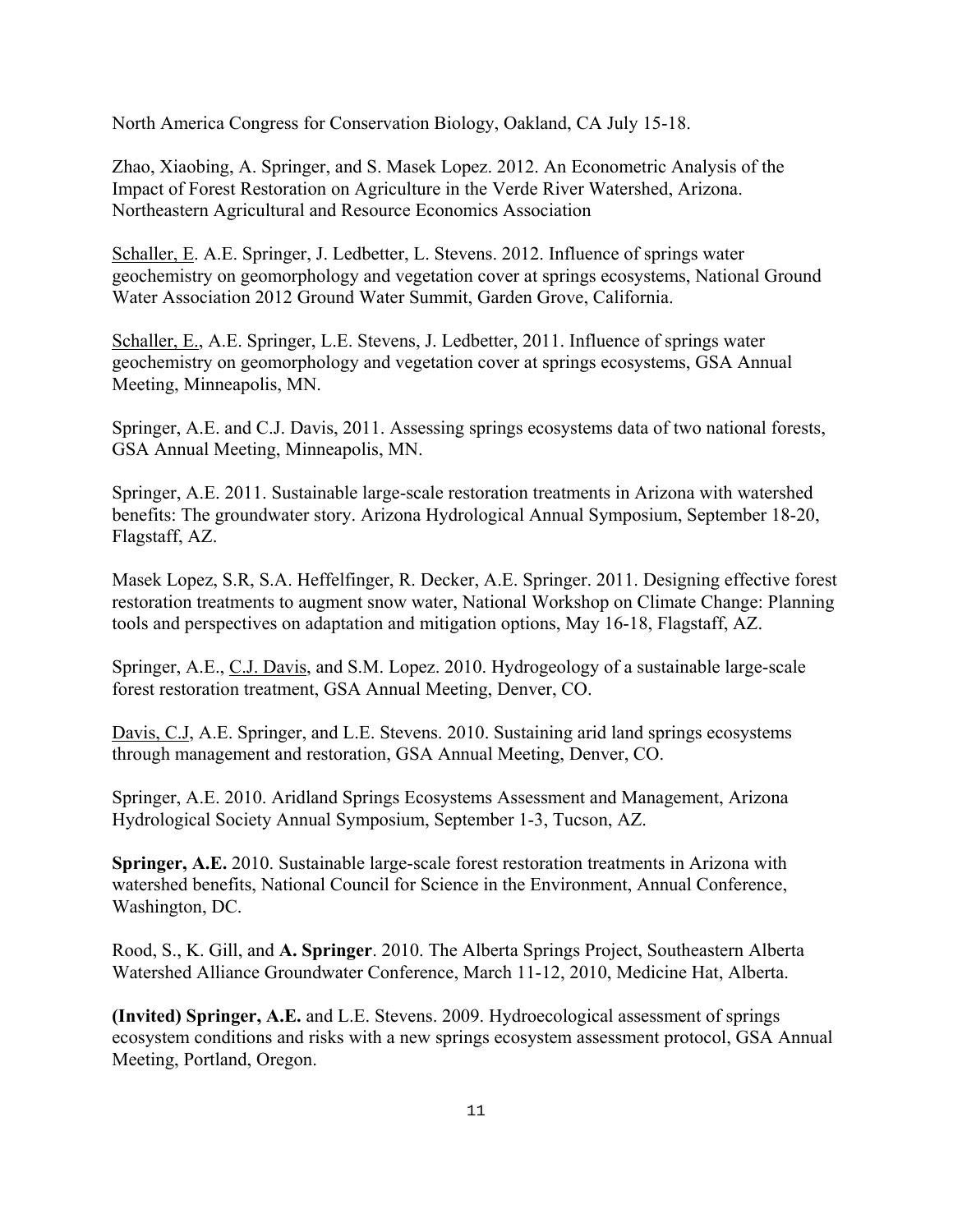Hallam, V.G., **A.E. Springer**, L.E. Stevens, D.E. Anderson. 2009. Statistical comparisons of geomorphic and species indices for springs ecosystems, GSA Annual Meeting, Portland, Oregon.

**Springer, A.E.** and W.W. Covington, 2009. Role of large-scale restoration treatments on the ecohydrology of semi-arid catchments, Chapman Conference on Examining Ecohydrological Feedbacks of Landscape Change along Elevation Gradients in Semiarid Regions, Sun Valley, Idaho.

Ross, R.P., and **A.E. Springer**. 2009. Verde Valley geospatial database and hydraulic model, 23rd Annual meeting of the Arizona Riparian Council, Camp Verde, AZ, April 16-19.

**Springer, A.E.** and L.E. Stevens. 2009. Determining the sustainability of springs and baseflow streams through ecological flow needs assessment and values-risks methodology, 2009 NGWA Ground Water Summit, Tucson, AZ, April 19-23, 2009.

**Springer, A.E.** and L.E. Stevens. 2008. Importance of springs and springs ecosystems to species and habitats of the Colorado River. Colorado River Basin Science and Resource Management Symposium, Scottscale, AZ November 18-20, 2008.

Brown, C.R., **A.E. Springer**, J. Hogan, S.E. Rice. 2008. Chemical and Isotopic Variability of Spring Discharge: Implications for Groundwater Flow Pathways and Residence Times in the Raquifer, Grand Canyon, Arizona. Fall meeting of the American Geophysical Union, December 15-19, 2008, San Francisco, CA.

**Springer, A.E.** and L.E. Stevens. 2008. Assessing ecological flow needs and risks for springs and baseflow streams with growth and climate change, Fall meeting of the American Geophysical Union, December 15-19, 2008, San Francisco, CA.

Brown, C.R., S.P. Flora, **A.E. Springer**. 2008. Delineation of Recharge Areas, Groundwater Flow Pathways, and Travel Times on the Kaibab Plateau, Arizona. Joint Meeting of The Geological Society of America, Soil Science Society of America, American Society of Agronomy, Crop Science Society of America, Gulf Coast Association of Geological Societies with the Gulf Coast Section of SEPM, Houston, TX, October 2008.

**Springer, A.E.** 2008. Determining ecological baseflow needs for streams and springs in arid and semi-arid regions, Joint Meeting of The Geological Society of America, Soil Science Society of America, American Society of Agronomy, Crop Science Society of America, Gulf Coast Association of Geological Societies with the Gulf Coast Section of SEPM, Houston, TX, October 2008.

Brown, C.R., **A.E. Springer**, S Rice. 2008. Delineation of recharge areas, groundwater flow pathways, and travel times on the Kaibab Plateau, Arizona, 3<sup>rd</sup> International Professional Geology Conference, American Institute of Professional Geologists and Arizona Hydrological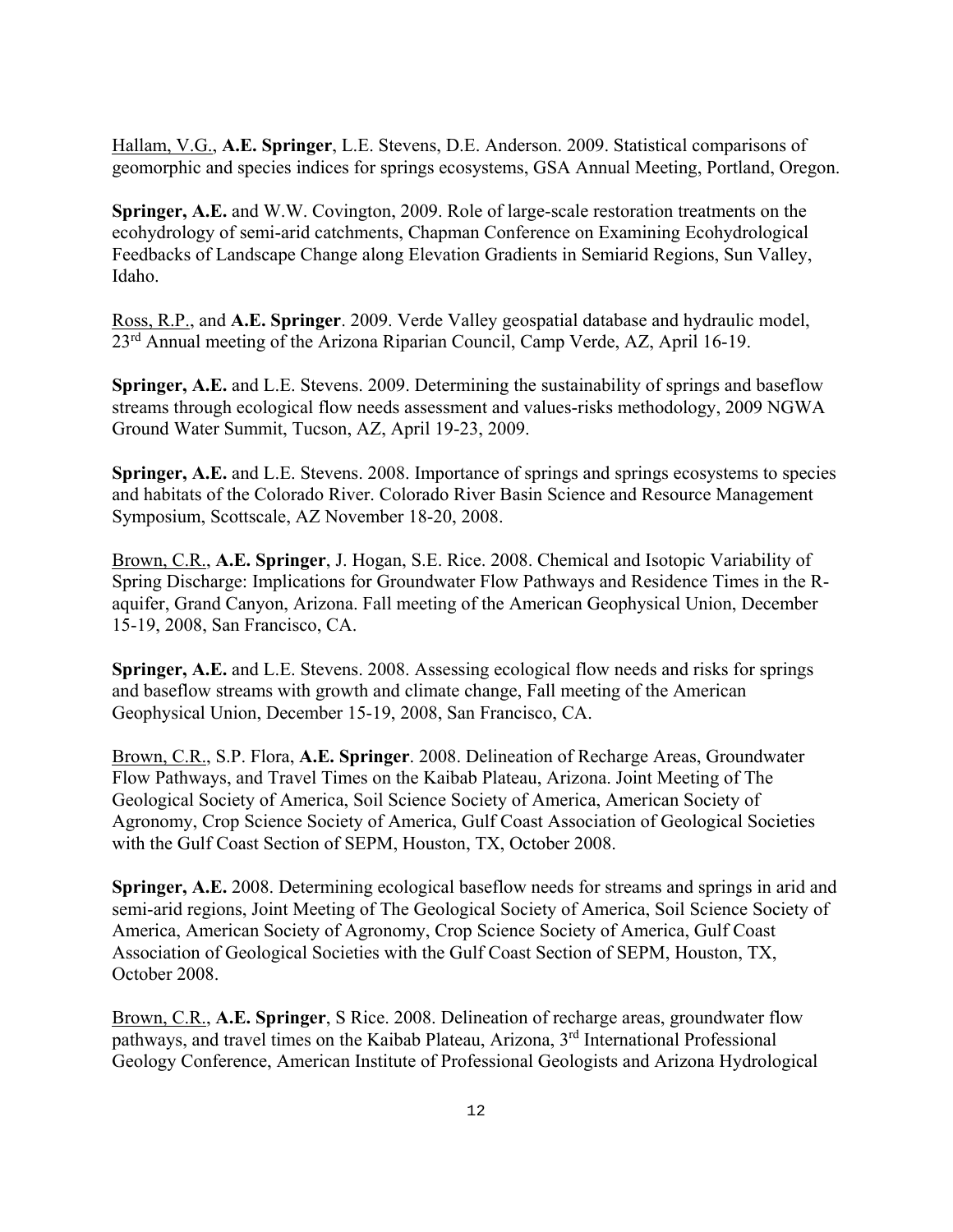Society, September 20-24, 2008, Flagstaff, AZ.

**(Invited) Springer, A.E.** 2008. Panel Session: New technology for collaborative decision making: Opportunities and challenges merging cutting edge technologies for ECR, Environmental Conflict Resolution 2008 Conference, May 20-22, Tucson, AZ.

**(Invited) Springer, A.E.** 2008. Overview of recent research on the hydrology of the Verde River headwaters area, 22nd Arizona Riparian Council Meeting, April 11-12, Prescott, AZ.

**(Invited) Springer, A.E.** 2008. Springs and groundwater monitoring and modeling of recent and long-term climate change. Climate and Deserts Workshop: Adaptive Management of Desert Ecosystems in a Changing Climate, April 9-11, 2008. Laughlin, NV.

**(Invited) Springer, A.E.** 2008. Why is the Azure of the Verde so Unique? 41<sup>st</sup> Joint annual meeting Arizona-New Mexico Chapter American Fisheries Society and the Arizona and New Mexico Chapters of the Wildlife Society, February 7-9, 2008, Prescott, AZ.

Manone, M.F, P.J. Umhoefer, **A. Springer**, T. Hoisch, S. Newell, and F. Solop. 2008. An incremental approach for teaching field mapping using rugged tablet computers and GIS, Cordilleran and Rocky Mountain Section meeting of the Geological Society of America, March 19-21, 2008. Las Vegas, NV.

Manone, M.F, P.J. Umhoefer, **A. Springer**, T. Hoisch, S. Newell, and F. Solop. 2007. Using rugged tablet computers, GIS and emerging technologies to teach field mapping, Annual meeting of the Geological Society of America, October 28-21, 2007. Denver, Co.

Green, L.M, **A.E. Springer**. L. Crossey. 2007. Conceptual and numerical groundwater flow modeling for travertine depositing Fossil Springs, West Mogollon Mesa, Arizona, Annual meeting of the Geological Society of America, October 28-21, 2007. Denver, Co.

Androwski, J.P., **A. Springer**, T. Acker, J. Theron, G. Brummels, S. Williams, 2007. Regional assessment of wind-powered desalination opportunities in the Southwestern U.S.. Arizona Hydrological Society Annual Symposium.

**(Invited) Springer, A.E.** and D. Timmons. 2007. If the water stops going over the mountain: The Arizona Groundwater Management Code in the Verde River Basin, Trans-Boundary Water Policy Issues: The Western North American Region Public Policy Symposium, Univ. Calgary, Calgary, Alberta, Canada.

Green, L.M., and **A.E. Springer**. 2007. Three-dimensional digital hydrogeologic framework modeling of a faulted region: West Mogollon Mesa, Arizona, NGWA Ground Water Summit, Albuquerque, NM.

Androwski, J., **Springer, A**., Acker, T., Theron, J.N., Brummels, G., and S. Williams. 2007.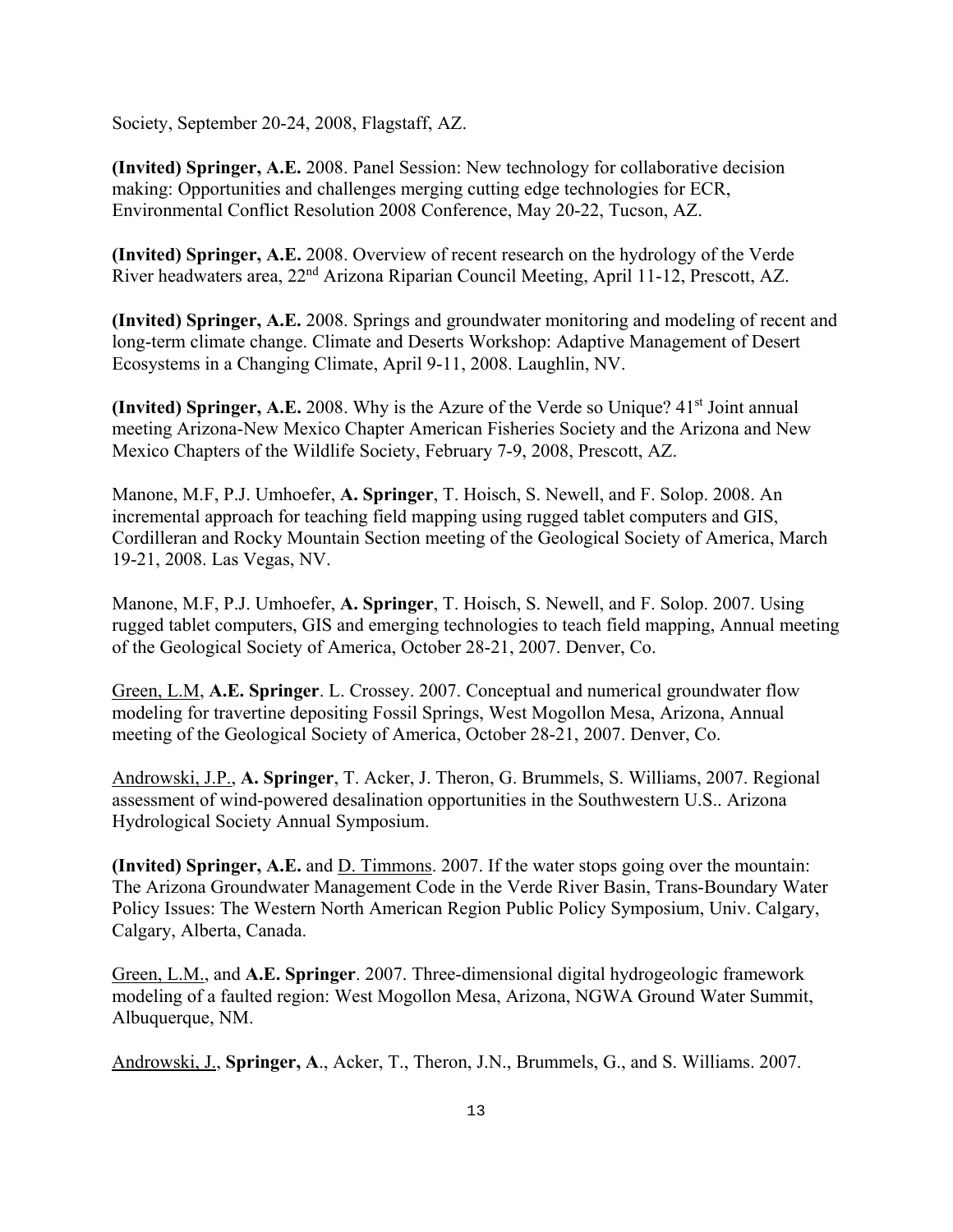Regional Assessment of Wind-Powered Desalination Opportunities in the Southwestern U.S.: First Western Forum on Energy and Water Sustainability. University of Califonia, Santa Barbara. 22-23 March, 2007. http://www2.bren.ucsb.edu/~keller/energy-water/forum\_abstracts.htm

Fortezzo, C., K. Williams, **A. Springer**, 2006. Hydraulic Inferences for Mars From Geologic Mapping in Margaritifer Terra, Mars and Measurements of Terrestrial Analogs, Fall meeting of the American Geophysical Union, December 6-10, 2006, San Francisco, CA.

Rice, S., **A. Springer**, J. Hogan. 2006. Use of springs as indicators of recent climate change: physical responses in the Middle Verde River Watershed, Central Arizona, Fall meeting of the American Geophysical Union, December 6-10, 2006, San Francisco, CA.

Hogan, J. S. Rice, and **A. Springer**. 2006. Geochemical signatures of springs response to recent climate change in a semi-arid region, Middle Verde River Watershed, Arizona, Fall meeting of the American Geophysical Union, December 6-10, 2006, San Francisco, CA.

Young, E.M, **A.E. Springer**, T.P.A. Ferre. 2006. Numerical optimization of readily acquired data to determine maximum frost depth and freeze thaw frequency, Annual meeting of the Geological Society of America, October 22-25, 2006. Philadelphia, PA, v 38. No. 7.

**A. Springer** and L. Stevens, 2006. Vegetation and Invertebrate Species Diversity and Richness at Springs Ecosystems of the Southwestern, U.S. Annual meeting of the Geological Society of America, October 22-25, 2006. Philadelphia, PA, v 38. No. 7.

Newell, P., K. Jacobs, J. Holway, **A. Springer**, and others, 2006. Arizona Water Institute: Building Innovative Collaborations, Assoc. Advancement of Sustainability in Higher Education, 2006 Conference, Tempe, AZ.

Rice, S., M. Turaski, and **A. Springer**, 2006. Use of Springs to Quantify Groundwater and Surface Water Interactions in the Escalante Basin. Bureau of Land Management: Learning From the Land Science Symposium, Sep. 12-14, 2006, Cedar City, UT.

D. Timmons, **A. Springer**, K. Nelson. 2006. Groundwater flow modeling in the Prescott Active Management Area: A tool for the development of innovative water management solutions, 19<sup>th</sup> Annual Symposium of the Arizona Hydrological Society, September 13-16, 2006, Glendale, AZ.

Rice, S., J. Hogan, and **A. Springer**, 2006. Physical and geochemical signatures of springs response to recent climate change in a semi-arid region, GSA-Managing Drought and Water Scarcity Conference, Longmont, CO, September 18-20, 2006.

Crossey, L., **A. Springer**, K. Karlstrom, D. Newell, V. Atudorei, T. Fischer, D. Hilton. 2006. CO2 degassing in high volume springs in the Southern Colorado Plateau Region–Understanding deep inputs and geochemical mixing in regional groundwater, Rocky Mountain Section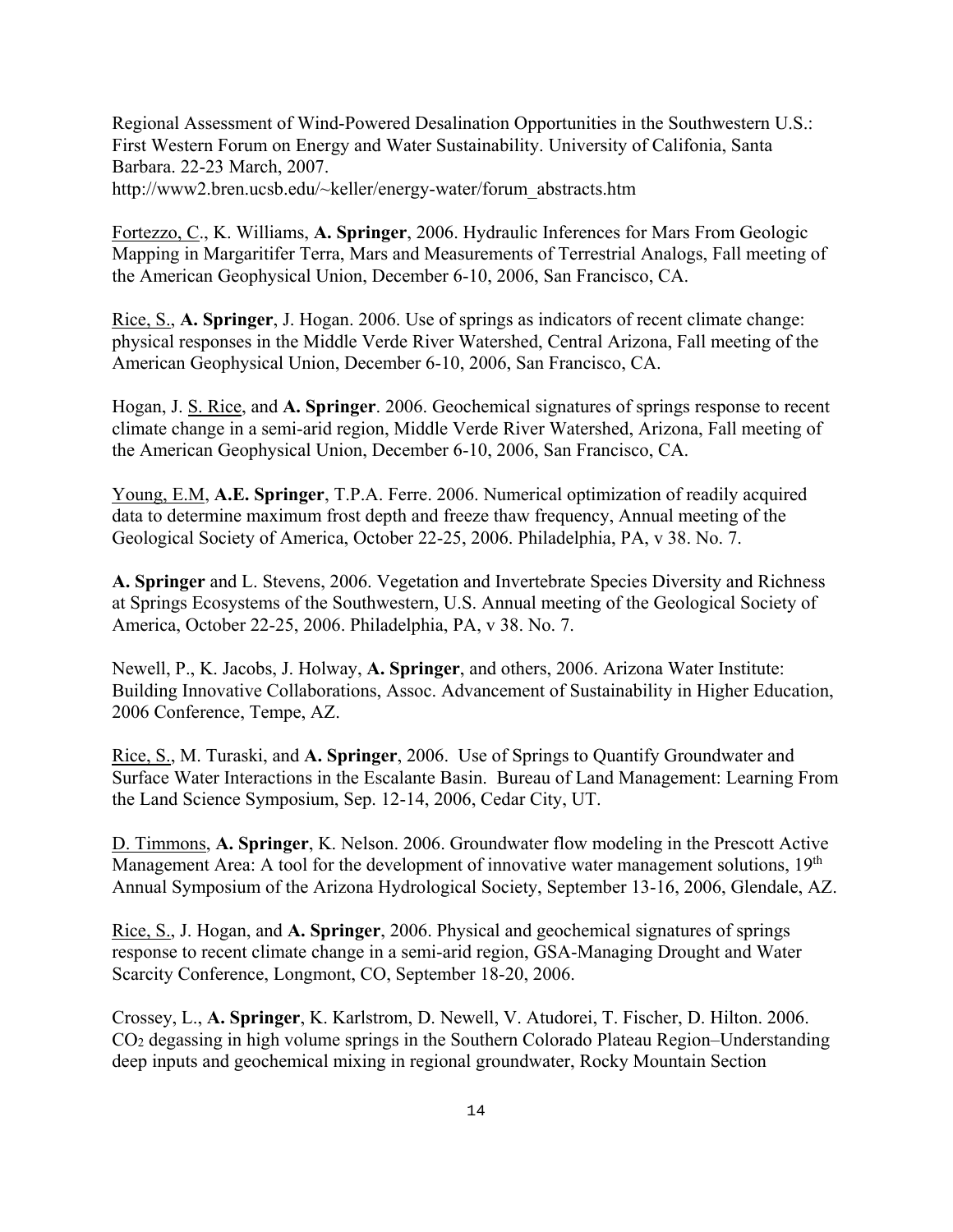Geological Society of America annual meeting (17-19 May 2006), Gunnison, CO.

Rice, S., and **A.E. Springer**, 2006. Use of springs to monitor aquifer response to recent climate change: A case study in the Verde River Watershed, Central Arizona. Rocky Mountain Section Geological Society of America annual meeting (17-19 May 2006), Gunnison, CO.

**Springer, A.E.** and L.E. Stevens. 2006. Physical, biological and cultural inventory and classification of National Park Service springs on the Colorado Plateau. Rocky Mountain Section Geological Society of America annual meeting (17-19 May 2006), Gunnison, CO.

Sabol, T.A. and **A.E. Springer**, 2005. Simulating the phreatic surface within new sediments deposited during the November 2004 high test flow along the Colorado River, Grand Canyon, AZ, Fall meeting of the American Geophysical Union, December 5-9, 2005, San Francisco, CA.

**Springer, A.E.** and T.A. Sabol, 2005. Evaluating Sandbar Stability with Groundwater Instrumentation and Modeling, Grand Canyon Monitoring and Research Center Science Symposium, October 25-27, Tempe, AZ.

Fry, M. and **A.E. Springer**, 2005. Using the GeoWall to visualize aquifers of Arizona in three dimensions, 18<sup>th</sup> Annual Symposium of the Arizona Hydrological Society, September 22-23, 2005, Flagstaff, AZ.

**Springer, A.E.** 2005. Groundwater responses to climate change. Arizona Water Summit, August 3-5, Northern Arizona University, Flagstaff, AZ.

Fry, M. and **A.E. Springer**, 2005. 3-D Visualization of Aquifers of Arizona with the Geowall, Annual meeting of the Geological Society of America, October 16-19, 2005. Salt Lake City, UT.

**Springer, A.E.**, L.E. Stevens, H. Kloeppel, 2005. Comprehensive inventory and classification of springs on the Colorado Plateau, Annual meeting of the Geological Society of America, October 16-19, 2005. Salt Lake City, UT.

Miller, J.L., and **A.E. Springer**. 2005. The Relationship of Seasonal Rainfall and Recharge within the Grand Canyon's North Rim Redwall-Muav Aquifer using 18O and H, First Annual NAU-CENS Celebration of Undergraduate Research and Design.

**Springer, A.E.**, D. Anderson, J. Janecek, L. DeWald, 2005. AWPF Riparian Ecosystem Restoration Projects by Northern Arizona University, Water and the Environment: The Role of Ecosystem Restoration Conference, University of Arizona Water Resources Research Center, April 6, 2005, Tucson, AZ.

**Springer, A.E.** 2005. Springs and Riparian Areas Restoration and Conservation on the Mogollon Rim of Arizona, The Colorado Plateau Chapter of the Society for Conservation Biology, Prescott, AZ, March 11-13, 2005.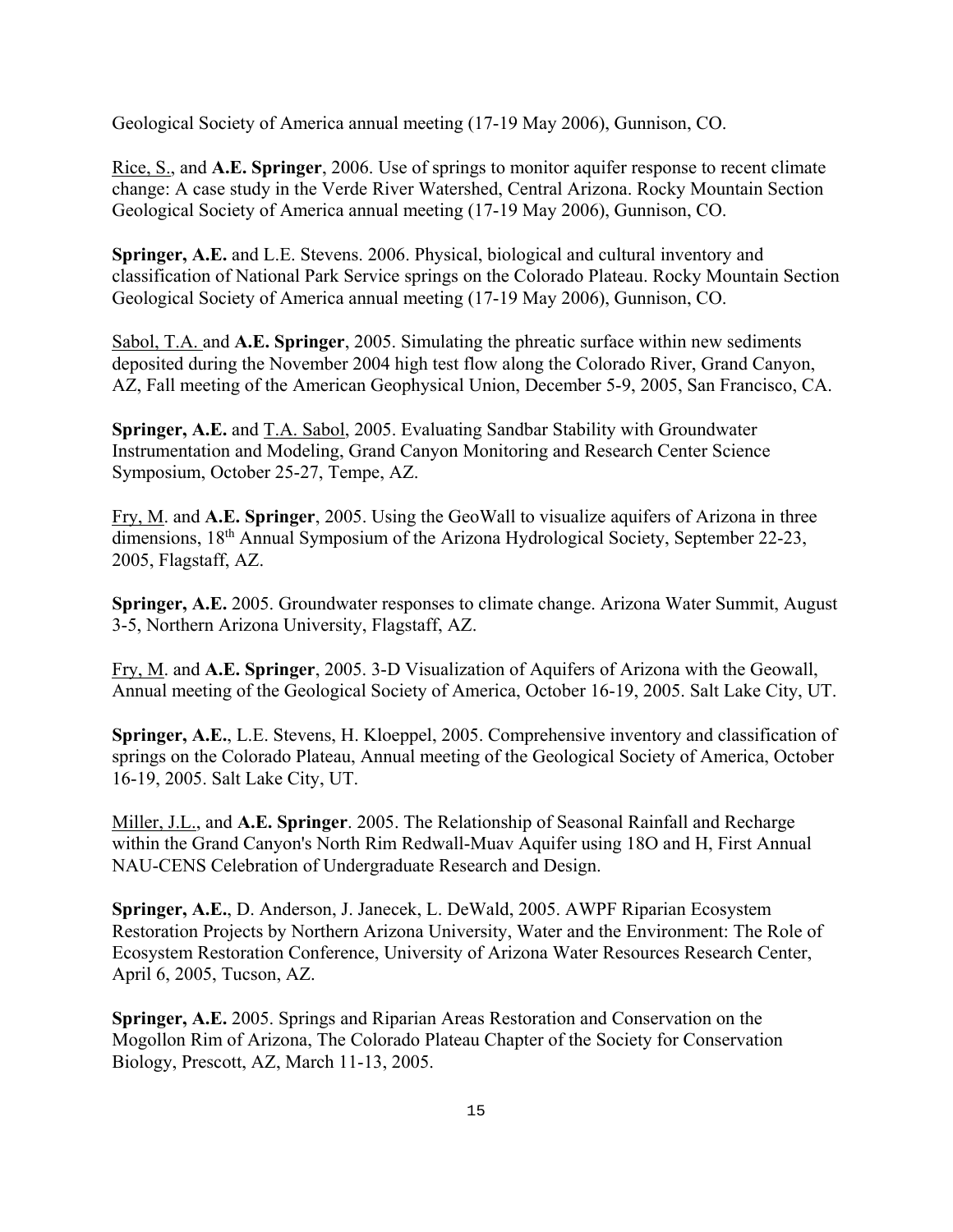Kobor, J., **A.E. Springer**, M.L. Scott, P. Shafroth. 2004. Hydrologic and Ecologic Responses to Diminished Spring Discharge; Surface-Water/Groundwater and Vegetation Modeling, Grand Canyon, Arizona, Fall meeting of the American Geophysical Union, December 13-17, 2004, San Francisco, CA.

**Springer, A.E.** and L.E. Ross. 2004. How water conservation practices can lead to increased groundwater pumping, Annual meeting of the Geological Society of America, November 7-10, 2004. Denver, CO.

Young, E., A.E. Springer, and T. Ferre. 2004. 17<sup>th</sup> Annual Symposium of the Arizona Hydrological Society, September 16-17, 2004, Tucson, AZ.

Ross, L.E. and **A.E. Springer**. 2004. Modeling the Quantitative Impacts of Water Conservation Measures and Alternative Water Supplies on Arizona Groundwater Budgets,  $17<sup>th</sup>$  Annual Symposium of the Arizona Hydrological Society, September 16-17, 2004, Tucson, AZ.

Miller, J.L., **A.E. Springer**, and L. Ross. 2004. The Relationship of Seasonal Rainfall and Recharge within the Grand Canyon's North Rim Redwall-Muav Aquifer using  $^{18}O$  and  $^{2}H$ , 17<sup>th</sup> Annual Symposium of the Arizona Hydrological Society, September 16-17, 2004, Tucson, AZ.

Mullen, R.G., **A.E. Springer**, and T.E. Kolb. 2003. Impacts of prescribed burning in upland meadows on understory evapotranspiration, Fall meeting of the American Geophysical Union, December 8-12, San Francisco, CA.

Ross, L.E., M. Kelly, and **A.E. Springer**. 2003. GeoWall use in an Introductory Geology laboratory: Impacts in student understanding of field mapping concepts, Fall meeting of the American Geophysical Union, December 8-12, San Francisco, CA.

**Springer, A.E.** and J.A. Kessler. 2003. Groundwater model of the Redwall-Muav aquifer of the Coconino Plateau incorporating impacts of pumping and water conservation on small springs of the Grand Canyon. Annual meeting of the Geological Society of America, November 2-5, Seattle, WA.

Flora, S.F. and **A.E. Springer**. 2003. Implications for regional hydrogeology of an Arizona rural watershed based on spring discharge variability and recharge response, Annual meeting of the Geological Society of America, November 2-5, Seattle, WA.

Kobor, J. and **A.E. Springer**. 2003. Predicting riparian vegetation response to groundwater withdrawals; An interdisciplinary modeling approach to a regional spring system, Grand Canyon, Az. Annual meeting of the Geological Society of America, November 2-5, Seattle, WA.

Ross, L.E. and **A.E. Springer**, 2003. Three-dimensional groundwater modeling of the Redwall-Muav aquifer on the Kaibab Plateau, North Rim of the Grand Canyon, Arizona, based on newly collected data sets, Annual meeting of the Geological Society of America, November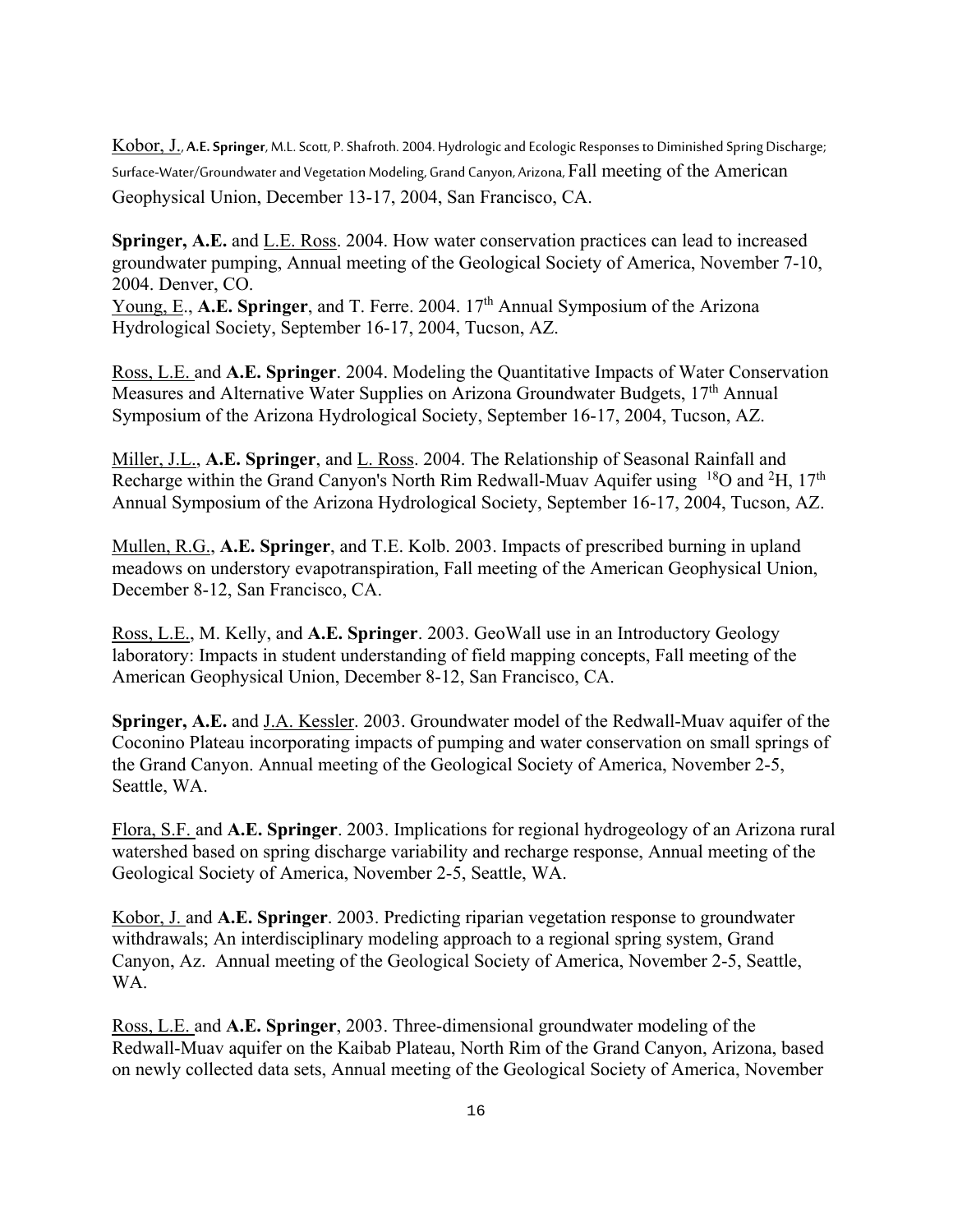2-5, Seattle, WA.

Sabol, T.A. and **A.E. Springer**. 2003. Delineation of source water protection areas for tribal water supplies, Kaibab Paiute Reservation, Arizona. Annual meeting of the Geological Society of America, November 2-5, Seattle, WA.

Ross, L.E. and **A.E. Springer, 2003.** Roaring Springs, Grand Canyon, Arizona: New data sets provide tools for improved recharge area delineation, 16th Annual Symposium of the Arizona Hydrological Society, September 18-19, 2003, Mesa, AZ.

**Springer, A.E.** and J.A. Kessler. 2003. New groundwater model of the Coconino Plateau incorporating impacts of pumping of small springs of the Grand Canyon, 16<sup>th</sup> Annual Symposium of the Arizona Hydrological Society, September 18-19, 2003, Mesa, AZ.

Flora, S.P. and **A.E. Springer**. 2003. Variability of discharge for select springs in the Verde River watershed, Central Arizona: Implications for regional hydrogeology, 16th Annual Symposium of the Arizona Hydrological Society, September 18-19, 2003, Mesa, AZ.

Mullen, R.M., **A.E. Springer**, T.E. Kolb, 2003. Influence of Burning Herbaceous Communities on Groundwater Recharge, Southwest Fire Initiative, Ecological Restoration Institute Research Conference, April 29, 2003.

**Springer. A.**, G. Mullen, T. Kolb, and M. Amentt, 2003. Restoration of wet meadows: Two years of monitoring the influence of burning herbaceous communities on groundwater recharge, 17th Arizona Riparian Council meeting, April 4-5, Pinetop, AZ.

**Springer, A.E.**, R.M. Mullen, T.E. Kolb, M.A. Amentt, and L.E. DeWald, 2003. Effects of fire and thinning in semiarid pine forests on shallow perched aquifers, NGWA Southwest FOCUS Conference: Water Supply and Emerging Contaminants, February 20-21, Phoenix, AZ.

Ross, L.E. and **A.E. Springer**. 2002. Interactive three-dimensional visualization for digital hydrogeologic framework models: GeoWall presentation of the Grand Canyon, 2002 Fall meeting of the American Geophysical Union.

**Springer, A.E.**, R.M. Mullen, T.E. Kolb, and M.A. Amentt. 2002. Measuring evapotranspiration changes in semiarid pine forests due to fire and thinning, AGU Chapman Conference on Ecohydrology of semiarid landscapes: Interactions and Processes, Sept. 8-13, Taos, NM.

**Springer, A.E**., L.F. Navarro, S. Maslansky, 2002. Modeling safe and sustainable yields for a groundwater basin undergoing development, Annual meeting of the Geological Society of America, October 27-30, Denver, CO.

S. Flora and **A.E. Springer**. 2002. Hydrogeological Characterization of Springs in the Verde River Watershed, Central Arizona, Annual meeting of the Geological Society of America,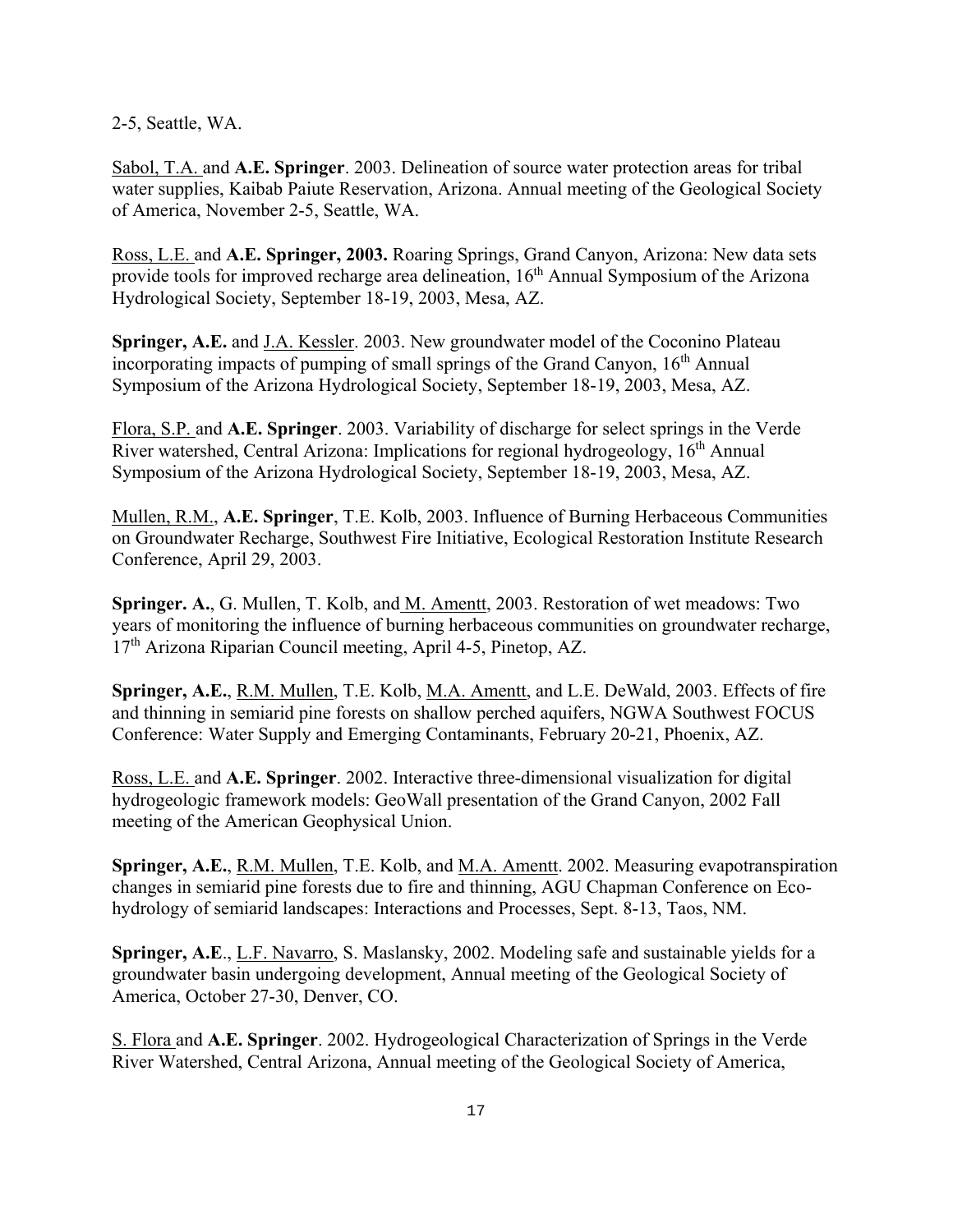October 27-30, Denver, CO.

Flora, S. and **A. Springer**, 2002. Hydrogeological characterization of springs in the Verde River Watershed, 15<sup>th</sup> Annual Symposium of the Arizona Hydrological Society, September 18-21, 2002, Flagstaff, AZ.

Mullen, G., **A. Springer**, T. Kolb, M. Amentt. 2002. Restoration of wet meadows: Influence of burning herbaceous communities on groundwater recharge, 15<sup>th</sup> Annual Symposium of the Arizona Hydrological Society, September 18-21, 2002, Flagstaff, AZ.

**Springer, A.E.**, L.E. Stevens, D.E. Anderson, R.A. Parnell, D.K. Kreamer, and S.P. Flora, 2002. Springs classification, hydrology, geomorphology, geochemistry, and distribution. Joint annual meetings of the Ecological Society of America and Society for Ecological Restoration, August 4- 9, Tucson, AZ. p. 49.

Sabol, T., **A. Springer**, P. Umhoefer. 2002. Affect of the Sevier-Toroweap fault on groundwater modeling of the Kaibab Paiute Reservation, Northern Arizona, annual meeting, Geological Society of America, Rocky Mountain Section, Cedar City, UT.

**Springer, A**. 2002. Coupling ethnohistorical information and groundwater models for the Coconino Plateau of the South Rim of the Grand Canyon, Spring-Fed Wetlands Conference, Las Vegas, NV, May 7-9, 2002, p. 23.

Anderson, D., S. Welch, D. Fleishman, W. Odem, **A. Springer**, L. DeWald, and J. Kennedy, 2002. Wetland Revitalization and channel stabilization at Clover Springs, Mogollon Rim, Arizona, Spring-Fed Wetlands Conference, Las Vegas, NV, May 7-9, 2002, p. 27.

Schlinger, C.M. and **A. Springer**, 2002. Navajo Aquifer Water Supplies for the Kayenta Community School, *in* Fractured-Rock Aquifers 2002, National Ground Water Association, Westerville, OH, pp. 32-35.

**Springer, A.**, M. Amentt, L. DeWald, T. Kolb, and D. Fischer. 2001. How does upland forest management affect groundwater recharge? Same old question, new methods, 14<sup>th</sup> Annual Symposium of the Arizona Hydrological Society, September 12-15, 2001, Tucson, AZ.

Kessler, J.A. and **A.E. Springer**, 2001. Effectiveness of digital geologic framework models in large, data-poor, regional ground water models. 2001 annual meeting of the Geological Society of America, November 4-8, Boston, MA

**Springer, A.E.** 2001. Influences of land management changes on groundwater model parameters. 2001 annual meeting of the Geological Society of America, November 4-8, Boston, MA

**Springer, A.E.** 2001. Hydrogeologic processes in the uplands of the Verde Watershed, Verde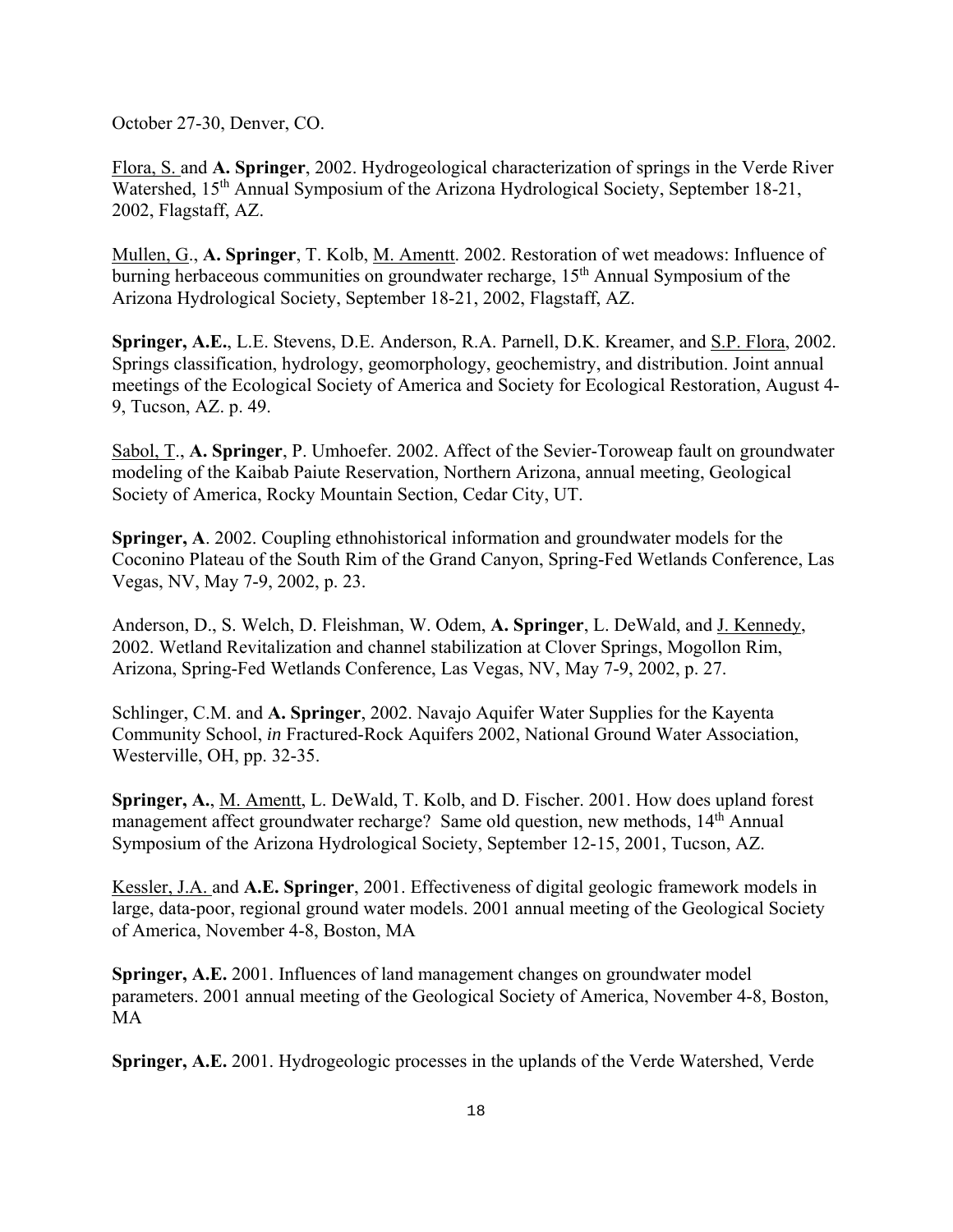Watershed Symposium–State of the Watershed in 2001, Camp Verde, Arizona.

Amentt, M.A**, A.E. Springer**, T.E. Kolb, and L.D. DeWald, 2000. Restoration of a perched aquifer system through manipulation of transpiration at the watershed scale, 2000 annual meeting of the Geological Society of America, November 13-16, Reno, NV, v. 37, no. 7.

**Springer, A.E.** 2000. Restoring and conserving recharge for aquifers through forest management practices, 2000 annual meeting of the Geological Society of America, November 13-16, Reno, NV, v. 37, no. 7.

Navarro, L.F., **A.E. Springer**, S.P. Maslansky, 2000. Modeling sustainable yield in a semi-arid, shallow groundwater basin supporting riparian vegetation and perennial springs, 2000 annual meeting of the Geological Society of America, November 13-16, Reno, NV, v. 37, no. 7.

Kessler, J.A. and **A.E. Springer**, 2000. Comparison of digital geologic framework models of the Redwall Muav Aquifer, Grand Canyon, Arizona, 2000 annual meeting of the Geological Society of America, November 13-16, Reno, NV, v. 37, no. 7.

**Springer, A.** and C. Schlinger. 2000. Verde Watershed Research and Education Program, 13<sup>th</sup> Annual Symposium of the Arizona Hydrological Society, September 20-22, 2000, Phoenix, AZ.

Navarro, L.F., **A. Springer**, S. Maslansky, 2000. Development in rural Arizona: A modeling approach to characterize ground-water supplies, 13<sup>th</sup> Annual Symposium of the Arizona Hydrological Society, September 20-22, 2000, Phoenix, AZ.

**Springer, A.**, M. Amentt, L. DeWald, T. Kolb, and D. Fischer, 2000. Restoring riparian areas through landscape restoration: Influence of upland grazing, tree thinning, and fire on riparian ecosystems, Society for Ecological Restoration, International Symposium, Liverpool England, September 4-7, 2000.

**Springer, A.** and D. Kreamer, 2000. Hydrology of springs in the Southern Colorado Plateau, Arizona Sonoran Desert Museum, Spring Ecosystems of N. Am. Deserts Symposium, Tucson, AZ May 5-6, 2000.

**Springer, A.**,2000. Who Manages Ground-Water Outside AMAs? The Grand Canyon Case Study, 20<sup>th</sup> anniversary Conference of Arizona Ground Water Management Act, Tempe, AZ, May 2, 2000.

Amentt, M., **A. Springer**, D. Fischer, L. DeWald, E. Smith, S. Silbert. 2000. Watershed scale management at Hart Prairie, Arizona, 1<sup>st</sup> Arizona Water Protection Fund Information Transfer Meeting, March 22-23, 2000, Phoenix, Arizona.

Masek Lopez, S., **A. Springer**, J. Kennedy, K. Bohnenstiehl, 2000. Verde Valley's changing riparian habitat, 1st Arizona Water Protection Fund Information Transfer Meeting, March 22-23,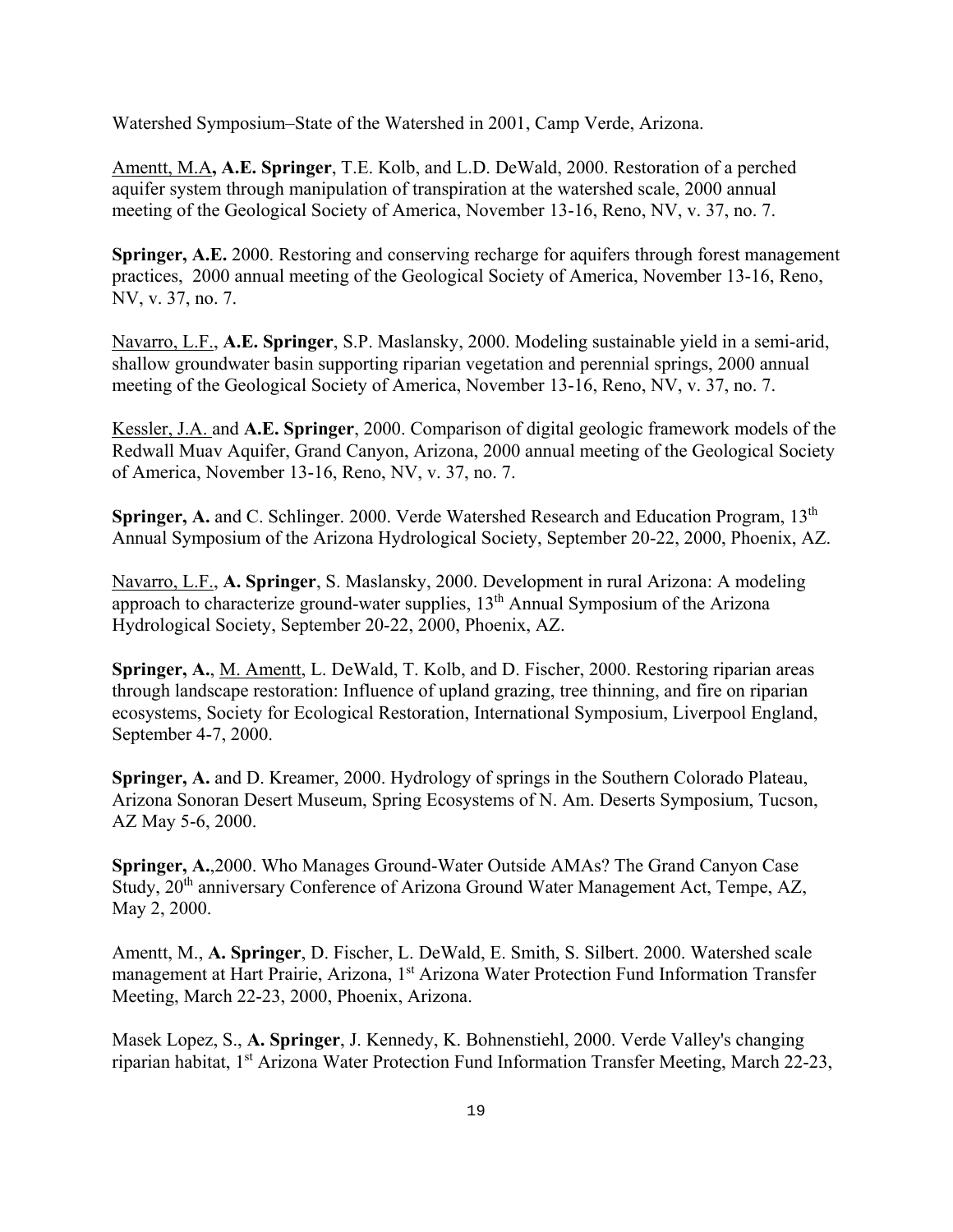2000, Phoenix, Arizona.

**Springer, A.**, T. Godwin, L. DeWald, J. Hink. 2000. Hoxworth Springs riparian restoration project, 1<sup>st</sup> Arizona Water Protection Fund Information Transfer Meeting, March 22-23, 2000, Phoenix, Arizona.

T.N. Godwin, **A.E. Springer**, and L.E. DeWald, 1999. Restoration of a Degraded Perennial Spring fed Riparian System on the Colorado Plateau., EOS, Transactions American Geophysical Union, v. 80, no.

**Springer, A.E.**, 1999. Threats to the values of springs and riparian ecosystems of the Grand Canyon by ground-water mining, invited for theme session The Sustainability Challenge II: Water, 1999 annual meeting of the Geological Society of America, October 23-25, Denver, CO, v. 31 no. 7.

Navarro, L.F. , **A.E. Springer**, S.P. Maslansky, 1999. Characterizing the impacts of the conversion of a semi-arid ground-water basin from rural to urban development, 1999 annual meeting of the Geological Society of America, October 23-25, Denver, CO, v. 31 no. 7.

Wilson, E.S., **A.E. Springer**, C.L. Winter, 1999. Delineating spring capture zones for the South Rim of the Grand Canyon, Arizona, using framework and numerical models, 1999 annual meeting of the Geological Society of America, October 23-25, Denver, CO, v. 31 no. 7.

S. Kelly and **A.E. Springer**, 1999. Recharge mechanisms for a deep, fractured sandstone aquifer in an arid to semi-arid environment, 1999 annual meeting of the Geological Society of America, October 23-25, Denver, CO, v. 31 no. 7.

Kelly, S., **A. Springer**, and M. Vanderbilt, 1999. Recharge mechanisms for the Coconino-Schnebly Hill aquifer in the Lake Mary area, Coconino County, Northern Arizona 12th Annual Symposium of the Arizona Hydrological Society, September 9-10, 1999, Pinetop, AZ.

**Springer, A.E.**, L.E. DeWald, S.C. Church, and T.N. Godwin, 1999. Separating riparian community and hydrological responses caused by climatic variability from those due to ecological restoration, International Conference of the Society for Ecological Restoration, San Francisco, CA.

Sayers, R. C., L. E. DeWald, and **A. E. Springer**, 1999. Plant community changes following cattle and elk exclusion at Hoxworth Springs. 13<sup>th</sup> annual meeting of the Arizona Riparian Council, Flagstaff, Arizona, April 30, 1999, program with abstracts

**Springer, A.E.**, T.N. Godwin, and L.E. DeWald, 1999. Quantifying the difference between restoration method and climate in riparian restoration.  $13<sup>th</sup>$  annual meeting of the Arizona Riparian Council, Flagstaff, Arizona, April 17, 1998, program with abstracts.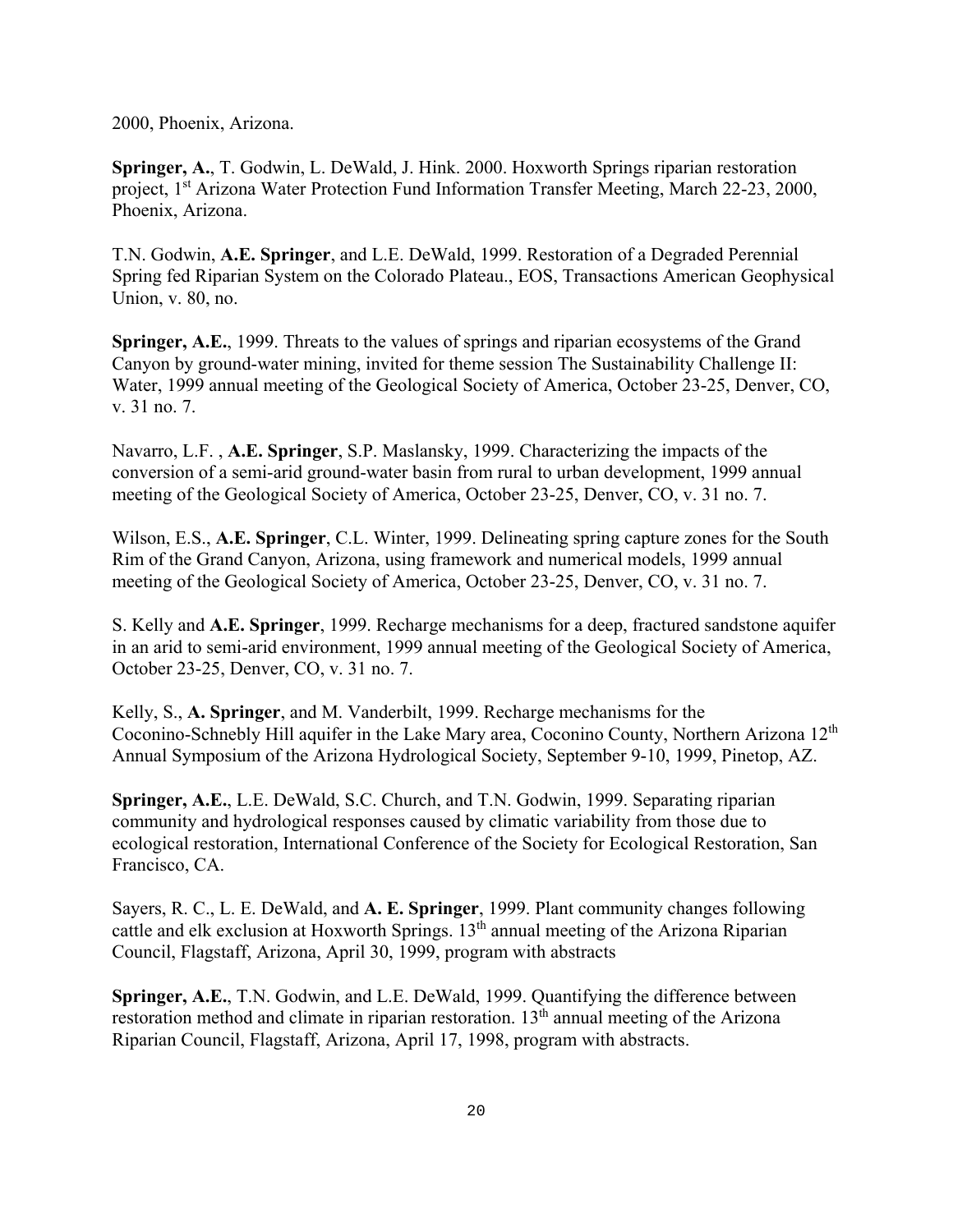Godwin, T.N., **A.E. Springer**, L.E. DeWald, 1998, Anthropogenic influences on spring dominated, high elevation riparian ecosystems in a semi-arid region. 1998 annual meeting of the Geological Society of America, October 26-29, Toronto, ON.

Wilson, E. and **A.E. Springer**, and L. Winter, 1998, Hydrogeologic framework model for the South Rim of the Grand Canyon, Arizona, 1998 annual meeting of the Geological Society of America, October 26-29, Toronto, ON.

**Springer, A.E.**, 1998, Unsustainability of ground-water use in arid regions, 1998 annual meeting of the Geological Society of America, October 26-29, Toronto, ON, v.30, no. 7.

**Springer, A.**, 1998. Ground-water sustainability in Arizona, 11<sup>th</sup> Annual Symposium of the Arizona Hydrological Society, September 23-26, 1998, Tucson, AZ.

**Springer, A.**, L.DeWald, 1998. Evaluating success of restoring hydrological function to a highelevation, seep-dominated riparian community, International Conference of the Society for Ecological Restoration, September 28-30, Austin, TX, p. 118.

**Springer, A.E.**, A.J. Gavin, T.N. Godwin, D.P. Higgins, R.W. Wilkinson, 1998. Characterization and ecological restoration of perched aquifers in the Flagstaff, Arizona, area. Program with abstracts, Rocky Mountain Section Meeting of the Geological Society of America, May 26-26, Flagstaff, Arizona, v. 30, no.6.

**A. Springer**, L. DeWald, T. Godwin, 1998. Hoxworth Springs: Restoration of a unique highelevation riparian area. 12<sup>th</sup> annual meeting of the Arizona Riparian Council, Yuma, Arizona, April 17, 1998, program with abstracts

Higgins, D. and **A. Springer**. 1997. Estimating vertical water leakage from a perched mountain basin aquifer, EOS, Transactions American Geophysical Union, v. 78, no.

**Springer, A.E.**, 1997. Conservation geology: a framework for understanding, restoring, and maintaining nature, Abstracts of the 1997 annual meeting of the Geological Society of America.

Gavin, A.J. and **A.E. Springer**. 1997. Conservation of a rare riparian community through hydrological restoration, Abstracts of the 1997 annual meeting of the Geological Society of America, v. 29, no. 7.

Gilbert, B.A. and **A.E. Springer**, 1997. Hydrogeologic parameters necessary to conserve backwater habitats of the Colorado River, Grand Canyon, Arizona, Abstracts of the 1997 annual meeting of the Geological Society of America, v. 29, no. 7.

Wilkinson, R.W. and **A.E. Springer**, 1997. Determining background metals concentrations at a former munitions depot, Camp Navajo, Arizona, Abstracts of the 1997 annual meeting of the Geological Society of America, v. 29, no. 7.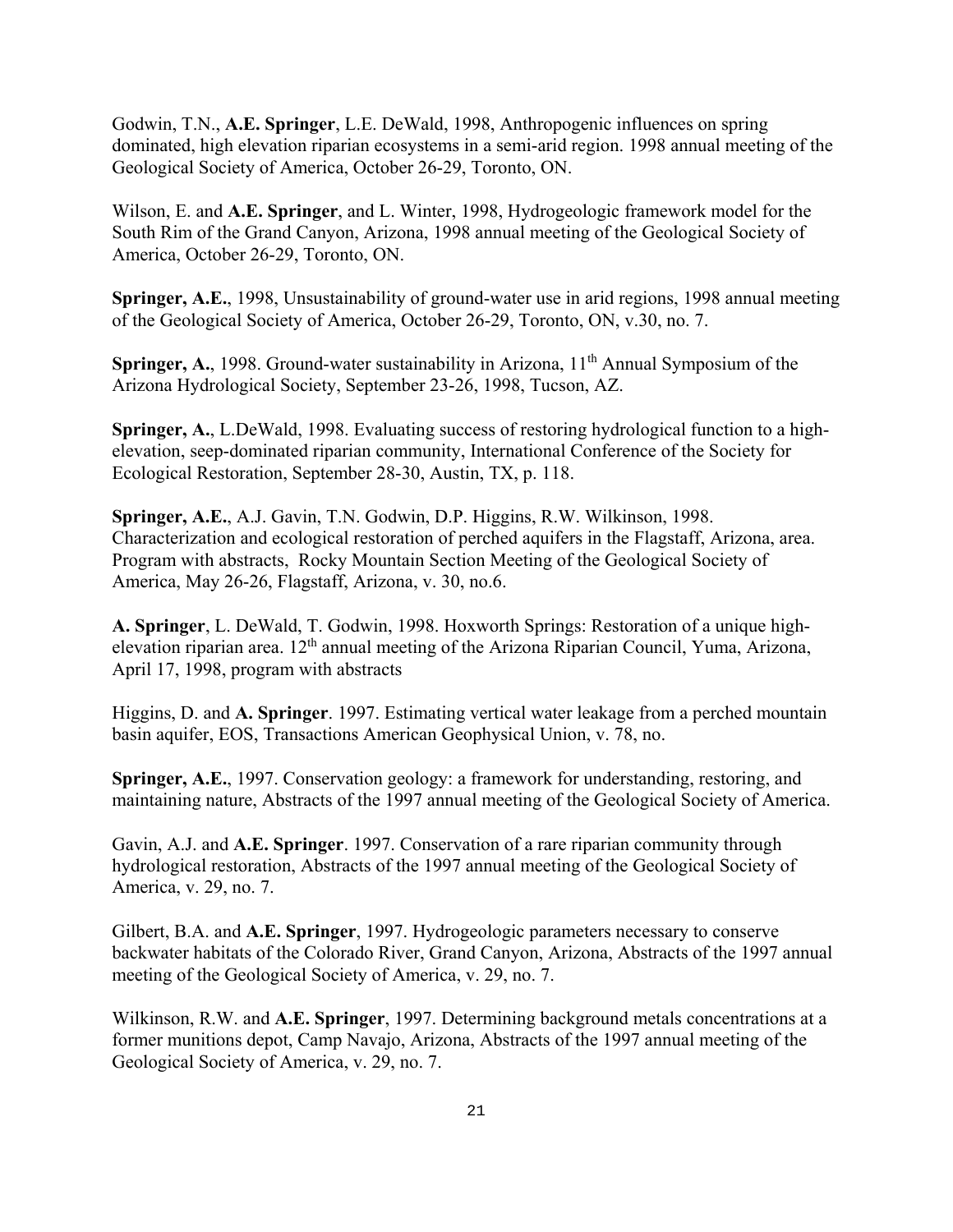Parnell, R., **A. Springer**, L. Stevens, J. Bennett, T. Hoffnagle, T. Melis, and D. Stanitski-Martin, 1997. Flood-induced backwater rejuvenation along the Colorado River in Grand Canyon, Arizona, in Abstracts and Executive Summaries of the Glen Canyon Dam Beach/Habitat Building Flow Symposium, Grand Canyon Monitoring and Research Center, Flagstaff, Arizona.

Parnell, R. **A. Springer**, J. Bennett, and L. Stevens, 1997. Effects of the 1996 Glen Canyon Dam controlled flood on nutrient spiraling along the Colorado River corridor, Grand Canyon, Arizona, in Abstracts and Executive Summaries of the Glen Canyon Dam Beach/Habitat Building Flow Symposium, Grand Canyon Monitoring and Research Center, Flagstaff, Arizona.

Johnstone, H.C., L.E. Stevens, D. Martin, R. Parnell, **A. Springer**. 1997. Windows of opportunity: rejuvenation of fish nursery habitats in Grand Canyon, Arizona. Ecological Society of America, abstracts of annual meeting, 78:118.

Smith, E.B, M.S. Silbert, **A.E. Springer**, L.E. DeWald, A.J. Gavin, P.Curry, S. Church, A. Novak-Goodman, 1997. Integrated ecological restoration of a high elevation riparian forest in Northern Arizona, Ecological Society of America, abstracts of annual meeting, 78:187.

**Springer, A.E.**, W.D. Petroutson, J.C. Blakey, 1996. Hydraulic conductivity variability of a Colorado River reattachment bar induced by a controlled flood. EOS, Trans., Am. Geophysical Union, v. 77, no. 45, p.

A.J. Gavin, **A.E. Springer**, L. DeWald, S. Silbert, E. Smith, 1996. Restoration of the volcanic hydrogeology of a critical high-elevation riparian community in Arizona, Abstracts of the 1996 annual meeting of the Geological Society of America, v.28, no.7, p. A-347.

**Springer, A.E.**, J.M. Wright, P.B. Shafroth, J.C. Stromberg, D.T. Patten, 1996, Coupling of ground-water flow and riparian vegetation models to simulate the impact of a reservoir release from New Waddell Dam into the Agua Fria River, Maricopa County, Arizona, 9th Annual Symposium of the Arizona Hydrological Society, program with abstracts.

Shafroth, P.B., J.C. Stromberg, D.T. Patten, **A.E. Springer**, J.M. Wright, 1996. Riparian habitat enhancement and groundwater recharge: a feasibility study on the Agua Fria River, Maricopa County, Arizona, 9th Annual Symposium of the Arizona Hydrological Society, program with abstracts.

Gavin, A.J., **A.E. Springer**, L.E. DeWald, E. Smith, S. Silbert, 1996, Restoration of a rare, highelevation riparian community, 10<sup>th</sup> annual meeting of the Arizona Riparian Council, Prescott, Arizona, April 12, 1996, program with abstracts.

Petroutson, W.D. and **A.E. Springer**, 1995, Hydraulic-conductivity measurements of reattachment bars on the Colorado River, 1995 annual meeting of Geological Society of America, program with abstracts, v. 27, no. 7.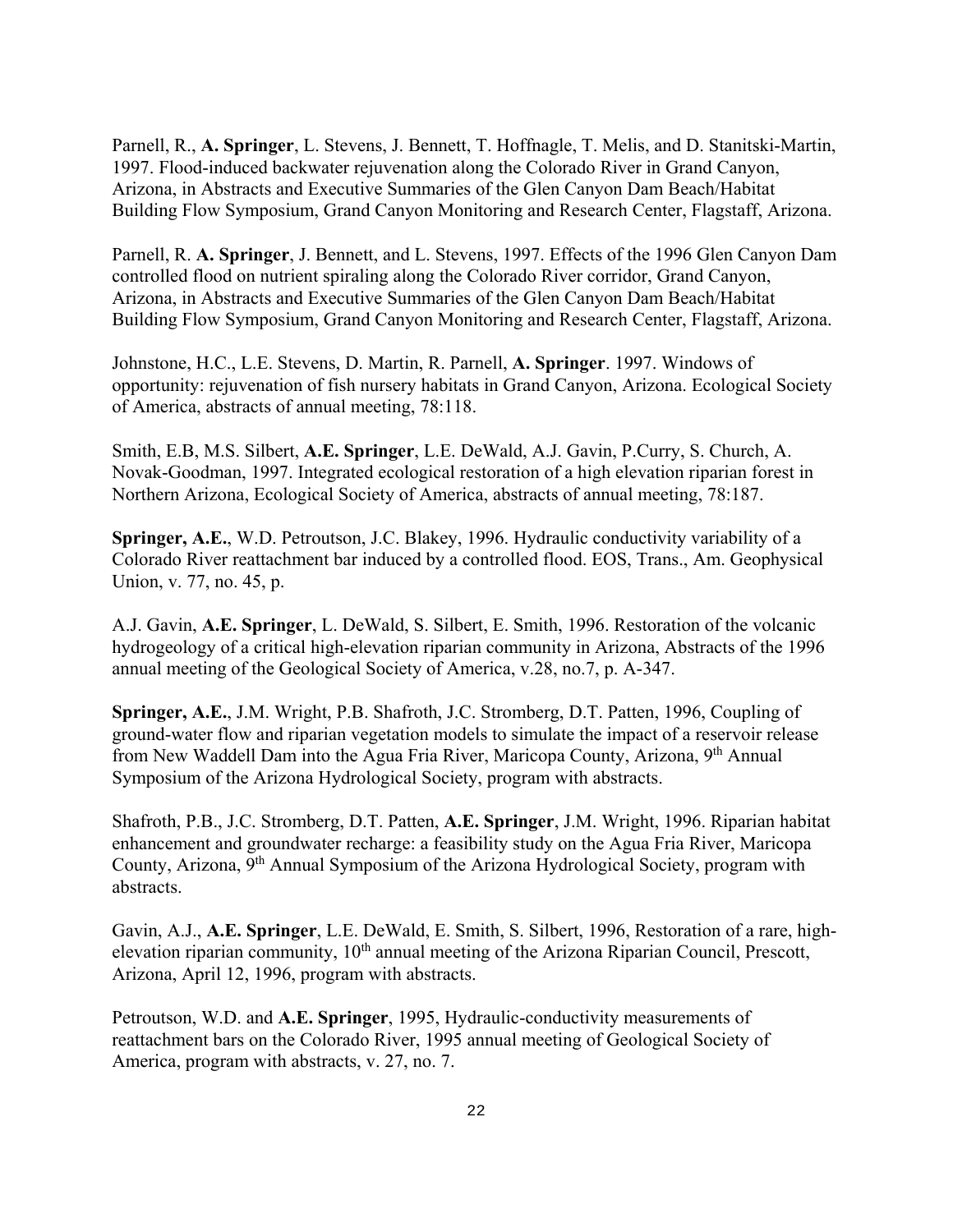Dohm, S. and **A.E. Springer**, 1995, Hydrogeology and ground-water availability of the Bird Springs alluvial aquifer, Navajo Indian Reservation, 8<sup>th</sup> Annual Symposium of the Arizona Hydrological Society, Tucson, Arizona, program with abstracts.

Petroutson, W.D., R.D. Parnell, and **A.E. Springer**, 1995, Hydraulic-conductivity measurements of reattachment bars on the Colorado River, 1995 annual meeting of the Arizona-Nevada Academy of Science, program with abstracts.

**Springer, A.E.,** E.S. Bair, 1994, Natural-gradient tracer test using pesticides, EOS, Transactions, American Geophysical Union, v. 75, no. 44, p. 252.

Finton, C.D., **A.E. Springer**, E.S. Bair, M.L. Jagucki, 1993, Estimating arrival of natural recharge at the water table using specific conductance, temperature and the detection of a conservative tracer, 1993 annual meeting of Geological Society of America, program with abstracts, v. 25, no. 7.

**Springer, A.E.**, E.S. Bair, D. Beak, 1993, Agricultural chemical transport relative to a tracer under natural recharge conditions in an alluvial valley aquifer, EOS, Transactions, American Geophysical Union, v. 74, no. 16, p. 129.

**Springer, A.E**., C.D. Finton, and E.S. Bair, 1992. Agricultural water-quality:pesticides and nitrate in ground water at the Ohio Buried Valley Aquifer Management Systems Evaluation Area, in 1992 annual meeting of Geological Society of America, program with abstracts, v. 24, no. 7.

**Springer, A.E.** and E.S. Bair, 1991. Distribution of agricultural chemicals relative to bromide at the Ohio Management Systems Evaluation Area, in 36<sup>th</sup> Annual Midwest Ground Water Conference, Indianapolis, Indiana.

**Springer, A.E.** and E.S. Bair, 1991. Comparison of methods used to delineate traveltime related capture zones of wells in a stratified-drift buried-valley aquifer, EOS, Transactions, American Geophysical Union, v. 72, no. 17, p. 111.

**Springer, A.E.**, and E.S. Bair, 1989. The importance of non-contiguous recharge areas to wellhead protection strategies in stratified-drift buried-valley aquifers: 34<sup>th</sup> Annual Midwest Ground Water Conference, Kalamazoo, MI.

#### **OTHER PRESENTATIONS BY STUDENTS**

Curry, P., 1997. Hydrological restoration of a high-elevation watershed and associated riparian community, Hart Prairie, Arizona, Arizona Universities Environmental Conference, Flagstaff, Arizona.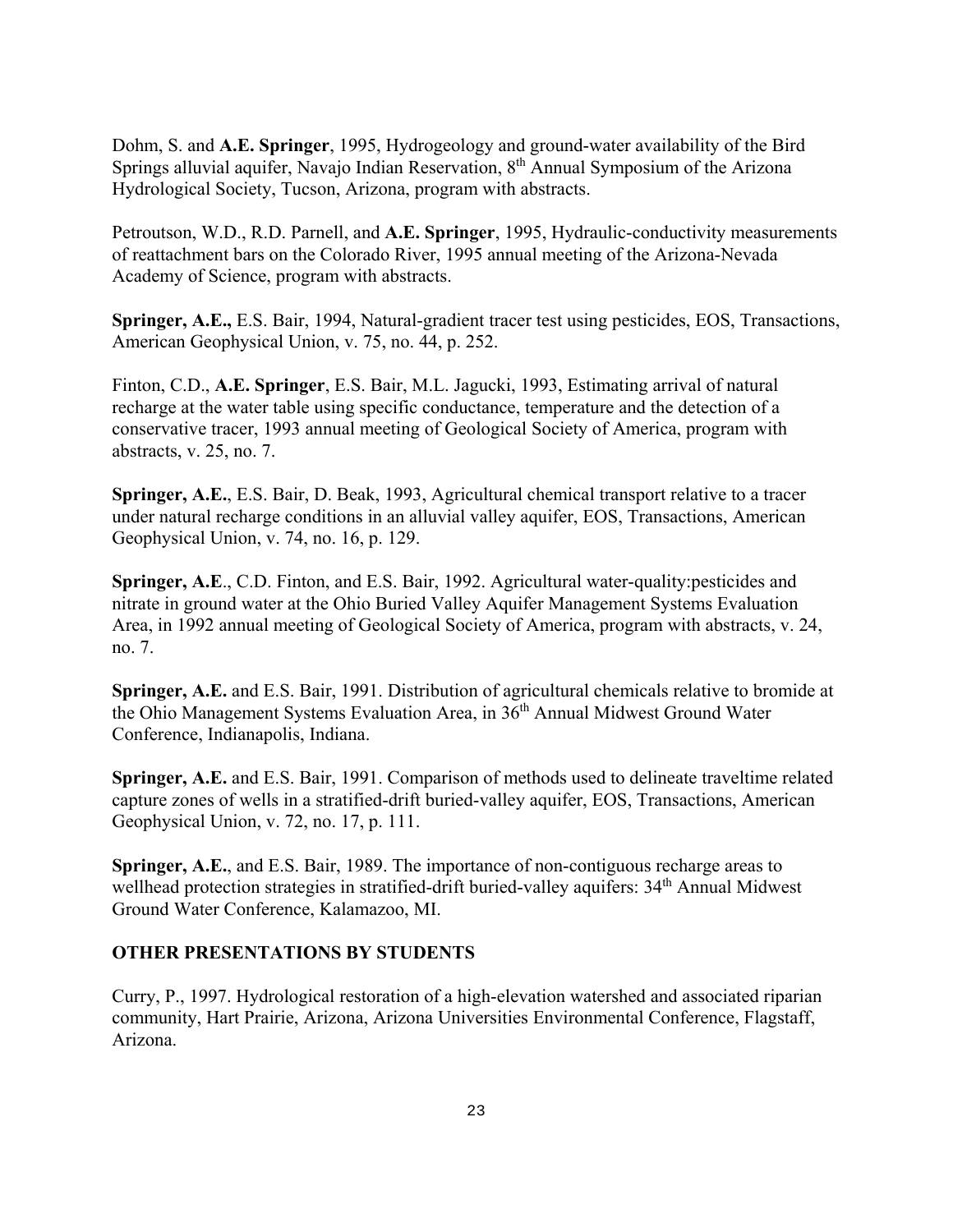Wilkinson, R.W., 1997. Springflow hydrograph analysis: a tool for water-supply management and aquifer characterization, AWWA Water Resources Conference, Seattle, WA,

**PROJECT REPORTS** (unpublished, students underlined)

Ross, R.P., **A.E. Springer**, C. Schlinger. 2009. Middle Verde River Watershed Irrigation Monitoring, Contract 09.0124, Salt River Project, 8 p. plus cd with monitoring data.

Stevens, L.E., **A.E. Springer**, J. Ledbetter, K. Gill, V. Hallam. 2009. Springs Summary Reports-Alberta Springs Project-2008 Field Season, University of Lethbridge, 74 p.

**Springer, A.E.**, L.E. Stevens, and 8 other co-authors. 2008. Final Report Developing a methodology for identifying and prioritizing at-risk water resources of the Coconino Plateau, Arizona Water Institute Project 08-48, 46 p. and cd with GIS.

Green, M. and **A. Springer**. 2008. Final Report Verde Springs Monitoring Demonstration Study, Contract 07.0556 Salt River Project, 20 p.

Haney, J.A., D.S. Turner, **A.E. Springer**, J.C. Stromberg, L.E. Stevens, P.A. Pearthree, and V. Supplee. 2008. Ecological implications of Verde River Flows. A report by the Arizona Water Institute, The Nature Conservancy, and the Verde River Basin Partnership, 114 p.

Ross, R. and **A.Springer**. 2008. Final report, Phase I Verde Valley Geospatial Database Project, Yavapai County Water Advisory Committee, 17 p. cd with GIS.

Green, L.M. and **A. Springer**, 2007. West Mogollon Mesa 3-D Hydrogeologic Framework Model, Town of Payson, 14 p.

Rice, S.E. and **A. Springer**, 2007. East Verde River stream loss study, Salt River Project contract No. 06.0606, 32 p.

Timmons, D. and **A. Springer**, 2006. Prescott AMA groundwater flow model update report, ADWR contract #2005-2592, 77 p.

Rice, S.E. and **A. Springer**, 2006. Level 2 springs inventory of the Escalante River Headwaters area, Grant Staircase-Escalante National Monument, BLM Cooperative Agreement No. JSA041002, 20 p.

**Springer, A.** and M. Fry. 2006. 3-D Hydrogeological model framework and visualization, Arizona Water Protection Fund Grant #04-120WPF, 66 p.

Sabol, T. and **A. Springer**. 2006. Simulating the phreatic surface within new sediments deposited during the November 2004 High Flow test along the Colorado River, Grand Canyon Arizona, Grand Canyon Monitoring and Research Center, Flagstaff, AZ, 27 p.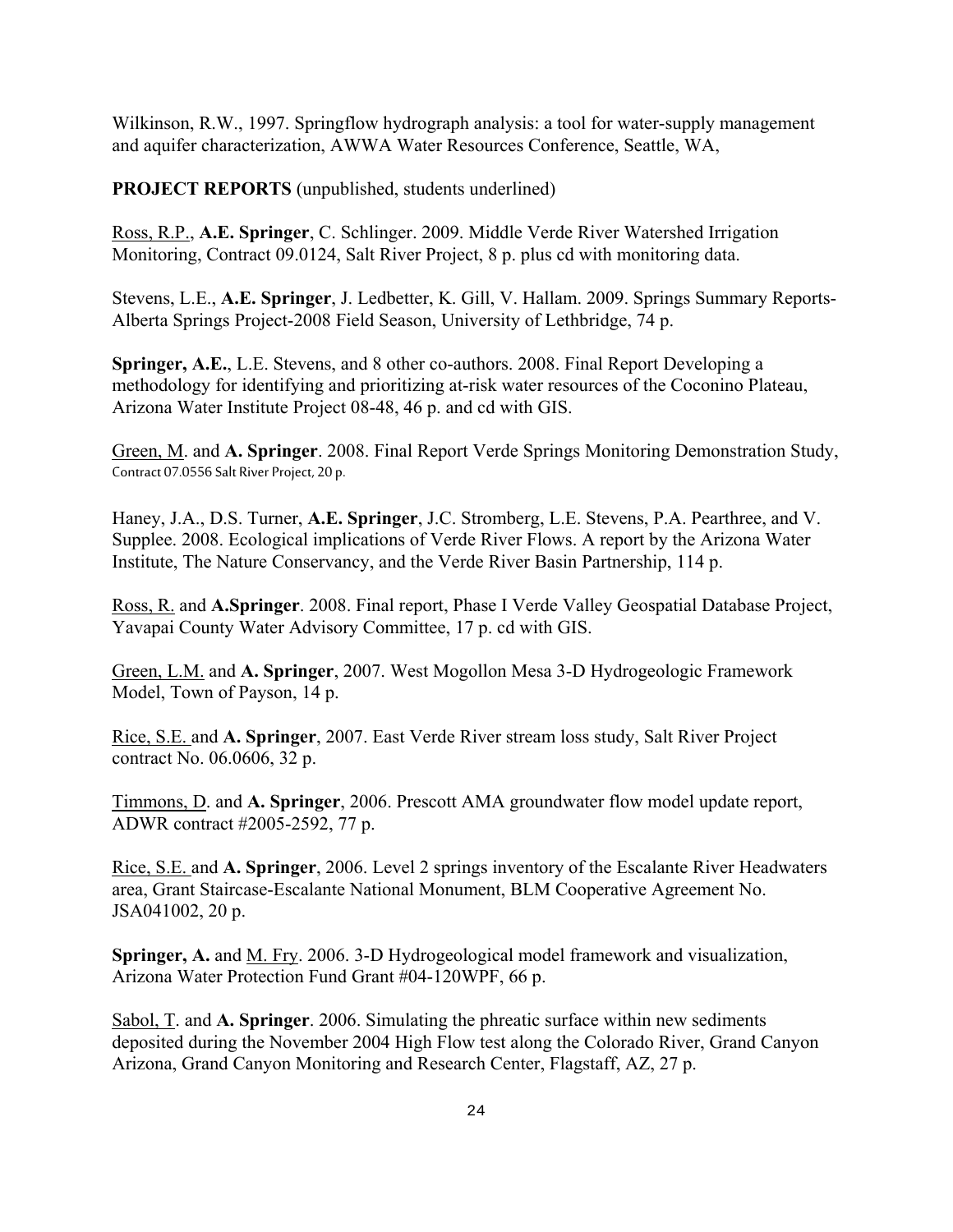Janecek, J., T. Acker, **A. Springer**, J. Theron, M. Manone, G. Brummels, S. Martin, 2005. Mapping Approach to Wind Desalination Opportunities in the U.S., National Renewable Energy Laboratory, 17 p.

**Springer, A.E.,** L.E. Stevens and R. Harms, 2006. Inventory and classification of selected National Park Service springs on the Colorado Plateau, NPS Coop Agreement CA 1200-99-009, Task #NAU-118, 1,010 p.

Young, E. **A. Springer**, and T. Ferre, 2005. Frost penetration depth and frost heave at Camp Navajo: Year 2 Sponsor Award #23446.270, Brown & Caldwell for National Guard Bureau, 92 p.

Young, E. **A. Springer**, and T. Ferre, 2004. Frost penetration depth and frost heave at Camp Navajo: Year 1 Sponsor Award #23446.270, Brown & Caldwell for National Guard Bureau, 55  $p_{\cdot}$ 

Stevens, L.E., **A.E. Springer,** H. Kloeppel. 2004. Development and testing conceptual models and protocols for classification, inventory and monitoring of Colorado Plateau springs ecosystems, NPS Cooperative Agreement #CA 1200-99-009, 428 p.

DeWald, L.E., **A.E. Springer**, R. Mullen. 2004. Watershed restoration of a high-elevation riparian community. Final progress report, Arizona Water Protection Fund Grant #98-050, 450 p.

**Springer, A.E.**, T.E. Kolb, R.Mullen. 2004. Fire effects on soil-water content in a high-elevation riparian meadow at Hart Prairie, AZ, Final project report submitted to BLM-SW Fire Initiative, NAU ERI35AK-03, 34 p.

Ross, L. and **A. Springer.** 2004. Impacts of conservation measures and alternative water supplies on groundwater. Final Project Report, Federal Grant #01-HQ-GR-0113. Arizona Water Resources Research Center, 33 p.

Anderson, D. E., Welch, S., Odem, W., **Springer, A**., DeWald, L., Kennedy, J., and Fleishman, D. 2004. "Wetland revitalization and channel stabilization at Clover Springs, Mogollon Rim, Arizona." A final report submitted to the Arizona Water Protection Fund for Grant #98-059 "Verde River Riparian Restoration Demonstration Project." Arizona Department of Water Resources. 61 pp.

**Springer, A.E.**, J. Welch, J. Peeler, C. Schlinger. 2002. Final Project Report for "Wastewater Disposition Project for the Big Park Wastewater Treatment District", 50 p.

Masek Lopez, S. and **A. E. Springer.** 2001. Final Project Report for "Upper Verde Valley riparian area historical analysis", Arizona Water Protection Fund, Arizona Water Protection Fund Grant No: 98-0057WPF, 26 p, with 42 p. Task 6 report.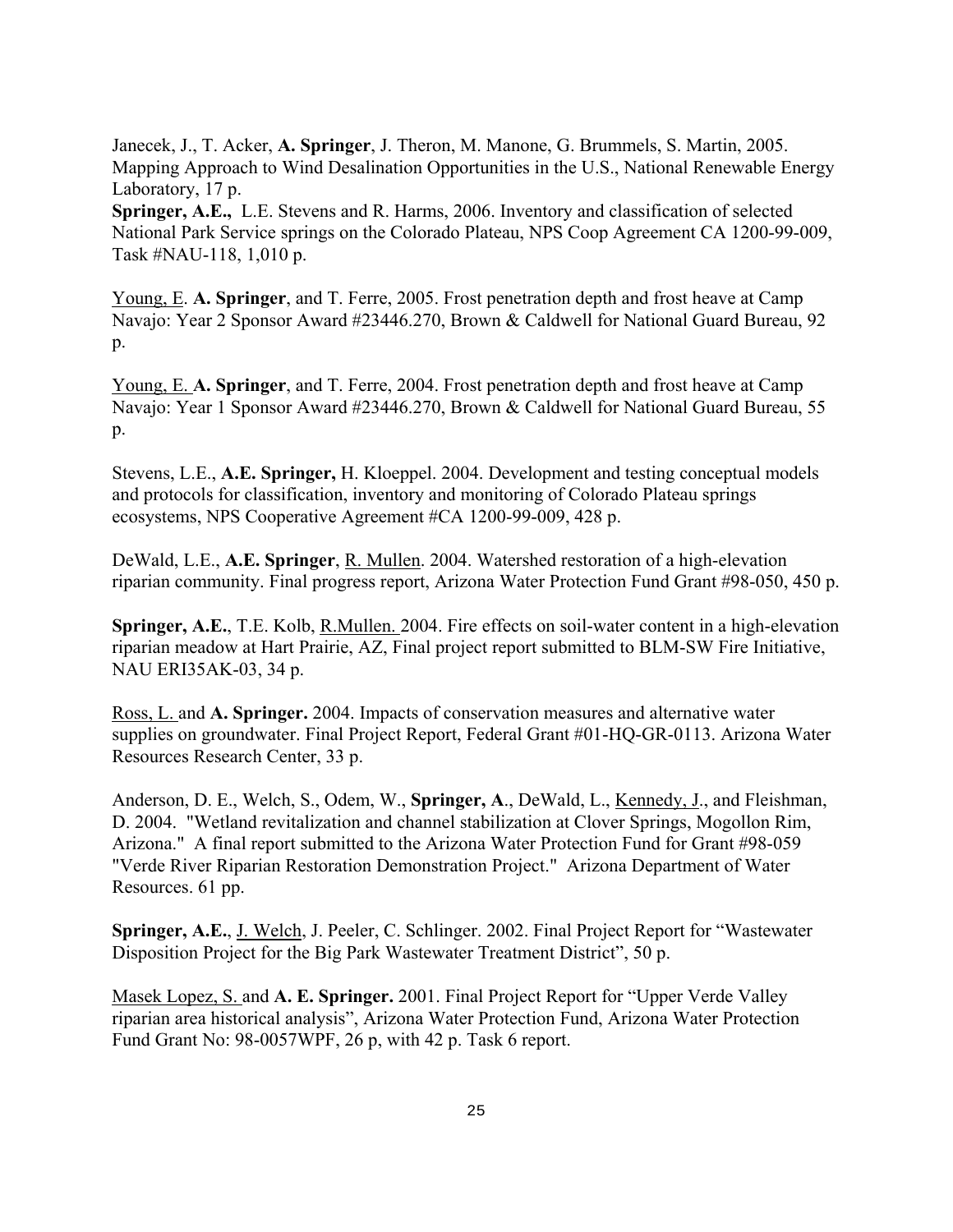**Springer, A.E.**, T. Godwin, L. DeWald, J. Hink, 1999. Final Project Report for "Hoxworth Springs Riparian Restoration", Arizona Water Protection Fund Grant No: 96-003WPF, 62 p.

**Springer, A.E.**, T. Godwin, L. DeWald, S. Church, M. Silbert, E. Smith, 1999. Final Project Report "Critical riparian habitat restoration along a perennial reach of a Verde River tributary", Arizona Water Protection Fund Grant No: 95-006WPF, 97 p.

**Springer, A.E.** and M. Gavette. 1997. Final project report, Analysis and Interpretation of well cuttings from Black Mesa, Arizona. submitted to U.S. Geological Survey, award # 1434-WR-97- 5A-00477.

**Springer, A.E.** and M. Gavette. 1997. Final project report, Analysis and Interpretation of well cuttings from the Flagstaff, Arizona, area. submitted to U.S. Geological Survey, award # 1434- WR-97-5A-00455.

Parnell, R., **A. Springer**, L. Stevens, 1998. Flood-induced backwater rejuvenation along the Colorado River in Grand Canyon, Arizona (continuation): 1997 final report.

Parnell, R., **A. Springer**, L. Stevens, 1997. Flood-induced backwater rejuvenation along the Colorado River in Grand Canyon, Arizona: 1996 final report.

Quarterly progress reports and annual technical reports submitted for Arizona Water Protection Fund grant numbers 95-005WPF (4 per year since 3/96) and 96-006WPF (4 per year since 4/97). There are over 200 total pages in these progress reports..

Shafroth, P.B., J.C. Stromberg, D.T. Patten, **A.E. Springer**, J.M Wright, Dec. 1996. Groundwater recharge and riparian habitat enhancement from water discharge from New Waddell Dam into the Agua Fria River: Phase I--Planning and Feasibility, submitted to Arizona Dept. of Water Resources- Phoenix AMA, Grant #AUG94PH-4-00.

**GRANTS AWARDED** (2010 \$280,000; 2009 \$xx,xxx; 2008 \$104,452; 2007 \$113,575; 2006 \$128,222; 2005 \$102,202; 2004 \$136,678; 2003 \$249,333; 2002 \$105,769; 2001 \$178,000; 2000 \$20,291; 1999 \$557,923; 1998 \$6,100; 1997 \$173,665; 1996 \$240,690; 1995 \$52,585; Total  $\sim$ \$2,000,000)

Middle Sycamore Hydrologic Response to Forest Restoration, \$36,209, Salt River Project, 6/1/15-12/15/15.

Environmental Flows database for the Desert Landscape Conservation Cooperative, subcontractor to UA-WRRC, NAU budget \$24,000, Desert Landscape Conservation Cooperative, 11/1/14-12/31/16 (id 1002656).

Developing a geodatabase and geocollaborative tools to support springs and springs-dependent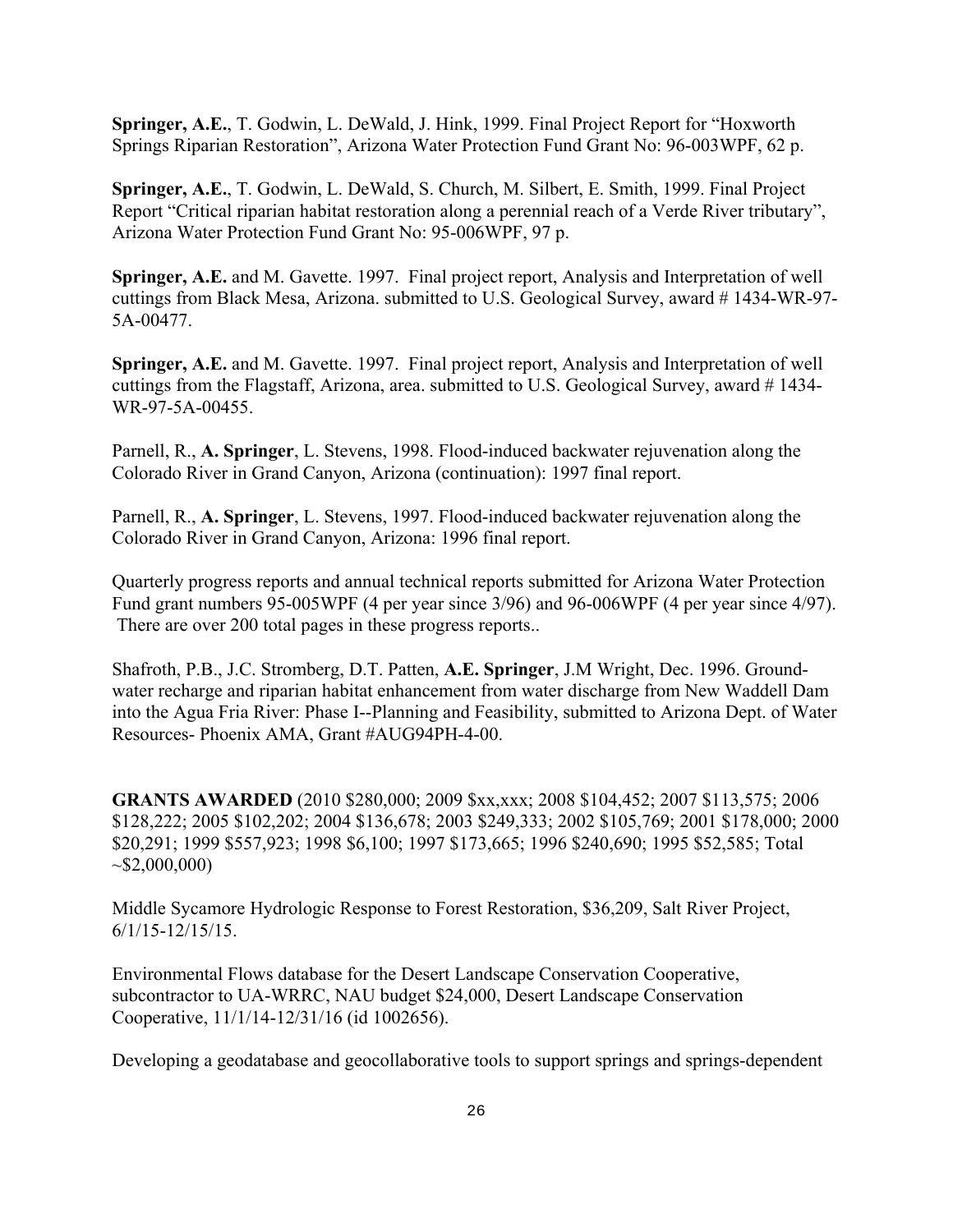species management in the Southern Rockies LCC, Lead L. Stevens (MNA-SSI), Consultant A. Springer, \$100,000, Southern Rockies LCC (U.S. Bureau Reclamation), 9/14-8/16

Linking forest landscape management and climate change to the conservation of riparian habitat in Grand Canyon, Lead PI Will Flatley (Forestry), co-PI A. Springer, \$96,535, Southern Rockies LCC (U.S. Bureau Reclamation), 9/14-8/16.

NAU-SRP Collaborative project on ecosystem responses to restoration: FY15, Lead PI W. Covington (ERI), co-PI A. Springer, \$402,000, Salt River Project 5/1/14-4/30/15, (id xxxxxxx).

Paired watershed observation pilot studies, Lead PI W. Covington (ERI), co-PI A. Springer, \$88,860, Salt River Project, 10/1/13-4/30/14, (ID 1002318).

Predicting Snow Water Equivalence and Soil Moisture Response to Restoration Treatments in Headwater Ponderosa Pine Forests of the Desert LCC, Lead PI Sankey, T., co-PI A. Springer, \$149,866, U.S. Bureau Reclamation-Water Smart Program, 10/1/13-9/30/15 (ID 1002289)

Assessing evapotranspiration rate changes for proposed restoration of the forested uplands of the Desert LCC, Lead P.I., Co-PI T. Kolb, \$135,332, U.S. Bureau of Reclamation-Water Smart Program, 9/12-12/14, (ID 1001947).

Ecohydrologist Post-Doctoral Fellow, Technology and Research Initiative, Support for Post-Doctoral Associations Program, Co-PI D Huntzinger, \$100,000, NAU 6/13-6/15.

Action plan for landscape-scale spring restoration on the Coconino and Kaibab National Forests, \$146,000, Nina Mason Pulliam Charitable Trust, 1/1/12-12/31/13 (ID 1001359).

Predicting hydrologic and other natural resource responses to forest restoration treatments in the Verde and Salt River watersheds, Lead PI W Covington, \$472,000, Salt River Project, 11/1/11- 4/30/14 (ERI3924).

Monitoring water quality of Oak Creek and authoring a watershed improvement plan, Oak Creek Watershed Council, \$10,000, 7/01/11-9/30/12, (GLG39ZP).

Building an economically sustainable restoration and monitoring plan for forested watershed in Northern Arizona, Lead PI, Co-PIs E. Nielsen, J. Mueller, X. Zhao. NSF-EAR1038842, \$149,814, 01/01/11-12/31/13. (Submitted 4/15/10, awarded 9/27/10) (ID 1000147)

Spring Mountains Springs Inventory Program, USDA-USFS, \$73,402 (year 1), \$74,407 (year 2), \$74,564 (year 3), 09/02/10-3/31/13. (GLG 34JR).

Hydrogeological investigations and water table monitoring at Deadman Wash and Little Colorado River confluence area, National Park Service, \$10,000, 08/31/10-12/31/12. (GLG 3ER9)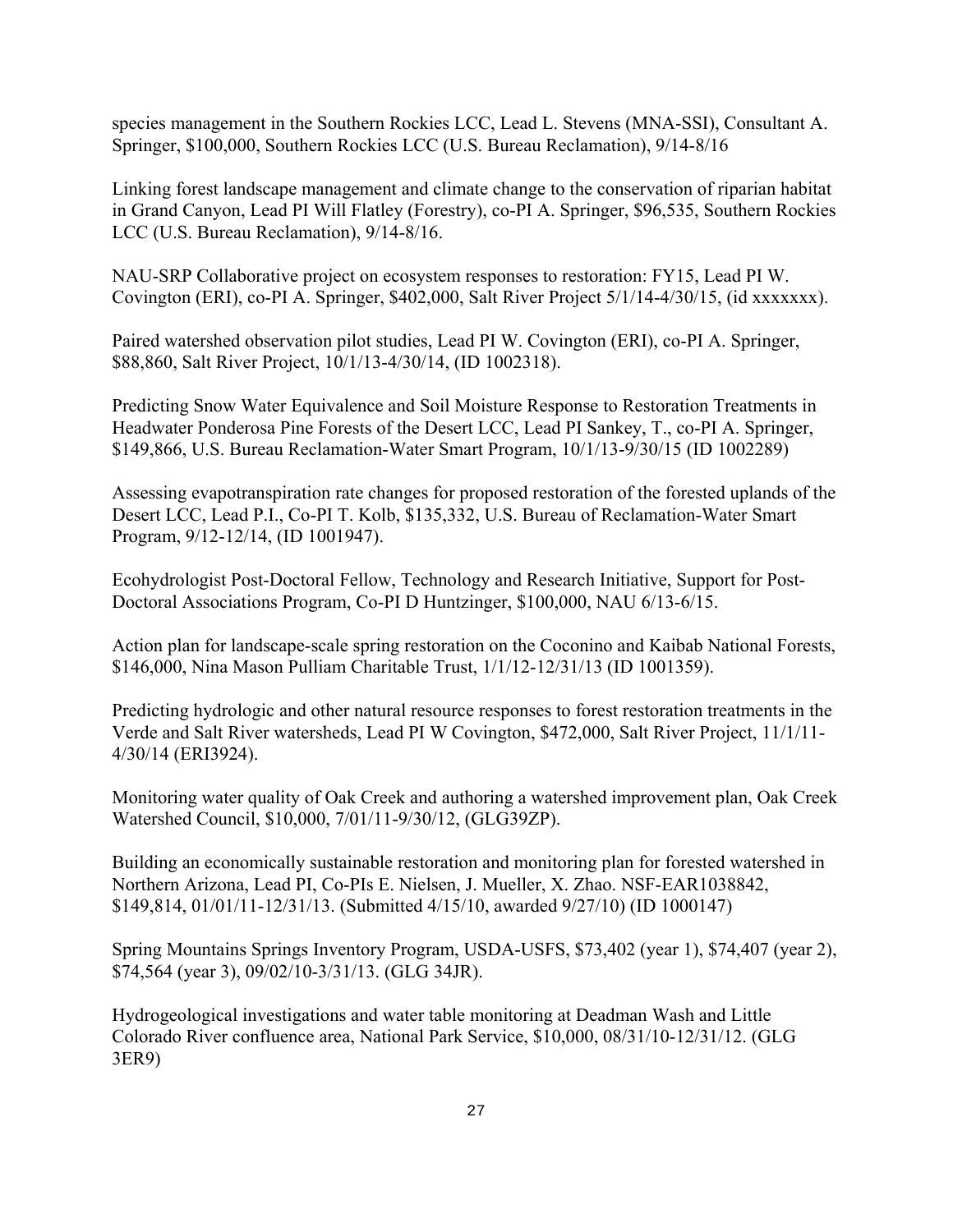Changes in Aquifer Recharge from Climate Change or Watershed Management, Ecological Restoration Institute, \$248,546, 7/1/09-6/30/11. (ERI xxxx)

Springs inventory and water quality assessment in Kanab Creek Watershed, Grand Canyon National Park, National Park Service, \$11,212, 5/18/2009-6/30/10 (GLG3504)

Alberta Springs Project, University of Lethbridge, Alberta (from Imperial Oil Foundation), \$121,895 (renewals of \$20,000 per year for 5 years), 07/01/08-12/31/12 (AWI38UX)

Investigating the opportunity for wind-powered desalination in Arizona, U.S. Bureau of Reclamation, \$20,000, 05/17/08-05/18/09 (AWI35XQ)

Tribal springs ecosystem inventory and assessment, Museum of Northern Arizona (from Christensen Fund), \$8,873, 05/01/08-12/31/09 (AWI39SW)

Verde Valley Irrigation Monitoring, Salt River Project, \$15,533, 09/01/08-04/30/09 (AWI39TA)

Verde River ecological flows study Phase II: Integrated research for refining flow-ecology response models, Arizona Water Institute, \$32,394, 01/08-12/08 (AWI1140)

Developing a methodology for identifying and prioritizing at-risk water resources for the Coconino Plateau, Arizona Water Institute, \$27,652, 01/08-12/08 (AWI1140)

Verde Valley GeoSpatial Database, Yavapai County, \$105,000, 08/07-05/10 (AWI38SB).

Verde springs monitoring demonstration study, Salt River Project, \$19,983, 05/07-05/08. (GLG39NA)

Delineation of recharge areas, groundwater flow pathways, and travel times on the Kaibab Plateau, Grand Canyon Association, \$34,250, 06/07-12/08. (GLG39PX)

Ecohydrology of Springs in Western Canada, Chair in Water and the Environment, Alberta Ingenuity Centre for Water Research, Fulbright Scholar Program, US \$26,000, 9/07-12/07.

Identification and Characterization of Arizona Heritage Waters, Arizona Water Institute, \$46,000, Lead scientist on multi-institution project, 12/06-11/07 (RES1140HW)

Verde River Ecological Flow Science–A Collaborative Approach, Arizona Water Institute, \$47,628 (\$5,400 Geology), Project lead on multi-institution project, 12/06-11/07. (RES1140VR)

Collaborative Restoration, Monitoring at Fossil Creek Year 3, Nina Mason Pulliam Trust, \$70,000 (\$9,000 Geology), 4/06-5/07. (ENS 39MU)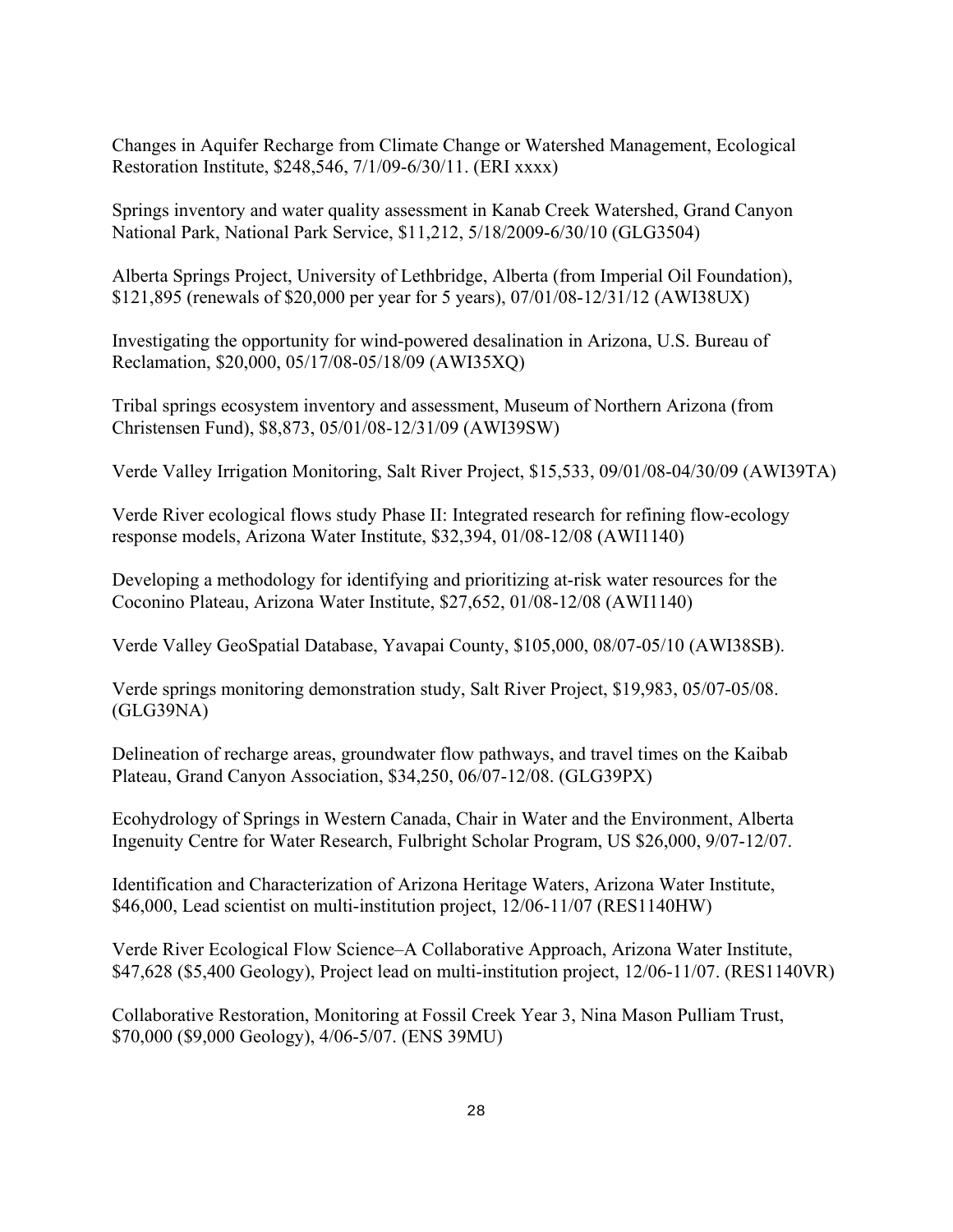East Verde River seepage loss study, Salt River Project, \$15,487, 5/1/06-4/30/07. (GLG39NA)

Escalante Level 2 Springs Inventory, BLM-Grand Staircase Escalante, \$10,107, 02/06-09/06. (GLG35SK)

Springs monitoring in the Middle Verde River watershed of Arizona, U.S. Bureau of Reclamation, \$3,000, 9/05-9/06. (GLG35RU)

Collaborative Research: CO2 Springs and travertines of the Southwestern US: Hydrologic pathways linking tectonism to water quality, co-P.I. with L. Crossey, National Science Foundation, \$49,596 to NAU of \$200,000 project, 2/06-12/08. (GLG326D)

West Mogollon Mesa 3-D Digital Hydrogeologic Framework Model, Town of Payson, \$15,008, 10/05-08/07 (GLG38NQ).

Analysis of Desalination, co-P.I. with Tom Acker and Jan Theron, National Renewable Energy Laboratory, ~\$45,000, 2004-2007. (EGR35NS, EGR35TL)

Verde Basin Drought Planning, SAHRA U. of Arizona, \$45,000, 7/05-12/07. (GLG38LH)

Prescott AMA Model Update and Future Conditions Scenarios, Year 1, ADWR, \$37,194, 8/05- 8/06. (GLG379H)

Restoration, Monitoring and Planning at Fossil Creek in the First Year after Hydropower Decommissioning, Nina Mason Pulliam Trust, \$140,000 (\$18,000 Geology), 4/05-5/06. (ENS 39KH)

Arizona Virtual Water University planning, NAU Provost and NAU MPCER, \$23,000, 1/05-  $6/05$ .

Big Chino Basin 3-D Digital Hydrogeologic Framework Model, USGS Section 104b, \$9,000, 3/05-2/06. (GLG38KV)

Sandbar hydrogeology and stability changes with flood flows, USGS, \$50,041, (GLG35LD modification) 11/04-5/05.

Science Initiative-Year 2, Grand Canyon springs ephemeral discharge study, USGS, \$12,000, 6/04-6/05. (GLG35LE)

Monitoring plan for Fossil Creek - Sedimentation & Hydrology, Pulliam Charitable Trust, \$145,000 total to 4 departments (\$2,800 Geology), 3/04 - 4/05 (EGR39HD)

Frost heave affects on small objects-Year 2, Arizona Department of Emergency Management (through Brown & Caldwell), \$25,203, 7/04-10/05. (GLG39JG)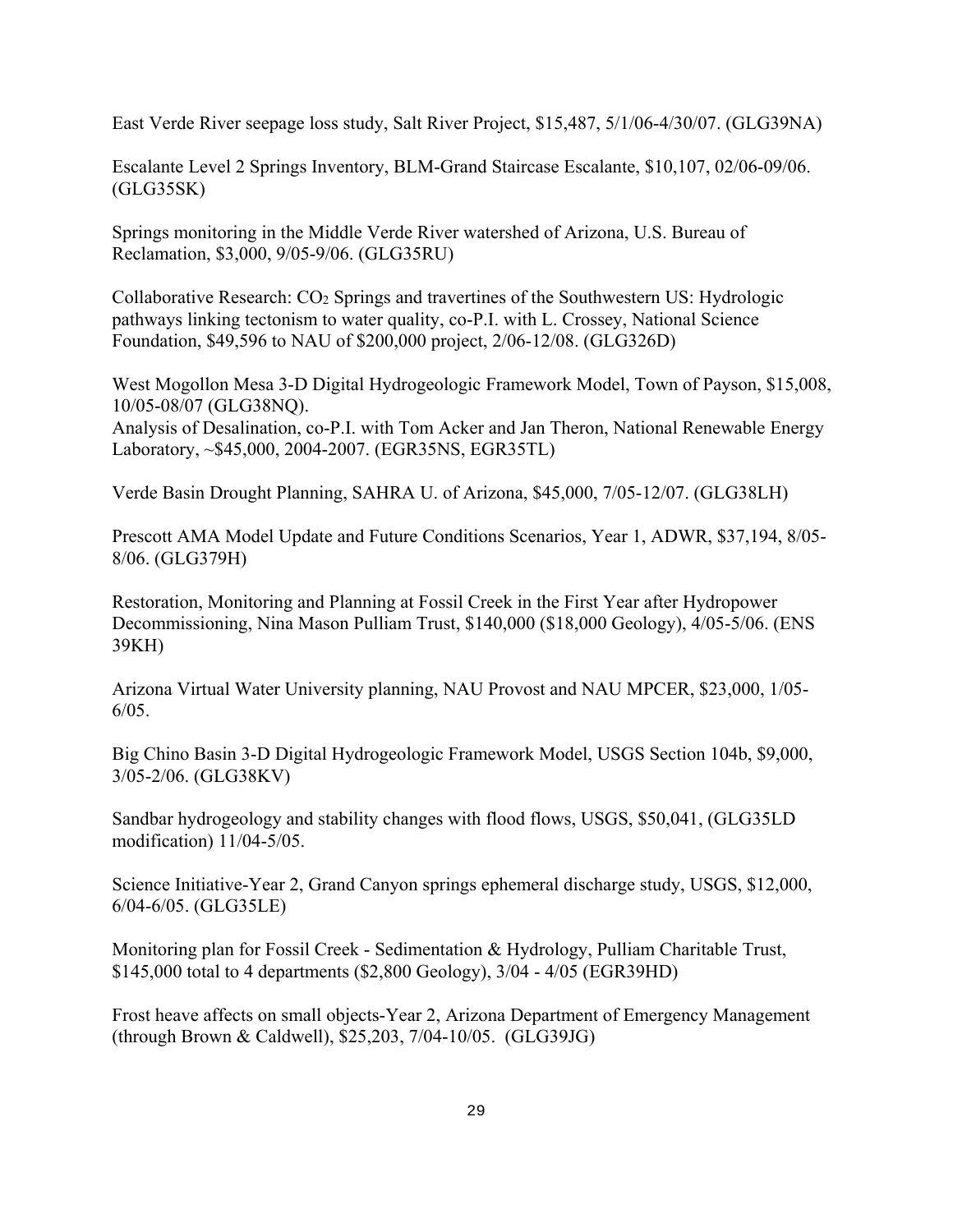Verde Headwaters 3-D Hydrogeological Model Framework and Visualization, Arizona Water Protection Fund, \$46,634, 7/04-2/07 (GLG377F)

Water Collaborative, NAU-ERDENE (Proposition 301), \$30,000, 7/03-6/04.

Verde well inventory database, USGS \$5,000, 9/03-8/04. (GLG35KA)

2004 (2005) Field Inventory of Springs and Seeps in Northern and Southern Colorado Plateau Network Parks, NPS, \$80,000, 9/03-2/06. (GLG35JG)

Development and Testing Conceptual Models and Protocols for Classification, Inventory and Monitoring of Colorado Plateau Springs Ecosystems, NPS, \$45,000, 8/03-8/04. (GLG35JH)

Frost heave affects on small objects, Arizona Department of Emergency Management (through Brown & Caldwell), \$67,656, 5/03-10/04. (GLG39FZ)

Science Initiative-Year 1, Grand Canyon springs ephemeral discharge study, USGS (passed through Univ. Arizona), \$12,000, 10/03-9/04. (GLG38FV)

Impacts of Conservation Measures and Alternative Water Supplies on Groundwater USGS Section 104B through U of A Water Resources Research Center, \$9,677, 3/03-2/04. (GLG

Grand Canyon Springs/Ecosystems Coupled Models, National Park Service, \$40,000, 8/02- 12/04. (GLG35FC)

NAU GeoWall, co-P.I. Tom Hoisch, ELearning Initiative, Proposition 301, \$23,500, 2/02-6/02.

Middle Verde Springs Monitoring Study, USDA-FS (Coconino, Tonto, Prescott), \$9,997, 6/02- 12/15/05.

Delination of capture zones of the Kaibab Paiute Reservation (Year 2), U.S. EPA (through Kaibab Paiute), \$20,407, 5/30/02-12/31/02

Regional aquifers characterization through spring discharge analysis, USGS Section 104B through U of A Water Resources Research Center, \$11,865, 3/02-2/03.

Middle Verde Springs monitoring study, Salt River Project, \$20,000, 7/01-9/02

Delineation of capture zones of the Kaibab Paiute Reservation, U.S. EPA (through Kaibab Paiute), \$14,175, 5/01/01 to 5/31/02

Ecological Restoration Institute, PI-Diana Elder Anderson, co-PIs, K. Anderson and Abe Springer, \$65,682, 09/01/10 to 08/31/03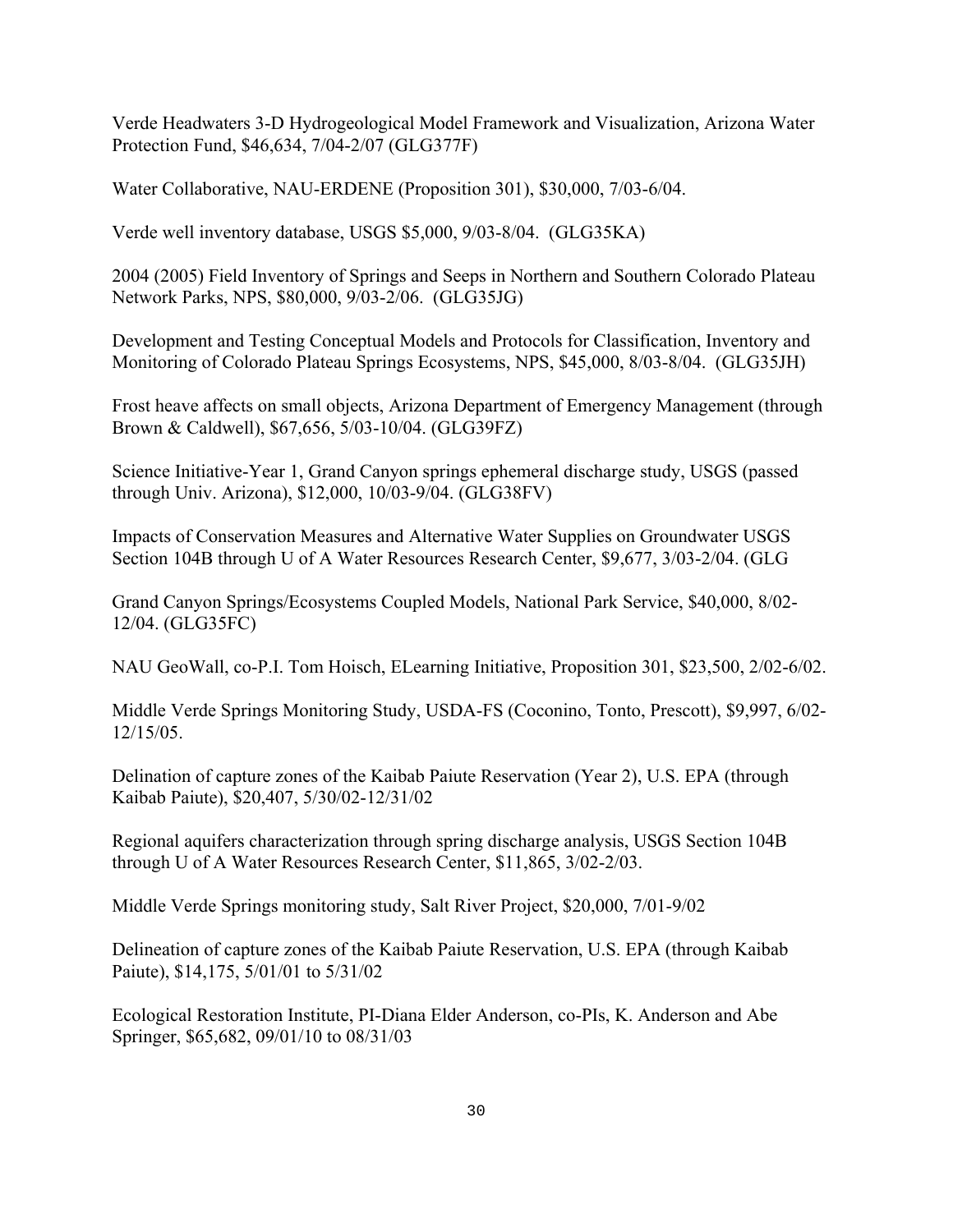Restoration of wet meadows: Influence of burning herbaceous communities on groundwater recharge, Bureau of Land Management, co-P.I. Tom Kolb, \$57,216, 6/01 to 12/03.

Big Park Wastewater Recharge Project, Big Park Wastewater District, co P.I. C. Schlinger, \$20,947, 1/01-12/01.

Coconino Plateau Hydrology Workshop, Arizona Department of Water Resources and U.S. Bureau of Reclamation, \$4,500, 10/00-8/31.

Rates and amounts of discharge from seeps and springs of the Redwall-Muav aquifer, Grand Canyon, Arizona, Grand Canyon Association, \$4,416, 6/00-5/01.

Ponderosa pine water balance at Hart Prairie: Role of herbaceous transpiration, co-P.I. Tom Kolb, Water Resources Research Center, \$10,375, 6/00-12/01. Massie Pilot Project, Environmental Research and Education Center, Department of Energy, \$50,000, (Rich Foust is P.I., but I'm using 80 % of funds), 10/99 to 5/02

Review of WQARF Remedial Actions, Arizona Department of Environmental Quality, \$4,000, 5/99 to 6/00.

Upper Verde Valley riparian area historical analysis, Arizona Water Protection Fund, \$44,019, 5/99 to 2/01.

Watershed restoration of a high-elevation riparian community, Arizona Water Protection Fund, co-P.I. with L. DeWald, W. Odem, \$286,275, 8/99 to 12/03.

Verde River headwaters riparian restoration demonstration project, Arizona Water Protection Fund, co-P.I. with D. Anderson, W. Odem, L. DeWald, \$193,629, 9/99 to 12/02.

Fracture and conduit flow characterization of a deep regional carbonate aquifer, HBCU/MIA consortium, Department of Energy, \$6,100, 10/98 to 9/99.

Bioremediation of hydrocarbon spills in the Coconino National Forest, U.S. Forest Service, co-P.I. with G. Southam, \$40,000, 1997.

Investigation of attenuation and natural remediation of acid mine drainage, Iron King Mine, Verde Valley, Arizona, Phelps Dodge, co-P.I. with R. Parnell, \$24,843, 5/97 to 4/98.

Analysis and interpretation of well cuttings from the Flagstaff, Arizona, area. U.S. Geological Survey, lead P.I., co-P.I. with R. Parnell, \$4,300, 4/97 to 9/97.

Analysis and interpretation of well cuttings from Black Mesa, Arizona, U.S. Geological Survey, lead P.I., co-P.I. with R. Parnell, \$7,865, 4/97 to 9/97.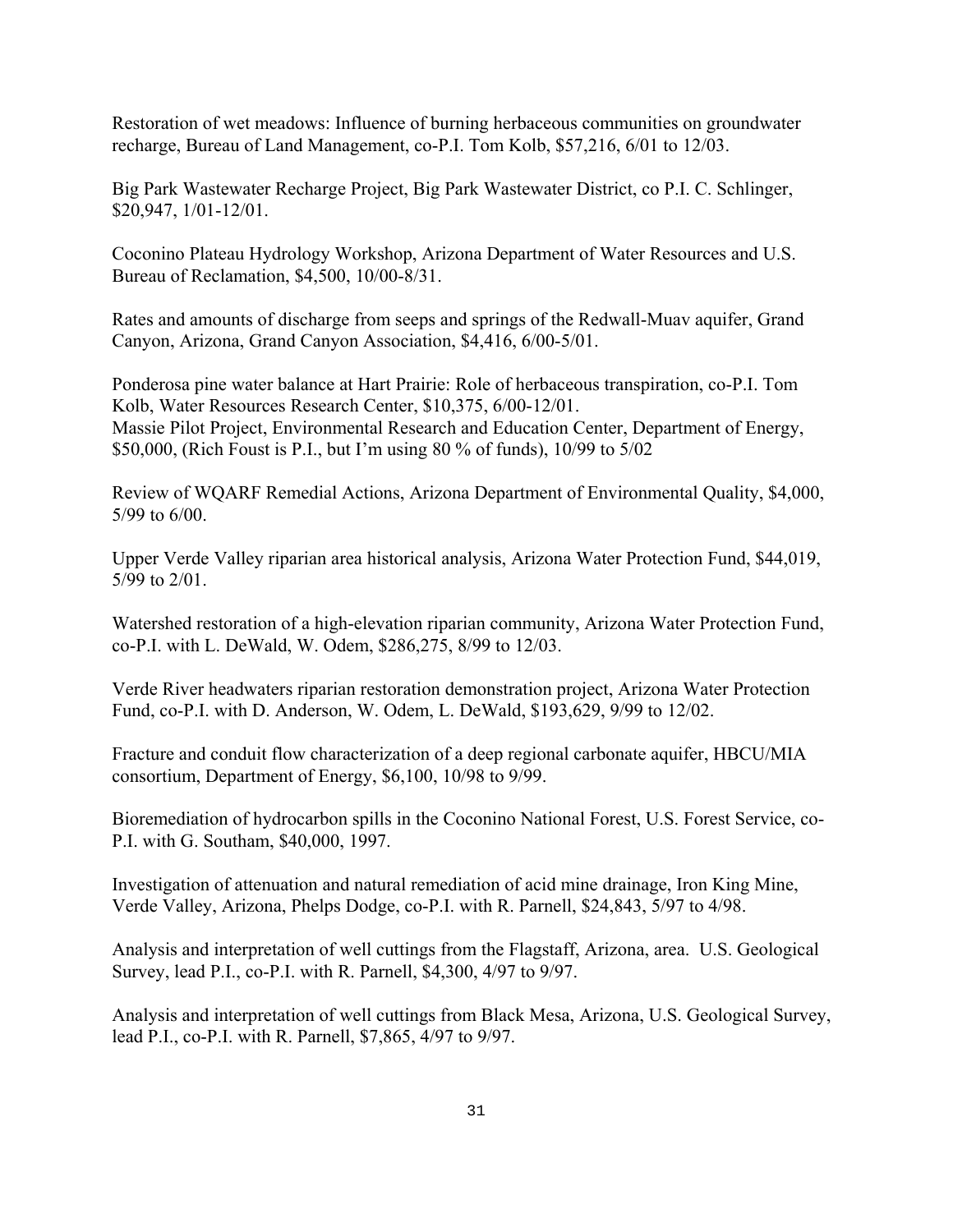Unanticipated Glen Canyon Dam high flows: Impacts on nutrient cycling and backwaters, co-P.I. with R. Parnell, \$16,440, 2/13/97 to 12/31/97.

Influence of regional ground-water on the Grand Canyon, NAU Organized Research, \$14,920, 7/97 to 6/98.

Hoxworth Springs Riparian Restoration, Arizona Water Protection Fund, lead P.I., co-P.I. with L. E. DeWald, \$31,545, 2/1/97 to 1/31/99.

Response of Bebb Willow to Riparian Restoration, Arizona Water Protection Fund, co-P.I. with L.E. DeWald, \$33,752, 2/1/97 to 1/31/99.

A proposal to continue monitoring backwater rejuvenation along the Colorado River, Grand Canyon, Arizona, Bureau of Reclamation, co-P.I. with L.E. Stevens and R. Parnell, \$75,999, 10/96 to 9/97.

Analysis and interpretation of well cutting from three separate wells around Flagstaff, Arizona, U.S. Geological Survey, P.I., \$4,500, 6/96 to 8/96.

Evaluation of backwater rejuvenation along the Colorado River in the Grand Canyon, Arizona, U.S. Bureau of Reclamation, co-P.I. with R.A. Parnell, and L. Stevens, \$33,000, 10/95 to 9/96.

Evaluation and exploration of ground-water resources using remote sensing, geologic mapping and geophysical techniques, U.S. Geological Survey, \$39,876, 1/96 to 10/96.

Critical riparian habitat restoration along a perennial reach of a Verde River Tributary, Arizona Water Protection Fund, lead P.I., co-P.I. with L. DeWald (Forestry), \$102,535, 3/96 to 3/99.

Development of a water budget for water discharged from New Waddell Dam into the Agua Fria River, Arizona Department of Water Resources, \$5,000, 10/95 to 10/96.

Transient ground-water flow and storage in perched volcanic aquifers, Organized Research, NAU, P.I., \$17,780, 7/96 to 6/97.

Hydrogeologic computer curriculum, Instructional & Curricular Development Grant, Northern Arizona University, P.I., \$2,435, 7/95 to 6/96.

"Safe Yield" of an aquifer supplying baseflow to a stream in Arizona, Organized Research, Northern Arizona University, P.I., \$12,150, 7/95 to 6/96.

#### **GRANTS PENDING**

NRT-DESE: Big Data Applications to Climate Change: Remote Sensing Meets Massively Parallel Sequencing (RESPonSE), participating faculty.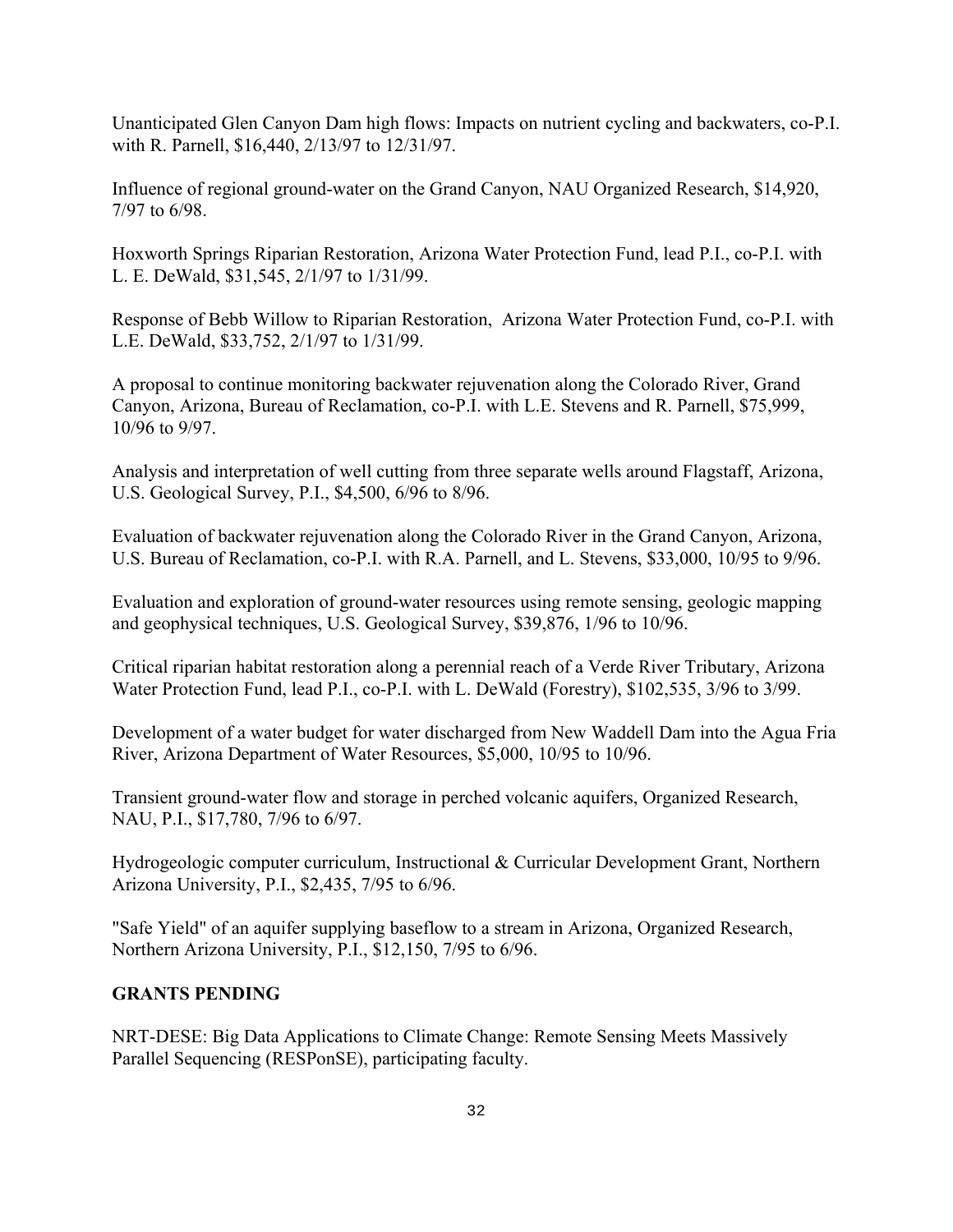#### **GRANTS IN PROGRESS**

#### **GRANTS NOT FUNDED**

Between 1994 and 2010, non-funded proposals included 20 other proposals submitted either as a principal or co-principal investigator to the U.S. Environmental Protection Agency, U.S. Department of Agriculture, and National Science Foundation.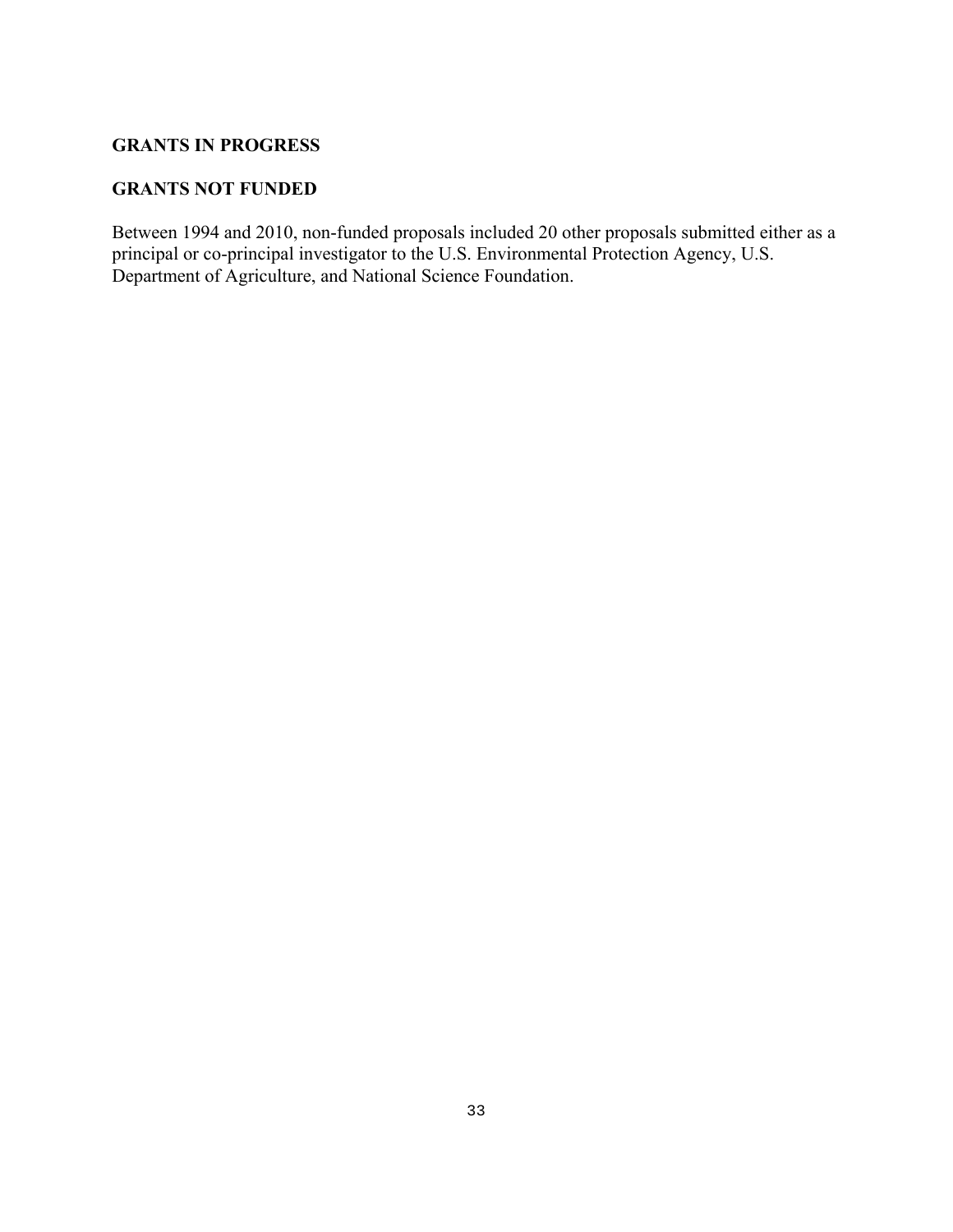## **POST-DOCTORAL SCHOLAR MENTORING**

Frances O'Donnell, Ecohydrologist, TRIF-SPA, June 3, 2013 to June 2, 2015

Wonsoon Ha, Ecohydrologist, U.S. Bureau of Reclamation and Desert Landscape Conservation Cooperative, February 18, 2013 to December 31, 2014.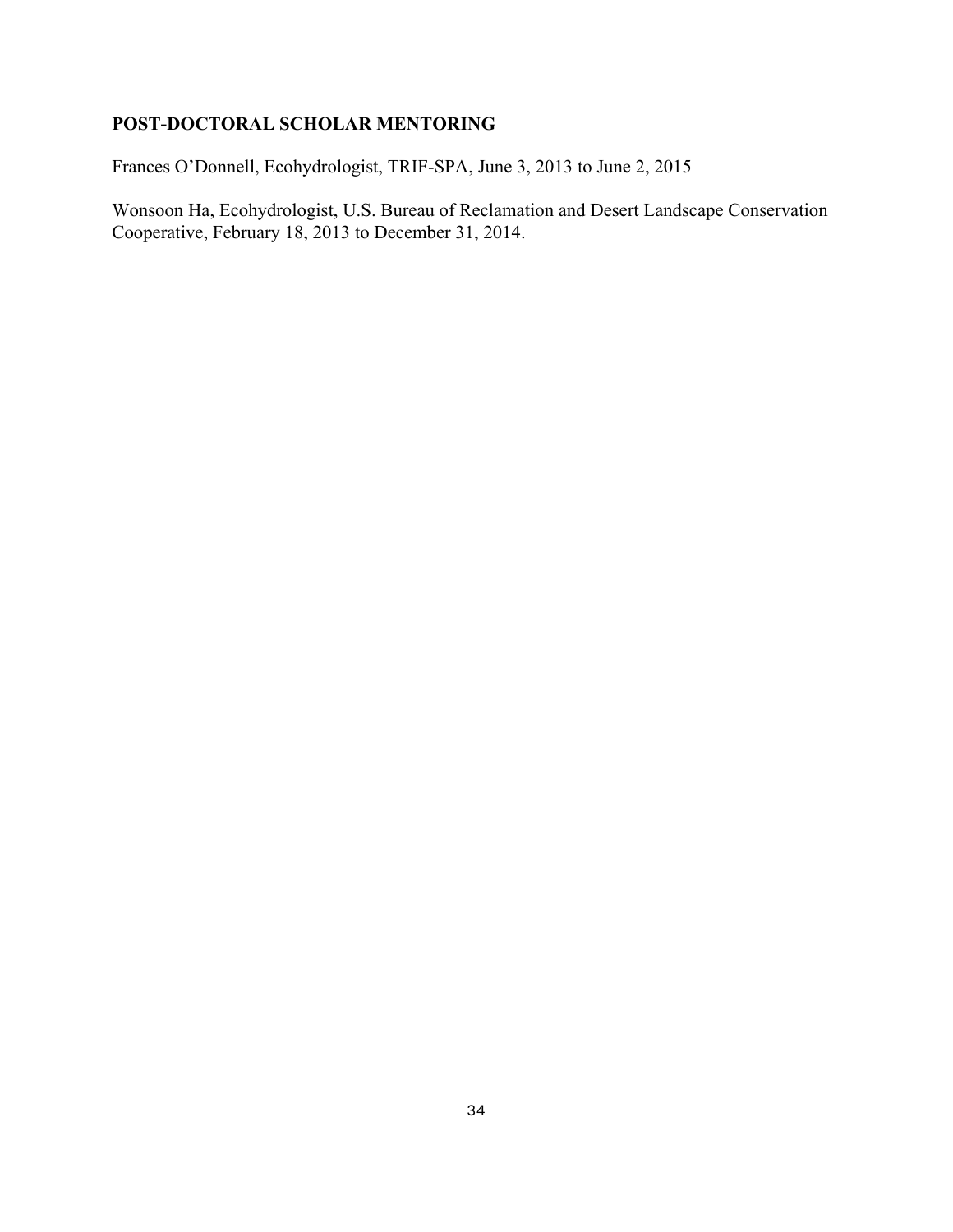#### **GRADUATE THESIS INVOLVEMENT**

**P.D. Students in Earth Sciences and Environmental Sustainability (advisor):** 0 completed, 1 in progress

Completed: none

In progress: Anastasia Begley (start 8/15)

#### **Masters Students in Geology (advisor):** 36 completed, 0 in progress

Completed

39-Aldridge, Vaden J. 2015. Measuring groundwater recharge in Northern Arizona, using an atmospheric-sourced chloride mass balance technique, 96 p.

38-Schindel, Graham M. 2015. Determining Groundwater Residence Times of the Kaibab Plateau, R-Aquifer using Temperature, Grand Canyon National Park, Arizona, 112 p.

37-Stempniewicz, Victoria. 2014. Evaluating erosion risk mitigation due to forest restoration treatments using alluvial chronology and hydraulic modeling, 158 p.

36-Sparks, Krista D. 2014. The role of geomorphologic diversity on floral diversity of North American Springs, 65 p.

35-Paffett, Kyle. 2014. Analysis of springs assessment data for stewardship in the Coconino and Kaibab National Forests, Northern Arizona, 84 p.

34-Schaller, Elizabeth (Lisa).2013. Isotopic flow determination and geochemical and geomorphic impacts on vegetation for Western North American Springs, 131 p.

33-Wyatt, Clinton, J.W. 2013. Estimating aquifer response following forest restoration and climate change along the Mogollon Rim, Northern Arizona, 100 p.

32-Robinson, Ken. 2011. Characterizing hydrologic and contaminant transport characteristics of scoriated lipillistone for emplacement of municipal solid waste, 86 p.

31-Davis, Christina. 2011. Springs ecosystem conditions and risks as revealed by monitoring efforts in Northern Arizona forests, 162 p.

30-Brown, Christopher. 2011. Physical, geochemical, and isotopic analyses of Redwall-Aquifer springs, North Rim, Grand Canyon, Arizona, 135 p.

29-Ross, Robert P. 2010. One-dimensional hydraulic model of Verde River near Camp Verde, Arizona including irrigation ditch discharge, 156 p.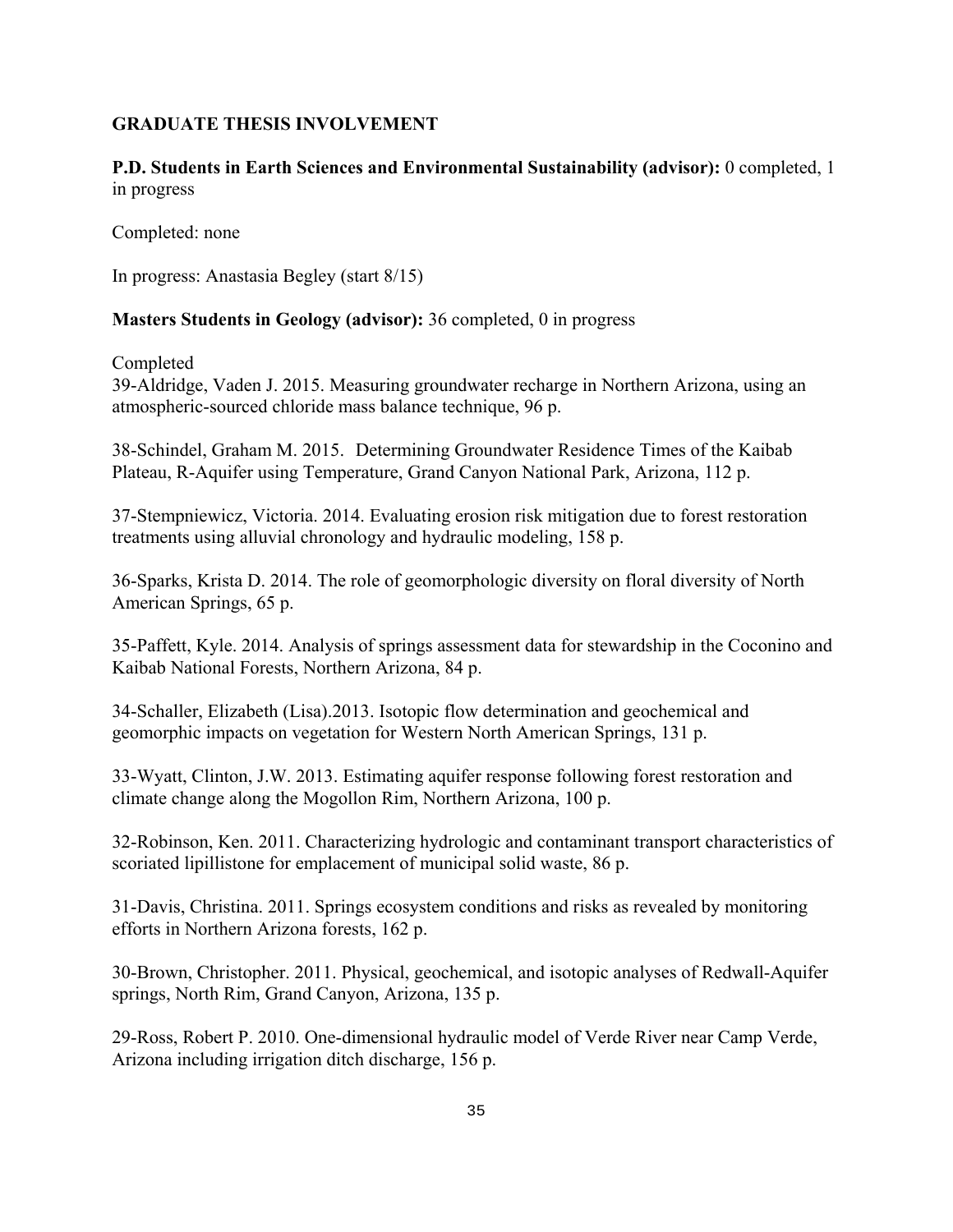28-Hallam, Valerie. 2010. Detailed statistical analyses of fundamental properties of springs ecosystems in relation to their geomorphological and ecological diversity, 117 p.

26-Fortezzo, Corey. 2009. Geology, geomorphology, and hypsometry of southeast Margaritifer Terra, Mars, and the Escalante River, Utah, 113 p. (co-advised with Ken Tanaka, USGS)

25-Green, L. Megan. 2008. A conceptual hydrogeologic model for Fossil Springs, West Mogollon Mesa, Arizona: Implications for regional springs processes, 90 p.

24-Rice, Steven E. 2007. Springs as indicators of drought: Physical and geochemical analyses in the Middle Verde River watershed, Arizona, 153 p.

22-Fry, Matt C. 2006. Digital hydrogeologic framework models and implications for fault scaling, Upper Verde River headwaters, Arizona, 142 p.

21-Young, Erin M. 2006. Maximum frost depth and freeze-thaw frequency measurements and simulations at Bellemont, Arizona, 98 p.

20-Ross, Lanya E. 2005. Interpretive three-dimensional numerical groundwater flow modeling, Roaring Springs, Grand Canyon, Arizona, 120 p.

19-Griffiths, Ron. 2005. Geomorphology and sedimentology of spring-dominated channels: Implications for restoration along the Mogollon Rim, Arizona, (0.5)(co-advised with Diana Anderson), 138 p.

18-Adams, Eric A. 2005. Determining ephemeral spring flow timing with laboratory and field techniques: Applications to Grand Canyon, Arizona, 80 p.

17-Sabol, Thomas. 2005. Delineation of wellhead and springhead protection areas for the Kaibab Paiute Indian Reservation, Arizona, 181 p.

15-Godwin, Timothy N. 2004. Evaluation of streambed restoration and occurrence of Hoxworth Springs, Coconino, County, Arizona, 191 p.

14-Kobor, Jeremy. 2004. Simulating water availability in a spring-fed aquifer with surface water/groundwater flow models, Grand Canyon, Arizona, 125 p.

13-Flora, Stephen P. 2004. Hydrogeological characterization and discharge variability of springs in the Middle Verde River Watershed, Central, Arizona. 237 p.

12-Kessler, James A. 2002. Grand Canyon springs and the Redwall-Muav aquifer: Comparison of geologic framework and groundwater flow models, 122 p.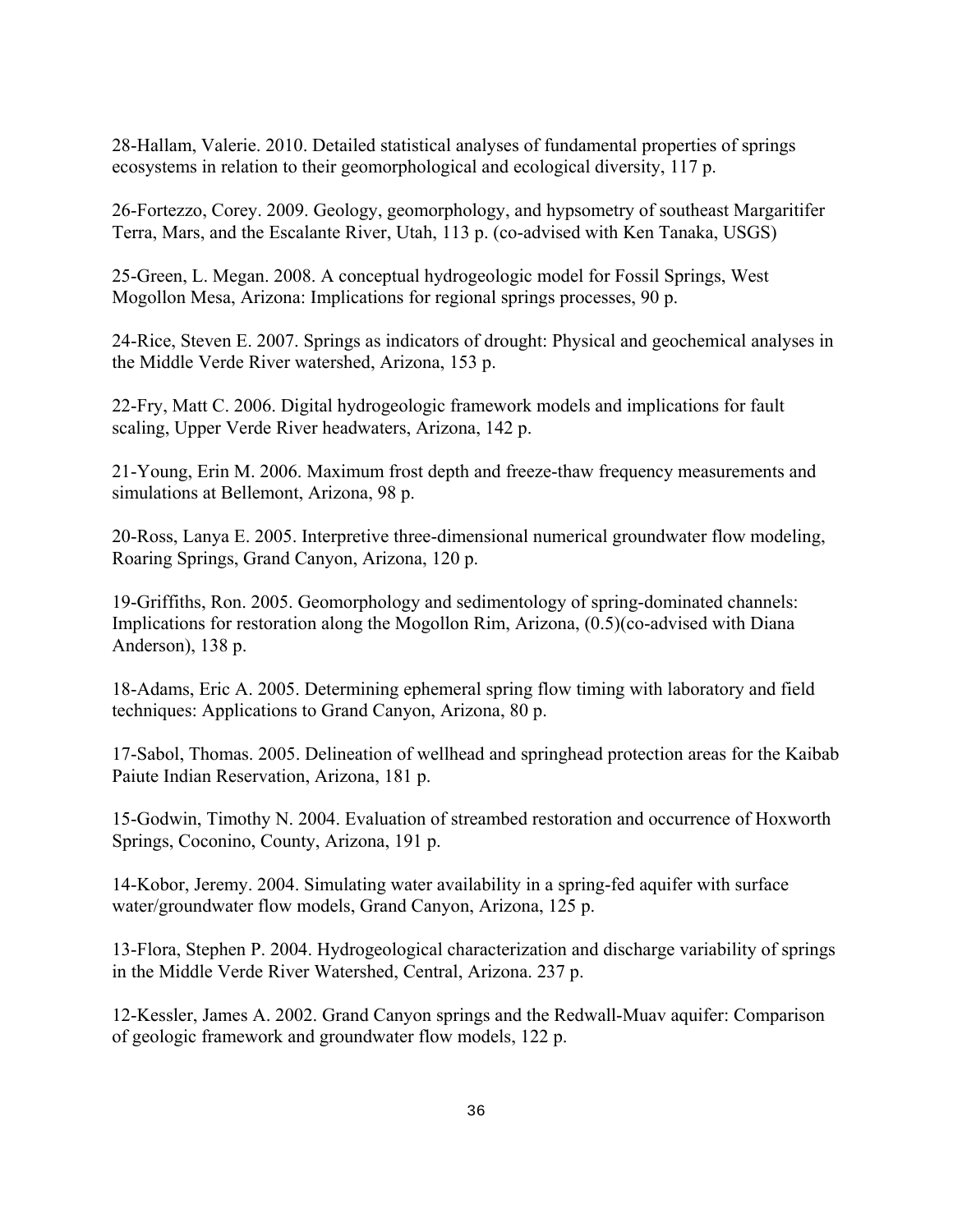11-Amentt, Melissa A. 2002. Hydrogeology and evapotranspiration of the herbaceous understory at a high-elevation riparian community, Hart Prairie, Arizona, 170 p.

10-Navarro, Luis F. 2002. Characterization and ground-water flow modeling of the Mint Wash/Williamson Valley area, Yavapai County, 158 p.

9-Wilkinson, Randall, 2000. Water resources of Bellemont Park, Coconino County, Arizona, p. 262.

8-Kelly, Sarah, 2000. Ground-water flow simulation and recharge sources for a fractured sandstone aquifer, Coconino, County, Arizona, 145 p.

7-Wilson, Eric, 2000. Geologic framework and numerical flow models of the Coconino Plateau Aquifer, Grand Canyon, Arizona, 72 p.

6-Semmens, Betsy A., 1999. Hydrogeologic characterization and numerical transport simulations of a reattachment-bar aquifer in the Colorado River, 184 p.

5-Higgins, Daniel P., 1998. Leakage simulations from a perched mountain aquifer in the Inner Basin, San Francisco Mountain, Arizona, 141 p.

4-Gavin, Andrew J., 1998. Hydrogeology and numerical simulation of a spring-dominated, highelevation riparian community, Hart Prairie, Arizona, 177 p.

3-Wright, Julie M., 1997. Coupling ground-water and riparian vegetation models to simulate impacts of a reservoir release from Lake Pleasant, Maricopa County, Arizona, 116 p.

2-Petroutson, William D., 1997. Interpretive simulations of advective flowpaths across a reattachment bar during different Colorado River flow regimes, 159 p.

1-Dohm, Stephan, 1995. Hydrogeology and ground-water availability of the Bird Springs alluvial aquifer on the Navajo Indian Reservation, 133 p.

In Progress: none

#### **Masters Students in Environmental Science and Policy (advisor**): 3 completed, 3 in progress

Completed:

27-Androwski, James P. 2009. An assessment of brackish groundwater and wind-powered desalination opportunities in the United States and Arizona, 183 p.

23-Timmons, Daniel L. 2007. Groundwater flow modeling and scenario development in the Prescott Active Management Area, Yavapai County, Arizona, 220 p.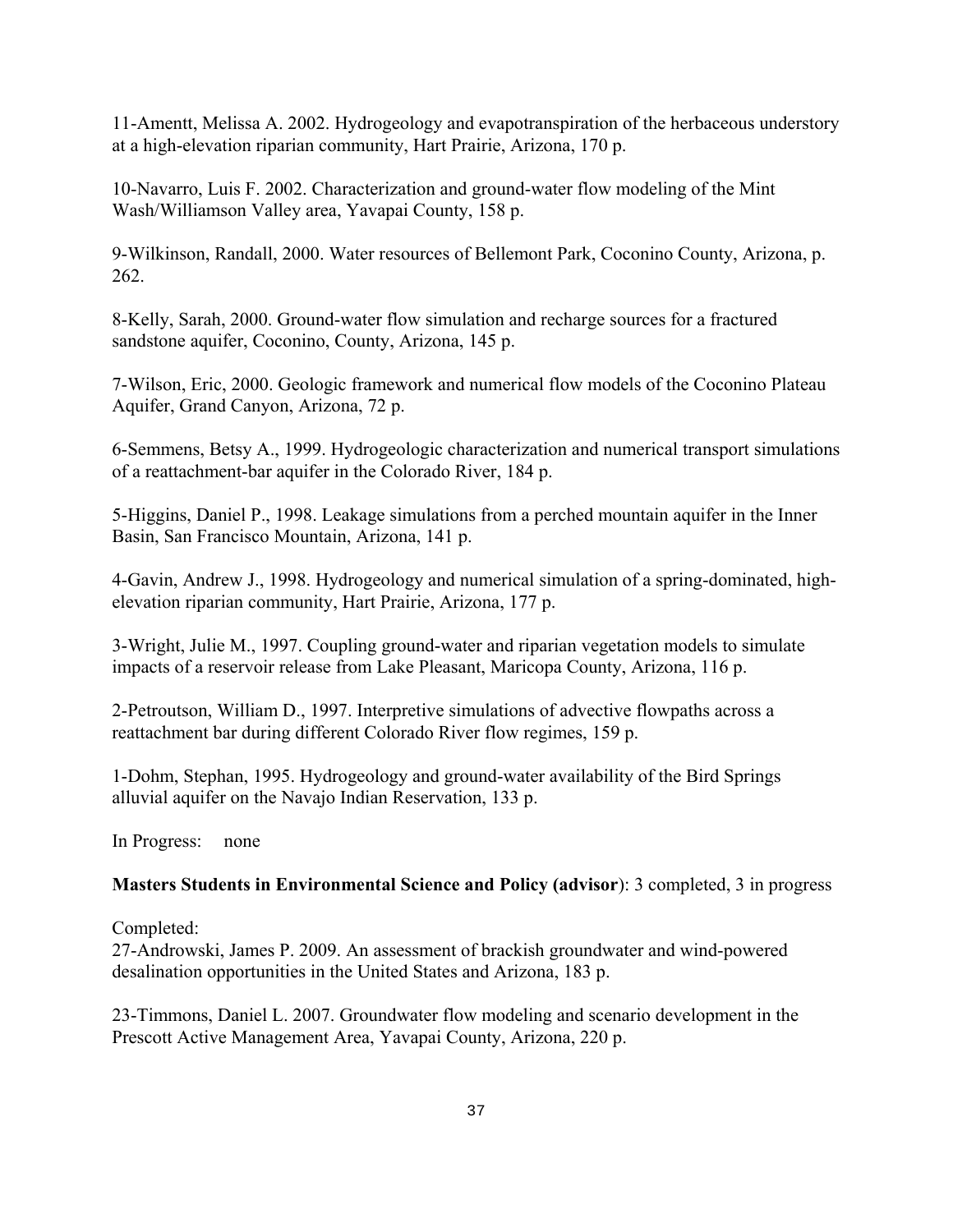16-Mullen, Regina. 2004. Prescribed Burning and Ecological Restoration: Implementation and Impacts on Soil Moisture at Hart Prairie, Arizona, 109 p.

In Progress: Ryan Lima, Katie Junghans, Casey Rutherford Jones

#### **Masters Students in Geology (committee)**: 11 completed, 0 in progress

Completed: Corey Allen ('95), Dana Strength ('97), Katie Cumming ('97), Jeff Bennett ('97), John Malusa ('98), Sarah Rogers ('99), Andrew Schroth ('01), Amy Welty ('03), Gwen Holzschuh ('04), Joe Giovinazzo ('12); Daniel Hadley ('14)

In Progress: none

**Master Students in Environmental Science and Policy (committee)**: 9 completed, 1 in progress

Completed: Chas Jones ('03), Nathan Schott ('07), Sharon Masek Lopez ('08), Rachael Brown ('09), Rajani Maharjan ('11), Wes Swaffer ('12), Mariah Giardina ('12), Bill Hoblitzell ('13), Amber Wilson ('13) In Progress: Megan Burke

#### **Masters Students in Earth Science (committee)**: 1 completed, 0 in progress

Completed: Elsbeth Antencio ('96) In Progress: none

#### **Masters Students in Forestry (committee)**: 4 completed, 0 in progress

Completed: Brad Baum ('99), Stephanie Church ('00), Dylan Fisher ('01), Karissa Ramstead  $(11)$ In Progress: none

#### **Masters of Arts in Sustainable Communities (committee):** 1 completed, 0 in progress

Completed: Eleanor McTyre ('14) In progress: none

#### **Doctoral Students in Forestry (committee)**: 1 completed, 0 in progress

Completed: Jonathan Horton (Comprehensive exam '99, Defense '00) In Progress: none

#### **Doctoral Students in Political Science (committee)**: 1 completed, 0 in progress

Completed: Jane Whitmire ('13) In progress: none

#### **Masters Students in Biology (committee)**: 1 completed, 0 in progress

Completed: Debbie Wong ('98) In Progress: none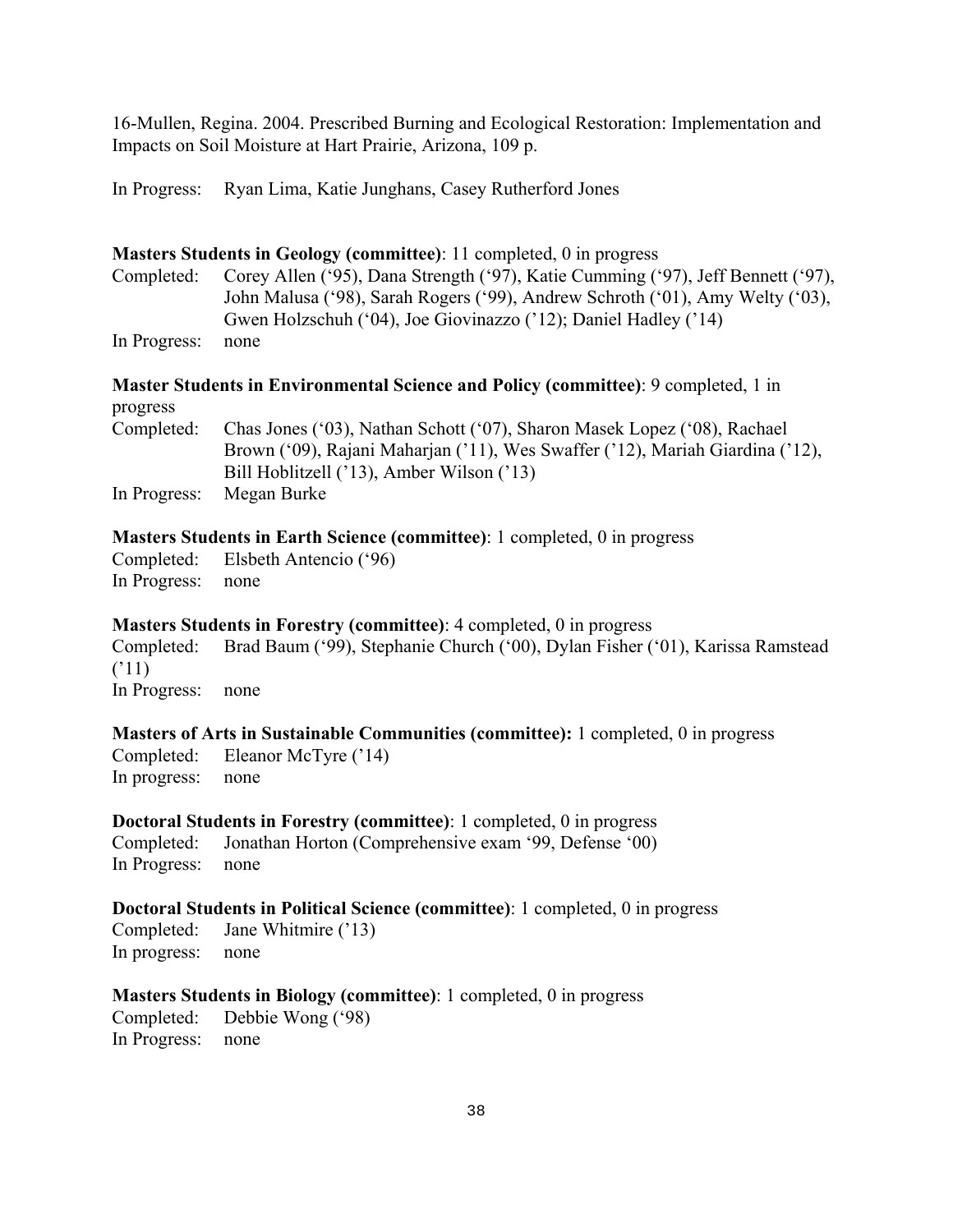### **Other Institutions: Masters Students in Biological Science** (external examiner): 1 completed University of Lethbridge, Alberta, Canada Completed: Karen Gill ('07)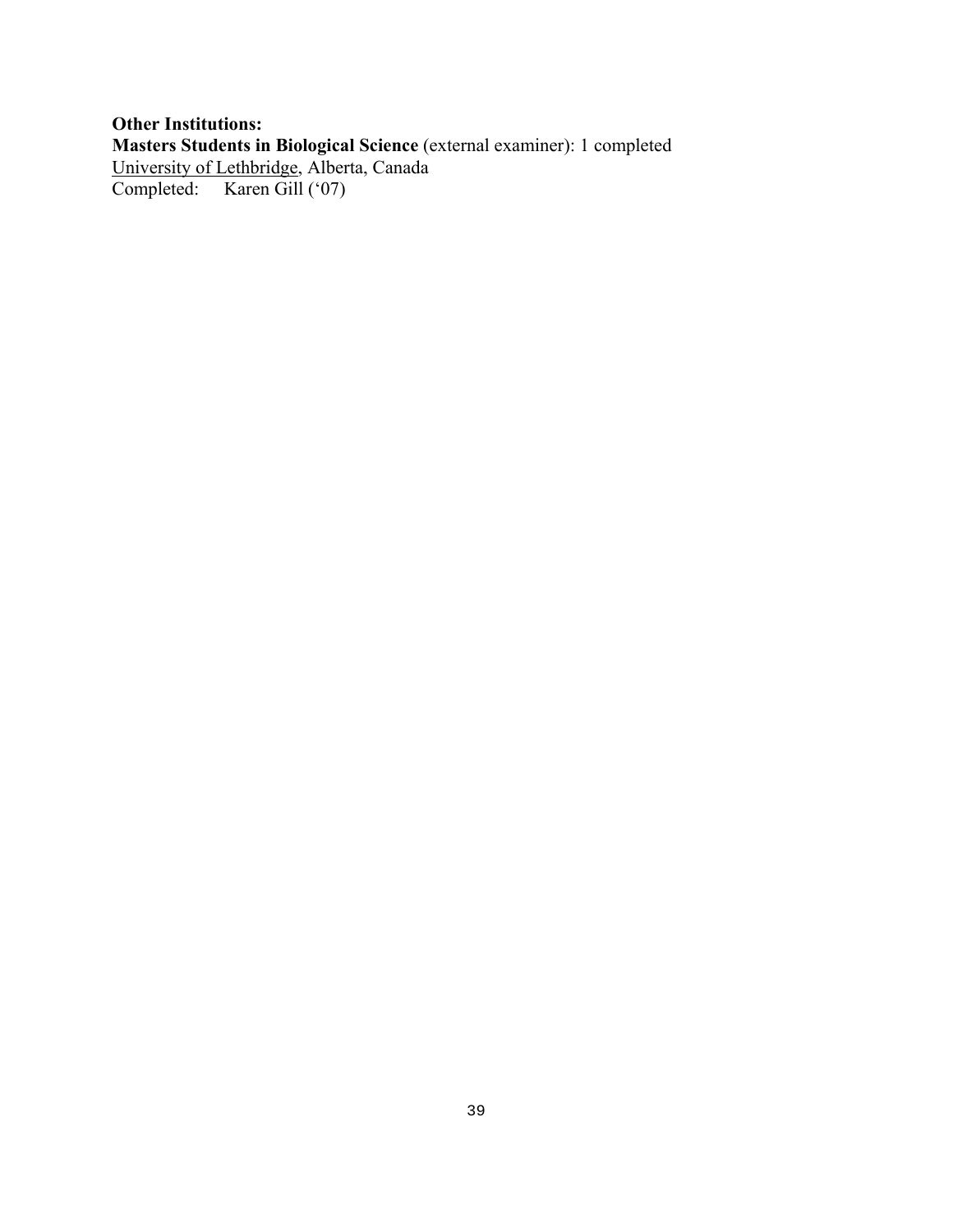#### **SENIOR THESIS/RESEARCH ADVISING:** 10 theses and 6 research projects completed

21-Garrett Erickson, 2015. Flow relations of Hoxworth Springs.

20-Rae Byars, 2015. A geologic inquiry of Upper Lake Mary's rising turbidity levels and the effects on the reservoir quality.

19-Garcia, Alex, 2014. Friends of the Rio de Flag internship, ENV408.

18-Tjaden, Savannah, 2014. Chloride mass balance study.

17-Harris, Spencer, 2014.

16-Coston, Natalie, 2010. Statistical examination of water data in the Coconino Plateau for use as sustainability indicators, 26, p.

15-Carr, Alden, 2010. Long-term hydrologic and vegetation monitoring of restoration in a highelevation, wet meadow: Hart Prairie, Arizona

14-Miller, Jacob, 2005. Temporal variability of isotopes in precipitation of the North Rim.

13-Patricia Pursell, 2005. Tree rings as a proxy for determining permanence of spring discharge at Hoxworth Springs, AZ, 10 p.

12-Joe Welch, 2001. Big Park wastewater disposition project, (supervised senior research).

11-Tower, Lisa, 2000. Baseflow of Oak Creek, West Clear Creek, and Wet Beaver Creek, (supervised ENV485/490 research).

10-Kennedy, Jeff, 2000. Channel incision and straightening on the Southern Colorado Plateau at Clover Spring, Arizona. 39 p. (co-advised with Diana Anderson, CESE)

9-Vanderbilt, Mark, 1998. Analysis of Southern Oscillation Influence on water levels in the Lake Mary and Woody Mountain aquifers (senior research project), 200 p.

8-Puhn, Ken, 1998. An analysis of sublimation in the Hart Prairie area of Arizona, 38 p.

7-Gavette, Matthew, 1997. Analysis and interpretation of well cuttings from the Flagstaff and Black Mesa areas, Arizona, 239 p.

6-Reymers, Vanessa J., 1997. Analysis and interpretation of a numerical model of the perched aquifer system at Hoxworth Springs, Coconino County, Arizona, 32 p.

5-Curry, Patrick J., 1997. Hydrological restoration of a high elevation watershed and associated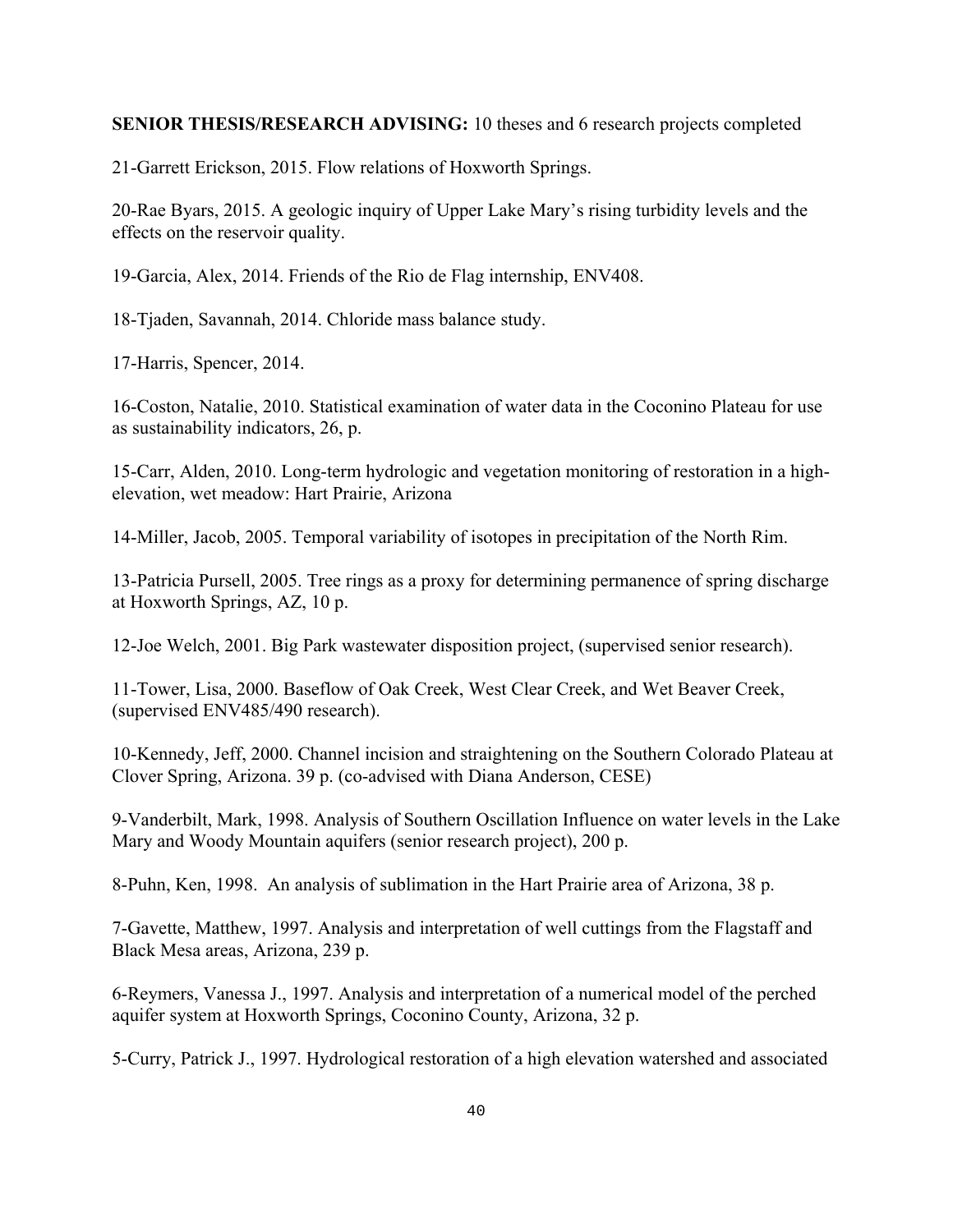riparian community Hart Prairie, Arizona, 48 p.

4-Kay, John T., 1997. Saturated and unsaturated flow of water through hydrocarbon contaminated soils, 78 p.

3-O'Brien, G. 1997. The effects of test beach/habitat building flows on hydraulic conductivity in the reattachment bar and return current channel at 55.5R mile on the Colorado River in Grand Canyon, 69 p.

2-Lee, Robert C.L., 1996. Characterization and spatial variability of hydraulic conductivity and soil texture in a seep dominated riparian community, Hart Prairie, Arizona.

1-Shetter, Timothy C., 1996. Analysis and interpretation of well cuttings from two deep water wells in Northern Arizona.

In Progress: Daniel Boggs, William Woods, Carl Thompson

#### **OTHER ADVISING**

Mentor for NSF REU student for 10 weeks in Summer 2004 related to Fossil Springs.

Mentor for NASA SHARP Plus summer program. Mentored gifted high school student (Nicholas Negrete) for 8 weeks in the summer of 1997.

#### **NOTEWORTHY ACCOMPLISHMENTS OF STUDENTS**

Vaden Aldridge, 2015 – Montgomery Prize in Geology Ryan Lima, 2015 – Wyss Scholar Katie Junghans, 2015 – Charles Avery AHS Intern Scholar Rae Byars, 2014 – Charles Avery AHS Intern Scholar Rae Byars, 2014 - Hooper Undergraduate Research Award Garrett Erickson, 2014 – Hooper Undergraduate Research Award Savannah Tjaden, 2014-2016 – EPA Growing Research Opportunities Fellowship (\$50,000) Victoria Stempniewicz, 2013 – WREP award (\$14,500) Clint Wyatt, 2012 – WREP award (\$4,000) Kyle Paffett, 2012 – WREP award (\$1,200) Chris Brown, 2008 - Watershed Research and Education Program Award, \$4,000 Chris Brown, 2008 - AGU student travel award, \$150 Chris Brown, 2008 - GSA Student Research Award, \$1,650 Megan Green, 2007 - Watershed Research Education Program Award, \$4,000. James Androwski, 2006 - AHS Scholarship, \$3,000 Daniel Timmons, 2006 - ARCS Scholarship, \$6,000 Daniel Timmons, 2006 - Watershed Research Education Program Award, \$4,000 Steve Rice, 2006 - GSA Student Research Award, \$900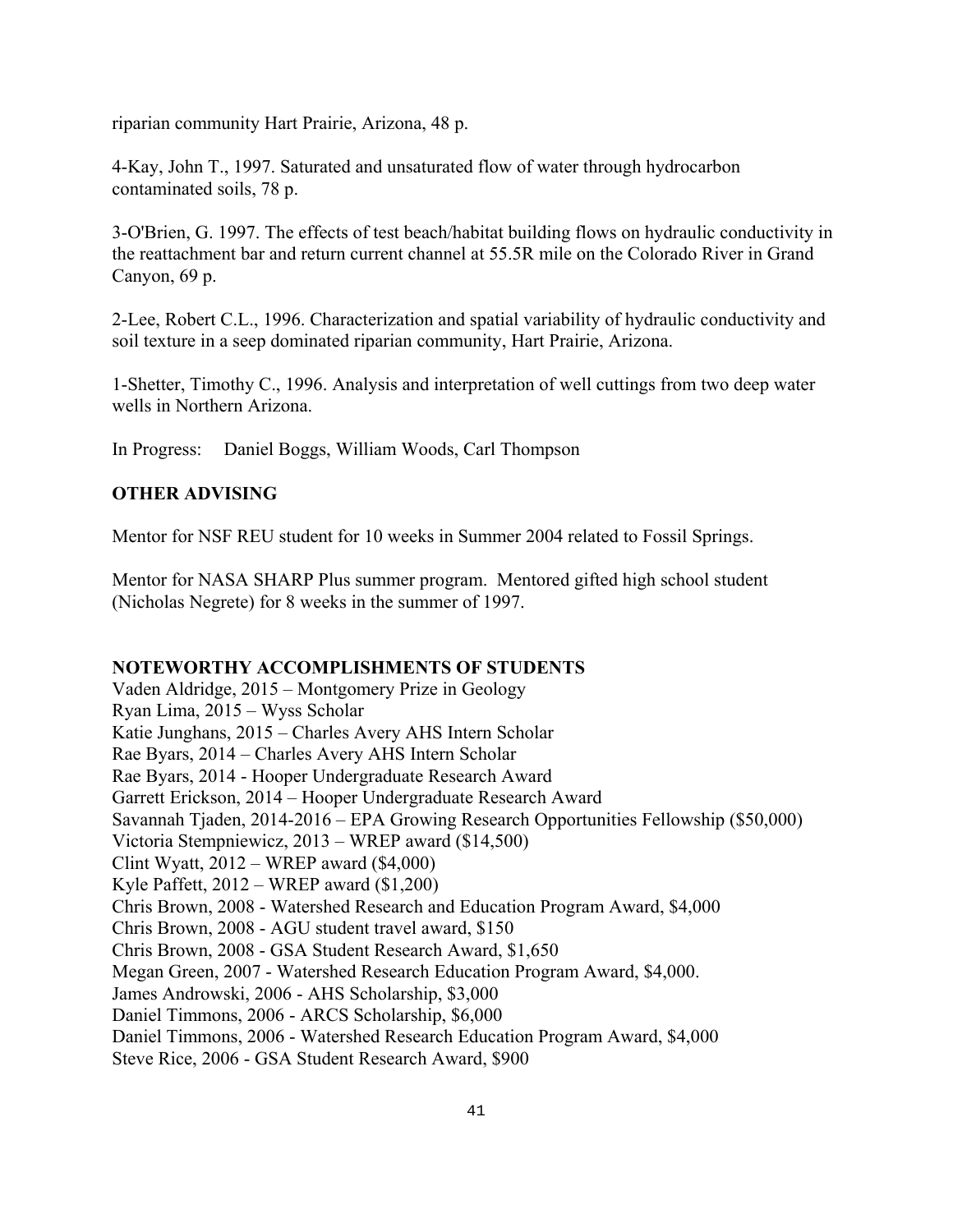Patricia Magowan, 2004 - AHS Halpenny Intern Jacob Miller, 2004 - Hooper Undergraduate Research Award Matt Fry, 2004, 2005 - Watershed Research and Education Program Student Award, \$3,000 Steve Flora, 2003 - Merriam-Powell Fellowship, \$6,126 Steve Flora, 2002 - Verde Watershed Research and Education Program Student Award, \$3,000 Lanya Ross, 2002 - Geological Society of America Student Research Award, \$1,300 Jeff Kennedy, 2000 - Hooper Undergraduate Research Award Sarah Kelly, 1998 - ARCS Scholarship, \$6,000 Betsy Gilbert, 1997 - Arizona Hydrological Society Scholarship, \$500 Betsy Gilbert, 1997 - ARCS Scholarship, \$6,000 Julie Wright, 1997 - Errol L. Montgomery Prize in Geology, \$1,000 Julie Wright, 1996 - ARCS Scholarship, \$6,000 Bill Petroutson, 1995 - Arizona Hydrological Society Scholarship, \$500 Stephan Dohm, 1995 - National Ground Water Association Student Fellowship, \$1,000 Stephan Dohm, 1994 - Arizona Hydrological Society Scholarship, \$500

#### **VISITING LECTURES**

- 2015 University of Texas-Austin
- 2014 Desert Research Institute, Reno, NV
- 2007 University of Edmonton; University of Calgary; University of Saskatoon
- 2002 University of Nevada-Las Vegas, Geology
- 2001 The College of Wooster, Dept. of Geology
- 2001 The Ohio State University, Dept. of Geological Sciences
- 2001 Illinois State Water Survey, Champaign-Urbana, Illinois
- 2001 University of Wisconsin-Madison, Dept. of Geology and Geophysics
- 2001 University of Minnesota, Dept. of Geology and Geophysics
- 2000 University of Arizona, Dept. of Hydrology and Water Resources
- 2000 University of New Mexico, Dept. of Geology
- 1999 California State University, Sacramento, Dept. of Geology
- 1998 University of Texas, Dept. of Geological Sciences

#### **INVITED LECTURES**

- 2015 Distinguished Lecturer, Edwards Aquifer Authority, San Antonio, TX
- 2013 El Dia del Agua, Keynote Presenter, University of Arizona
- 2011 University of Kentucky
- 2010 Little Colorado River Annual Watershed Conference, Show Low
- 2009 James Madison University
- 2008 Arizona Riparian Council Annual Meeting, Prescott, Arizona, Plenary speaker
- 2008 Climate and Deserts Workshop: Adaptive Management of Desert Ecosystems in a Changing Climate, Laughlin, Nevada.
- 2008 Joint Annual Meeting of the AZ/NM Chapter of the American Fisheries Society and the Arizona and New Mexico Chapters of the Wildlife Society, Prescott, Arizona, Plenary speaker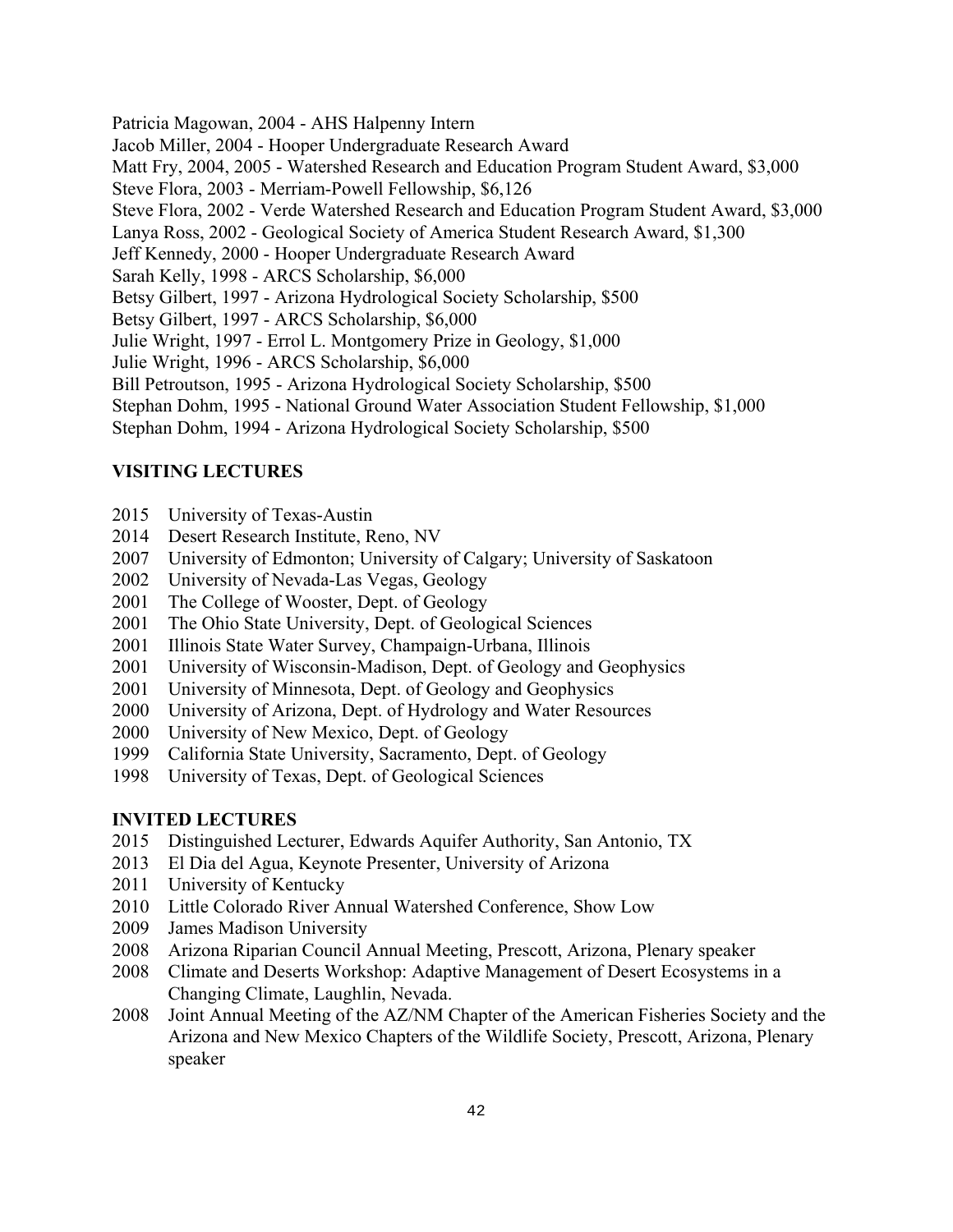- 2007 Trans-Boundary Water Policy Issues: The Western North American Region symposium, Calgary, Alberta, Canada, plenary speaker
- 2006 AHS Annual Symposium Plenary speaker on Verde River
- 2006 The Nature Conservancy Ecological Flows Workshop for Verde River
- 2001 Arizona Hydrological Society Annual Symposium Luncheon speaker
- 1997 Arizona State University, Dept. of Plant Biology,
- 1997 Arizona Hydrological Society Phoenix Chapter<br>1995 Arizona Hydrological Society Phoenix Chapter
- Arizona Hydrological Society Phoenix Chapter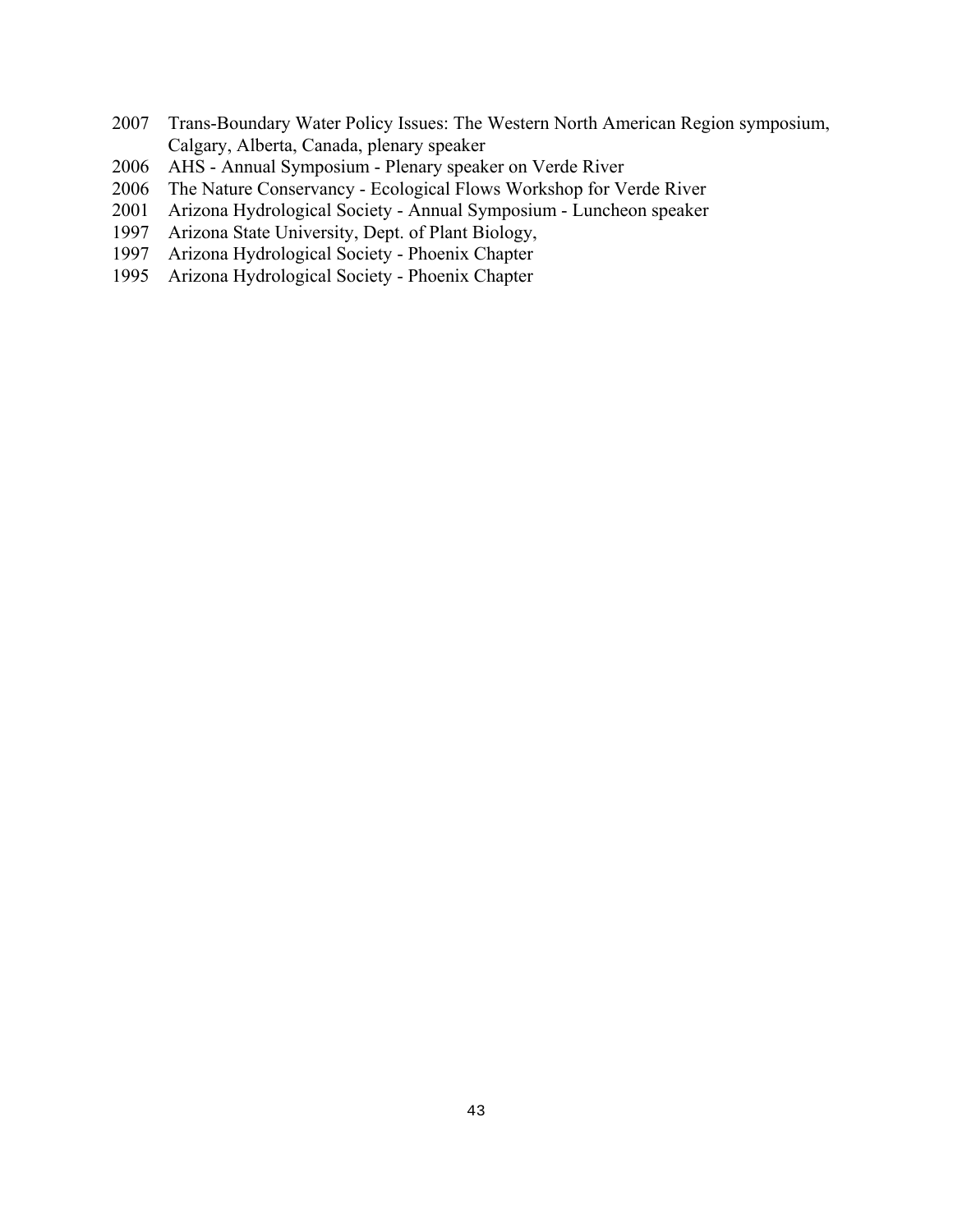## **SERVICE- Academic**

#### **School/Department**

| 2011-2013    | Coordinator for new SESES PhD program                                          |
|--------------|--------------------------------------------------------------------------------|
| 2008-2009    | Chair Alumni, Development and Marketing committee                              |
| 2006-2007    | Alumni coordinator (newsletter and alumni group meetings)                      |
| 2002-present | Invited and hosted Jahns Distinguished Lectures of the Association of          |
|              | <b>Engineering Geology</b>                                                     |
| 2002-2003    | Planning for Advisory Committee                                                |
| 2001-present | Geological Society of America Campus Representative                            |
| 2001-2007    | Flagstaff Earth Science Seminar Series coordinator                             |
| 2001-2004    | GIS and GeoWall committees                                                     |
| 1999-2000    | External relations committee (newsletters, development, river trip)            |
| 1997-1998    | Chair, Screening committee for Assistant Professor position in Geology and     |
|              | Environmental Sciences specializing in geomorphology, 68 applications, 2 hired |
| 1998-1999    | Undergraduate curriculum/Liberal Studies committee                             |
| 1995-1998    | Graduate Committee, reviewed 40 to 60 graduate applications per year           |
| 1999-2000    | <b>Graduate Committee</b>                                                      |
| 1995-1997    | Computer Committee, helped write successful grant proposal for new computer    |
|              | lab (1995/96)                                                                  |
| 1997-present | Invited and hosted National Ground Water Association Distinguished Darcy       |
|              | Lecturers                                                                      |
| 1995-present | Invited and hosted Birdsall Dreiss Distinguished Lecturers of the Hydrogeology |
|              | Division of the Geological Society of America                                  |
| 1997         | Presentation in Flagstaff Earth Science Seminar Series entitled The geology of |
|              | conservation: the physical science components of conservation science.         |
| 1996         | Organized a workshop in the Geology Department on remote sensing methods for   |
|              | finding water resources in the Flagstaff area.                                 |
| 1994-1995    | Undergraduate Committee                                                        |

## **College**

| 2003      | Seminar in Merriam-Powell Center for Environmental Research      |
|-----------|------------------------------------------------------------------|
| 2003      | GeoWall presentation to College Computing seminar series         |
| 2001-2002 | College curriculum committee                                     |
| 1999-2000 | College representative on Campus-Wide ad-hoc GIS subcommittee    |
| 1998      | Served on a grade appeal committee                               |
| 1996-1999 | Marshall for three commencements and Reader for one commencement |

## **University**

| 2005-2007 | Made posters for and attended annual Arizona Legislature Water Expo in Phoenix |
|-----------|--------------------------------------------------------------------------------|
| 2005-2009 | NAU Water Coordinator for Arizona Water Institute                              |
| 2003-2004 | Director, NAU Water Collaborative                                              |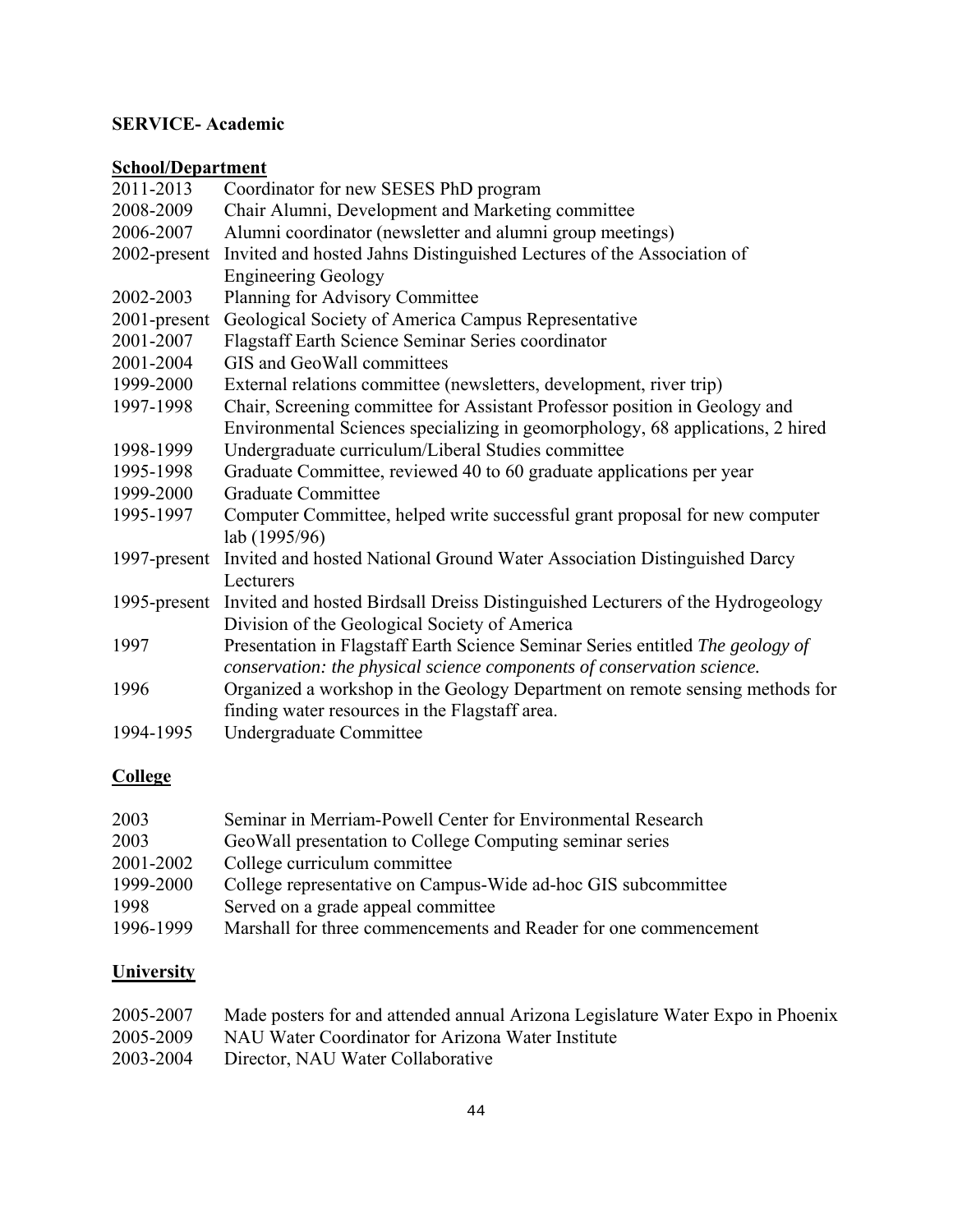| 2004      | Board of Directors, Consortium of Universities for Advancement of Hydrological                                                                     |
|-----------|----------------------------------------------------------------------------------------------------------------------------------------------------|
|           | Sciences, Inc.                                                                                                                                     |
| 2005-2007 | Advisory Board, GeoSpatial Research and Information Lab NAU (GRAIL)                                                                                |
| 2002-2007 | Advisory Board, Merriam-Powell Center for Environmental Research                                                                                   |
| 2001-2008 | Advisory Board, Watershed Research and Education Program                                                                                           |
| 2000-2001 | Co-coordinator of Verde Watershed Research and Education Program in Center                                                                         |
|           | for Sustainable Environments at NAU                                                                                                                |
| 2000      | Gave 2-hour presentation to 15 high school, Native Americans for Earth Circles<br><b>Environmental Conference</b>                                  |
| 1999-2000 | Member planning committee for Salt River Project Centennial gift                                                                                   |
| 1999-2000 | Planned, developed, reviewed, and assessed new Colloquium curriculum for new                                                                       |
|           | Liberal Studies Program and taught new UC101 course.                                                                                               |
| 1999-2000 | Member Center for Environmental Sustainability Outreach/Development                                                                                |
|           | Committee                                                                                                                                          |
| 1998-2000 | Liberal Studies Council member, reviewed 100s of syllabi, participated in many                                                                     |
|           | discussions related to the new Liberal Studies curriculum (met 2 to 4 hrs/week)                                                                    |
| 1998      | Resource expert, Ponderosa Group workshop, one of 4 experts to present research                                                                    |
|           | information and to facilitate discussions among 20 NAU faculty on incorporating                                                                    |
|           | principles of sustainability into the curriculum.                                                                                                  |
| 1996-2000 | Member, Planning Committee for Ponderosa Group, a University-wide group                                                                            |
|           | committed to incorporating principles of sustainability into curriculum.                                                                           |
| 1996-1997 | Member, Planning Committee for five-day workshop for university educators<br>entitled "Southwest Institute for Sustainability in Higher Education" |
|           |                                                                                                                                                    |

## **SERVICE- Professional**

## **National/international professional societies**

| 2014-2015       | Second-Vice Chair, Hydrogeology Division, Geological Society of America<br>(elected)                                                                |
|-----------------|-----------------------------------------------------------------------------------------------------------------------------------------------------|
| 2013            | Emcee. 2013. Restoration Investment Strategies for Arizona's Forests and<br>Watersheds Workshop, October 3 and 4, Scottsdale, AZ                    |
| 2011            | Co-convened session "Springs as sites of dynamic physical, geochemical, and<br>ecological processes", GSA 2011 Annual meeting in Minneapolis        |
| $2011$ -present | Desert Landscape Conservation Cooperative Science Working Group                                                                                     |
| 2009            | Co-convened session "Importance of groundwater-surface water interactions for<br>sustainability of river systems, NGWA Ground Water Summit, Tucson. |
| 2008            | Mid-Career Faculty Issues: Mapping Your Career, luncheon panel discussion at<br>2008 GSA Annual meeting                                             |
| 2008-2009       | Organizing Committee, National Ground Water Assoc, 2009 Tucson Summit                                                                               |
| 2007-2011       | Editorial Board, <i>Environmental And Engineering Geoscience</i> (GSA rep)                                                                          |
| 2007            | Developed short course for NGWA Ground Water Summit in Albuquerque                                                                                  |
| 2006            | Convened theme session "Emerging and Innovative Approaches to Groundwater"<br>Modeling" GSA annual meeting in Philadelphia                          |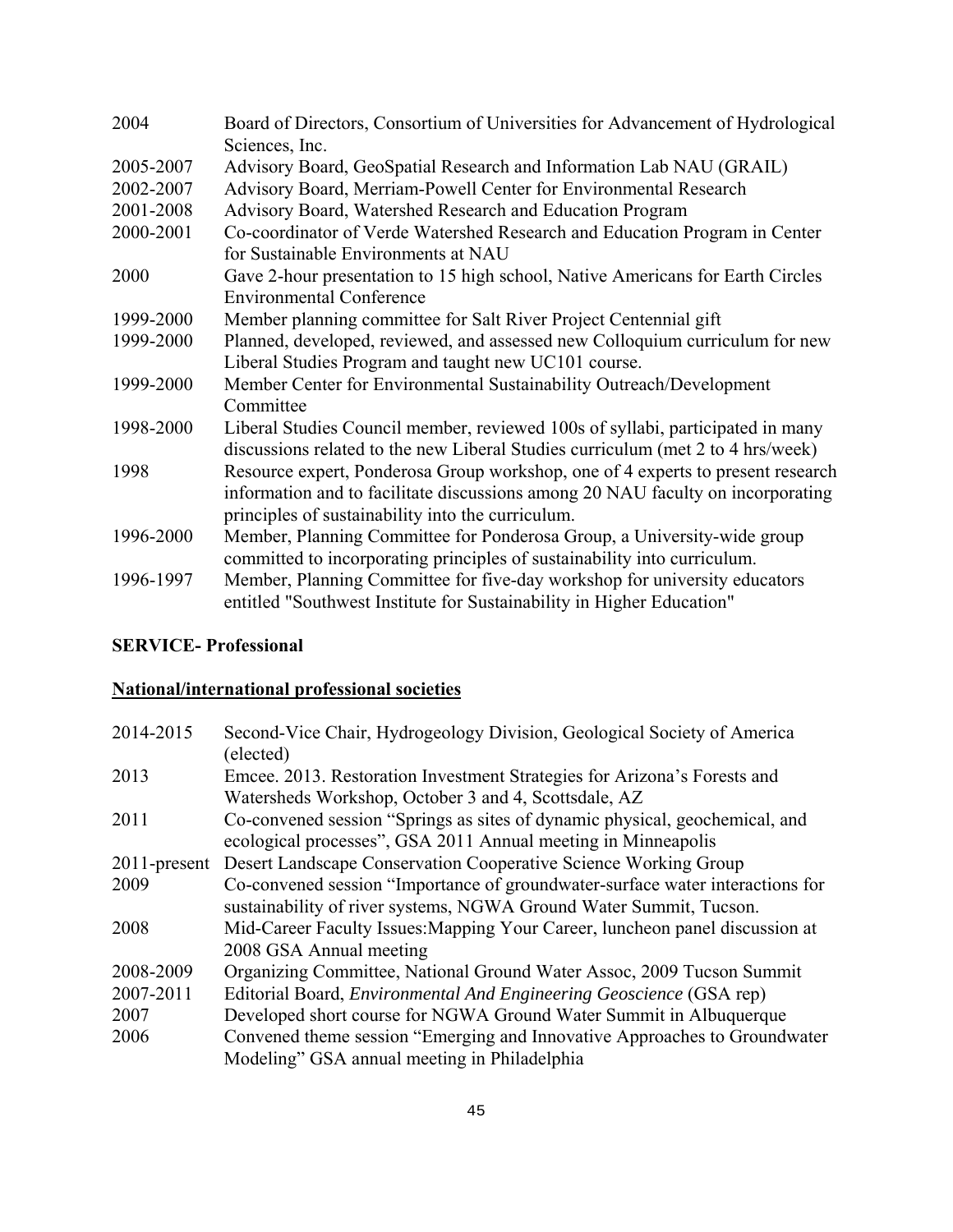| 2005      | Developed short course for GSA annual meeting in Salt Lake City on springs                                                                                                                                     |
|-----------|----------------------------------------------------------------------------------------------------------------------------------------------------------------------------------------------------------------|
| 2002-2007 | Associate Editor for <i>Environmental &amp; Engineering Geoscience</i>                                                                                                                                         |
| 2003      | Created and co-organized theme session on Springs for GSA meeting in Seattle                                                                                                                                   |
| 2001-2003 | GSA Hydrogeology Division Distinguished Service Award Committee (Chair in<br>2002 and 2003)                                                                                                                    |
| 2000      | Created and organized theme session for annual GSA meeting in Reno entitled<br>"Restoring and Sustaining Aquifers for their In-Situ Values"                                                                    |
| 1998      | Created and organized theme session for annual Geological Society of America<br>meeting in Toronto entitled "Ground-Water Sustainability".                                                                     |
| 1997      | Co-organized and co-lead 2-day workshop for Historically Black Colleges and<br>Universities/Minorities Consortium related to 3 Environmental Science courses<br>developed at NAU and Clark Atlanta University. |
| 1997      | Created and organized theme session for annual Geological Society of America<br>meeting in Salt Lake City entitled "Conservation Geology: Restoring and<br>Maintaining Earth's Ecosystems".                    |

## **Local/state/regional professional societies**

|              | 2011-present Desert Landscape Conservation Cooperative, Science Working Group and |
|--------------|-----------------------------------------------------------------------------------|
|              | Critical Management Question team (annual 2-day in person meeting, monthly        |
|              | teleconference).                                                                  |
| 2010-2011    | Planning committee for 2011 Arizona Hydrological Society symposium                |
| 2010         | Co-led Flagstaff area field trip for Arizona Hydrological Society with R. Holm    |
| 2009-2014    | Member of the Technical Working Group of the Central Yavapai Highlands            |
|              | Water Resources Management Study (monthly meetings)                               |
| 2009         | Organized and moderated discussion session at AHS Symposium in Scottsdale on      |
|              | Future of Earth Sciences at Arizona's Universities with ASU and UA                |
| 2008         | Organized two field trips for joint AHS AIPG meetings in Flagstaff                |
| 2007-2014    | Appointed member of Technical Advisory Committee of the Yavapai Water             |
|              | Advisory Council (monthly meetings)                                               |
| 2006-2008    | Member peer review panel for USGS Northern Arizona regional model                 |
| 2006         | Organized short course and theme session for Rocky Mountain section GSA           |
| 2005         | Organized field trip for 2005 AHS Symposium                                       |
| 2004-2005    | Member planning committee for 2005 AHS Symposium                                  |
| 2001-2002    | Member planning committee for 2002 AHS Symposium                                  |
| 2002         | Coordinated and led Flagstaff Water Supply field trip for AHS Symposium           |
| 2001         | Co-coordinator of Verde Watershed Symposium and Field Trip to Verde               |
|              | Headwaters                                                                        |
| 2000-present | Member of Technical Advisory Committee of the Coconino Plateau Water              |
|              | Advisory Council (monthly meetings).                                              |
| 2000-2001    | Member planning committee and editor of proceedings volume for Coconino           |
|              | Plateau Hydrology Workshop, $1\frac{1}{2}$ day technical workshop held at NAU to  |
|              | discuss Grand Canyon Hydrology, edited proceedings volume                         |
| 2000-2006    | Arizona Water Resources Research Center Advisory Council, met twice a year,       |
|              |                                                                                   |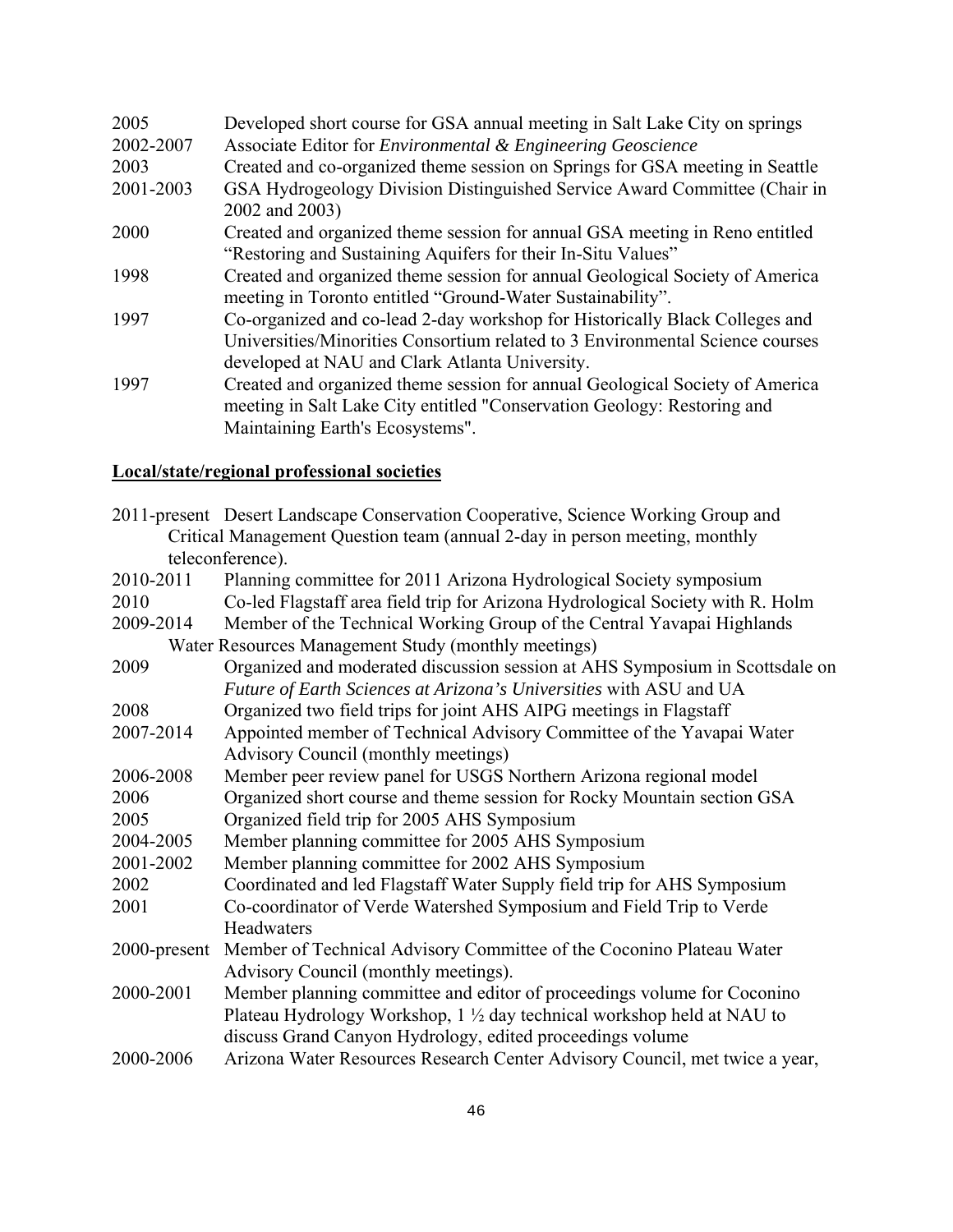|           | reviewed about 10 grant proposals per year                                        |
|-----------|-----------------------------------------------------------------------------------|
| 1999      | Member planning committee for 1999 Arizona Hydrological Society Symposium         |
|           | (participated in biweekly 1-2 hour conference calls for 3 months)                 |
| 1999      | Led field trip for Commissioners of the Arizona Water Protection Fund to Hart     |
|           | Prairie                                                                           |
| 1999      | Organized and managed first AHS-Flagstaff Chapter Internship, awarded \$2,000     |
|           | to one student and coordinated 240 hours of work.                                 |
| 1999      | Organizer and co-leader for field trip of the Arizona Riparian Council annual     |
|           | meeting to Hoxworth Springs and Hart Prairie.                                     |
| 1997-1998 | Organized and led field trip and chaired theme session for 1998 Rocky Mountain    |
|           | Section meeting of GSA in Flagstaff.                                              |
| 1995-1999 | President, Flagstaff Chapter of the Arizona Hydrological Society, coordinated     |
|           | monthly activities for over 30 members of local chapter.                          |
| 1997-1999 | Vice-President, State Corporate Board, Arizona Hydrological Society.              |
| 1995-1999 | Member, Corporate Board of Arizona Hydrological Society, 9 member state-          |
|           | wide board to manage the society, met quarterly.                                  |
| 1997      | Co-Leader for 35 person Arizona Hydrogeological Society Hydrology/Geology         |
|           | Bus tour of Verde Valley, Flagstaff area, and Payson area.                        |
| 1997      | Participated in workshop with 30+ experts in Arizona to develop riparian area     |
|           | rapid assessment program                                                          |
| 1997      | Co-coordinated field trip to Camp Navajo, Bellemont, Arizona, for Flagstaff       |
|           | Chapter of the Arizona Hydrological Society                                       |
| 1997      | Participated in scientific review panel to address comments submitted to USFS     |
|           | about the Tusayan Growth Draft Environmental Impact Statement                     |
| 1995-1996 | Co-Chair, 9th Annual Symposium of the Arizona Hydrological Society, over 70       |
|           | presentations over two days with 250 in attendance and a \$45,000 budget,         |
|           | organized a one day field trip                                                    |
| 1996      | Participated an all-day workshop with 30 other experts in Tucson for establishing |
|           | riparian research priorities.                                                     |
| 1996      | Participated in workshops for the development of monitoring and research          |
|           | programming for the Grand Canyon Monitoring and Research Center.                  |

## **Journal/book/other reviewer**

| 2015    | Hydrogeology journal (2), Environmental Management, Journal Arid Environs |
|---------|---------------------------------------------------------------------------|
| 2013    | Ground Water (2), Journal Arid Environments                               |
| 2012    | Reviewed manuscript for <i>Environmental &amp; Engineering Geoscience</i> |
| 2012    | Reviewed book chapter for volume on Great Artesian Basin, Australia       |
| 2012    | Served on NSF review panel, lead reviewer for 14 proposals, scribe for 4  |
| 2012    | Reviewed 2 manuscripts for journal Ground Water                           |
| 2011(b) | Reviewed manuscript for journal Ground Water                              |
| 2011    | Reviewed manuscript for journal Ground Water                              |
| 2011    | Reviewed NPS Mojave Network Carbonate and Valley Fill Aquifer Springs     |
|         | <b>Monitoring Protocols</b>                                               |
|         |                                                                           |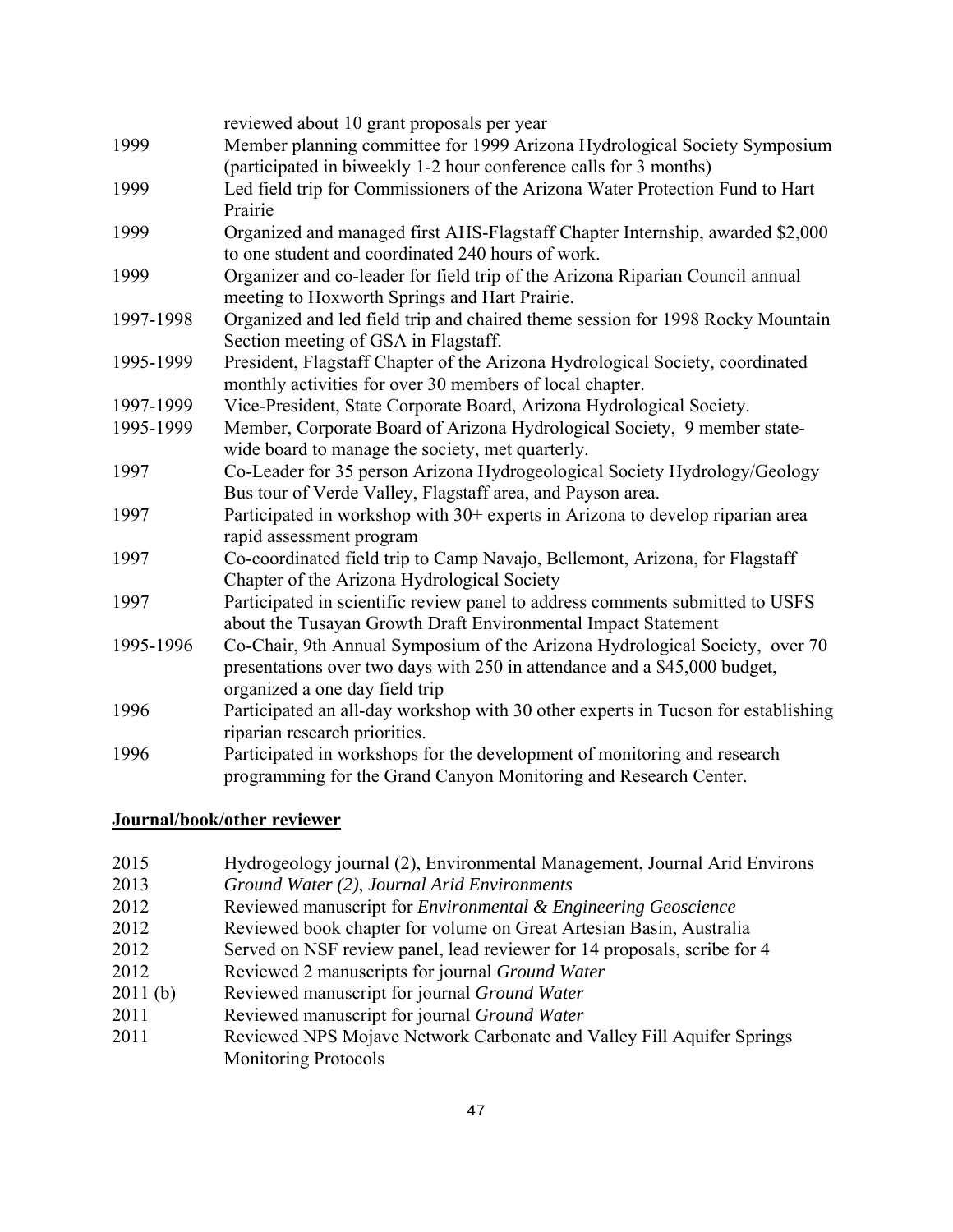| 2010    | Reviewed USFS National Ground Water Dependent Ecosystems Protocols                |
|---------|-----------------------------------------------------------------------------------|
| 2010    | Reviewed Northern Arizona Regional Groundwater Flow Model Scientific              |
|         | Investigations Report for USGS $(180 \text{ pages} + 33 \text{ figures})$         |
| 2009(b) | Reviewed manuscript for journal Ground Water                                      |
| 2009(b) | Reviewed manuscript for Environmental Research Letters                            |
| 2009    | Reviewed manuscript for Hydrogeology Journal                                      |
| 2009    | Reviewed manuscript for GSA Bulletin                                              |
| 2008(b) | Reviewed manuscript for journal Ground Water                                      |
| 2008    | Reviewed book proposal for Univ. Arizona Press                                    |
| 2008    | Reviewed manuscript for Environmental & Engineering Geoscience                    |
| 2008    | Reviewed manuscript for Hydrogeology Journal                                      |
| 2007    | Reviewed manuscript for Water Resources Research                                  |
| 2006    | Reviewed manuscript for <i>Environmental &amp; Engineering Geoscience</i>         |
| 2006    | Reviewed manuscript for Water Resources Research                                  |
| 2006    | Reviewed 1 chapter for text book                                                  |
| 2005    | Reviewed manuscript for Trans. Am. Soc. Ag. Engineering                           |
| 2005    | Reviewed 3 chapters of book Visualizing Physical Geology                          |
| 2005    | Reviewed manuscript for Vadose Zone Journal                                       |
| 2005    | Reviewed manuscript for Water Resources Research                                  |
| 2004    | Reviewed manuscript for Environmental Management                                  |
| 2004    | Reviewed manuscript for 7 <sup>th</sup> Biennial Conference Colorado Plateau      |
| 2004    | Reviewed manuscript for Earth, Planets and Space                                  |
| 2004    | Reviewed manuscript for Hydrogeology Journal                                      |
| 2004    | Reviewed two manuscripts for Environmental & Engineering Geoscience               |
| 2003    | Reviewed manuscript for USGS prior to submittal to <i>Hydrogeology</i>            |
| 2003    | Reviewed manuscript for Environmental & Engineering Geoscience                    |
| 2003    | Reviewed manuscript for Hydrogeology Journal                                      |
| 2002    | Reviewed manuscript for journal Ecological Applications                           |
| 2002    | Reviewed manuscript for journal Ecoscience, ECO-2526                              |
| 2002    | Reviewed manuscript for Proceedings volume of Colorado Plateau Biennial           |
|         | Symposium                                                                         |
| 2002    | Reviewed tenure and promotion file for peer at another university                 |
| 2002    | Reviewed manuscript for <i>Environmental and Engineering Geoscience</i>           |
| 2002    | Reviewed chapter for <i>Ecological Restoration of Southwestern Ponderosa Pine</i> |
|         | Forests book                                                                      |
| 2001    | Reviewed manuscript for J. of Hydrology                                           |
| 1998    | Diary reviewer for book Environmental Geology: An Earth Systems Science           |
|         | Approach                                                                          |
| 1998    | Reviewed manuscript for USDA National Soil Tilth Lab for submission to JEQ        |
| 1998    | Reviewed the book Perspectives on Sustainable Development of Water Resources      |
|         | in Kansas for the journal Geotimes.                                               |
| 1998    | Reviewed manuscripts WR98-203 and WR98-204 for the journal Water                  |
|         | Resources Research                                                                |
| 1998    | Reviewed a book proposal for W.H. Freeman and Co. Publishers                      |
|         |                                                                                   |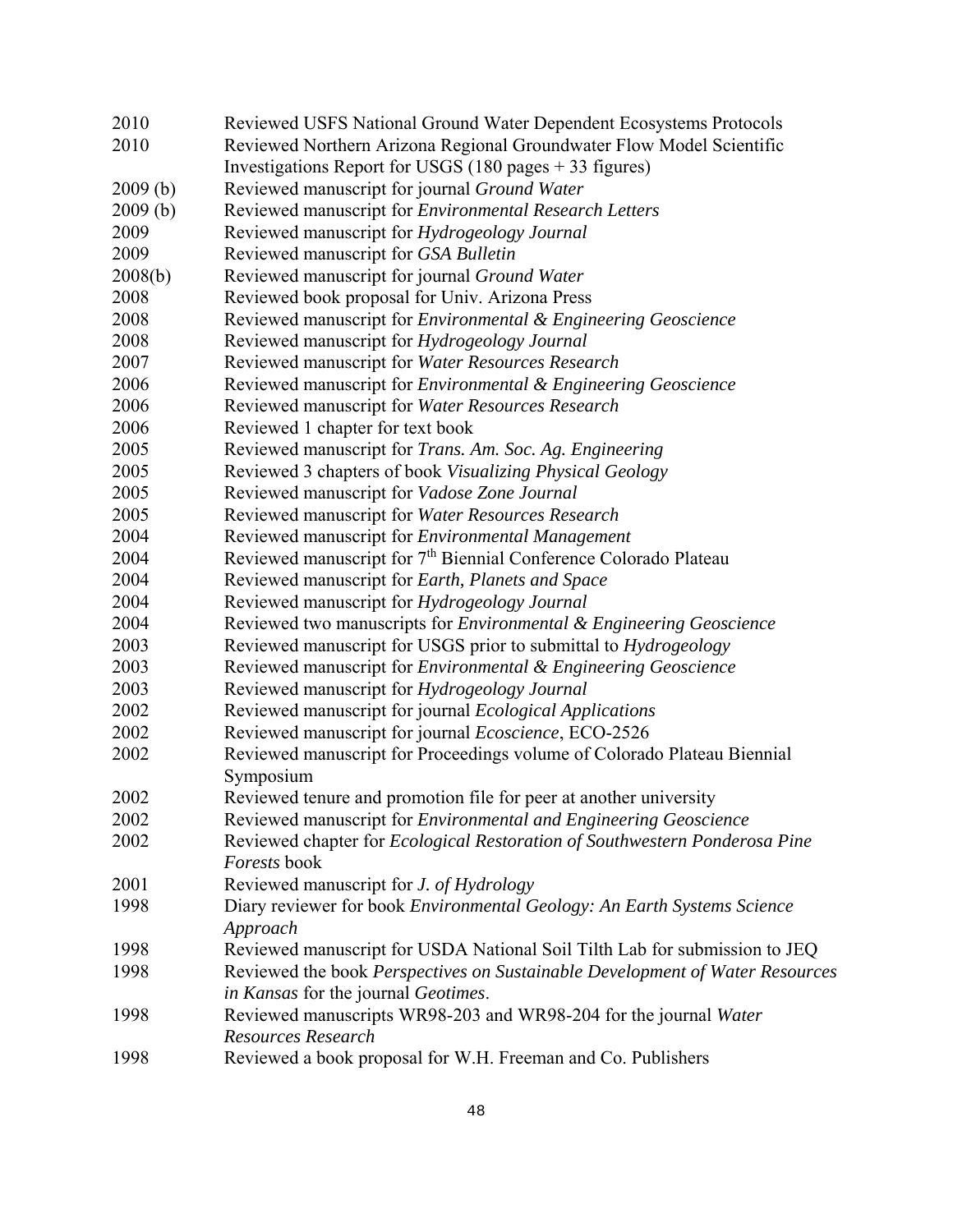| 1998 | Reviewed the book <i>Applied Ground-Water Hydrology and Well Hydraulics</i> for |
|------|---------------------------------------------------------------------------------|
|      | the journal <i>Ground Water</i>                                                 |
| 1998 | Reviewed manuscript Q98-39 for the <i>Journal of Environmental Quality</i>      |
| 1996 | Reviewed journal article for <i>Contaminant Hydrology</i>                       |

#### **Grant proposal reviewer**

| 2015    | NSF proposal $x$ 2                                                         |
|---------|----------------------------------------------------------------------------|
| 2014    | NSF proposal                                                               |
| 2013    | Reviewed one NSF proposal. Wisconsin Water Resources Institute proposal    |
| 2012    | NSF Water Sustainability and Climate panel reviewer (14 proposals)         |
| 2010&11 | Reviewed Great Lakes Fish and Wildlife Restoration Act Proposal            |
| 2009    | Reviewed Wisconsin Water Resources Institute proposal                      |
| 2008    | Reviewed Southern Nevada Agency Partnership proposal                       |
| 2007    | Reviewed one NSF Environmental Sustainability proposal                     |
| 2007    | Reviewed 12 Canon National Parks Science Scholars proposals for AAAS       |
| 2006    | Reviewed one NSF Earth Sciences proposal                                   |
| 2006    | Reviewed 6 Canon National Parks Science Scholars proposals for AAAS        |
| 2001    | Reviewed one NSF proposal                                                  |
| 2000    | Reviewed one NSF proposal                                                  |
| 2000    | Reviewed one Coop. Inst. for Coastal and Estuarine Environ. Tech. proposal |
| 1999    | Reviewed two NSF proposals                                                 |
| 1998    | Reviewed one NSF proposal                                                  |
| 1997    | Reviewed two NSF proposals                                                 |

1997 Reviewed two American Chemical Society proposals.

#### **SERVICE – Community/Outreach**

| 2014 | Two Presentations to Friends of the Rio de Flag |  |
|------|-------------------------------------------------|--|
|------|-------------------------------------------------|--|

- 2014 Expert for Friends of Rio de Flag Panel "Water Works IV"
- 2013 Expert for City of Flagstaff workshop: Creating performance appraisal actions
- and measures for climate change resiliency and preparedness study
- 2013 Decision Center for a Desert City Water/Climate Briefing ASU
- 2013 Flagstaff Leadership Program Sustainability Day presentation on water
- 2012-2013 Flagstaff Forest Restoration Steering Committee (City of Flagstaff)
- 2011-2014 Board member of Friends of Rio de Flag (monthly meetings)
- 2011 Guest speaker on field trip to Hart Prairie on water and fire for National Sc7ience Writers Association Field Trip
- 2011 Panel discussion at ASU-GIOS on Climate Change and Arizona: Current Knowledge and future collaborations among the state universities
- 2011 Coconino County Parks Science Advisory Committee
- 1997 Provided information for KNAU series on water issues in Northern Arizona
- 1997 Presented talk entitled "How much water for Flagstaff?" at Flagstaff Science Issues day of the Flagstaff leadership program to 40 leaders in Flagstaff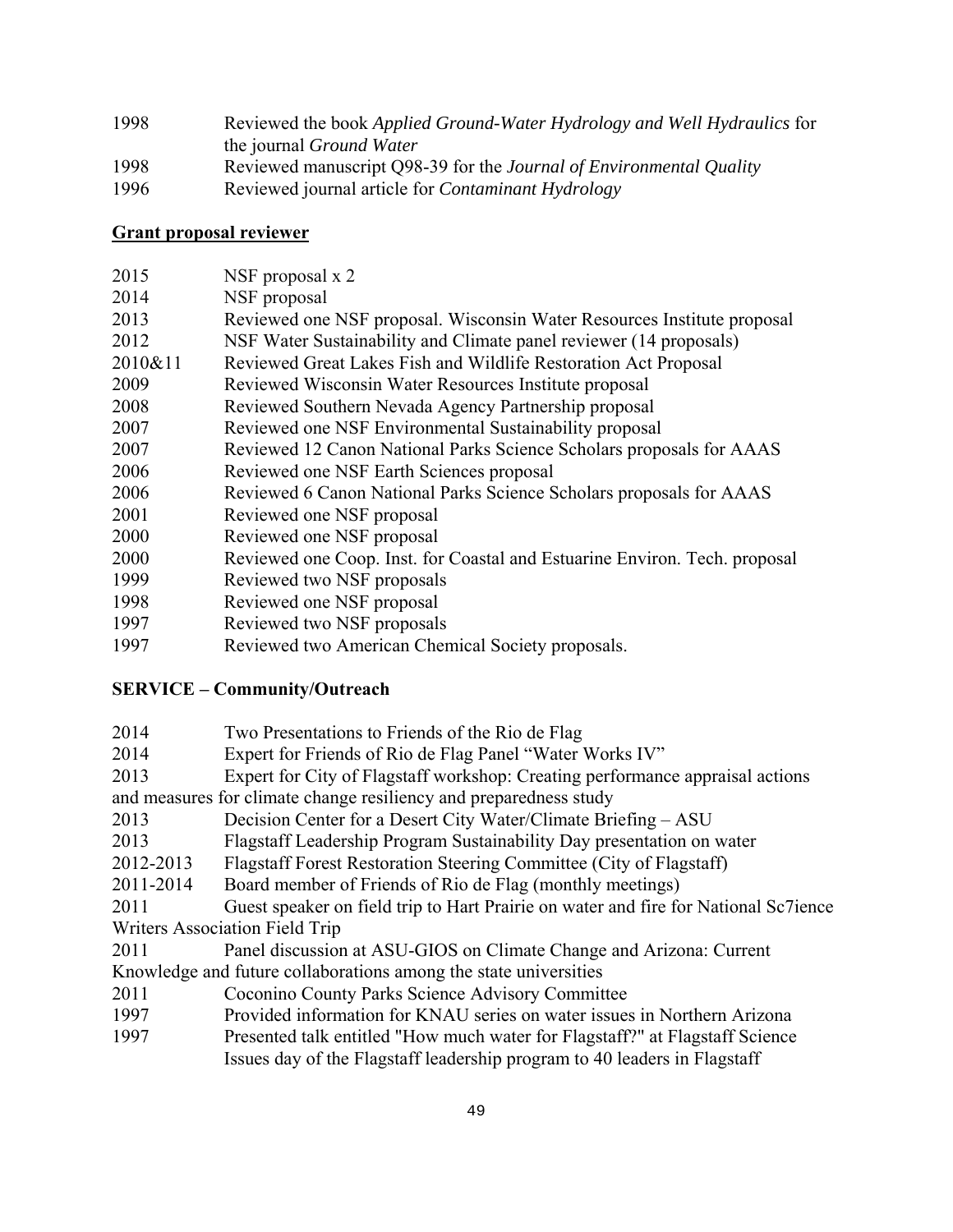| 1997      | Wrote letter to editor of Arizona Daily Sun concerning Canyon Forest Village        |
|-----------|-------------------------------------------------------------------------------------|
|           | Growth Draft Environmental Impact Statement                                         |
| 1997      | Wrote 6 page comment letter to Kaibab National Forest concerning Canyon             |
|           | Forest Village Growth Draft Environmental Impact Statement                          |
| 1997      | Co-led field trip at Hart Prairie Preserve as part of Flagstaff Festival of Science |
| 1997      | Co-coordinated with the Grand Canyon Trust a public forum on ground-water           |
|           | issues related to the Tusayan Growth Environmental Impact                           |
| 1995-1997 | Coordinated volunteer work days at The Nature Conservancy preserve for              |
|           | hydrological restoration                                                            |
| 1996      | Presented talk entitled "Springs, Seeps, and Shallow Ground Water" for over 100     |
|           | persons at Flagstaff Festival of Science.                                           |
| 1996      | Participated in NAU on the Move video related to research at Hart Prairie           |
| 1996      | Appeared on evening news segments on channels 3 and 5 in Phoenix related to         |
|           | research at Hart Prairie                                                            |
|           |                                                                                     |

# **Testimony**

| 2010 | Provided written and oral testimony for Congressional Subcommittee on National |
|------|--------------------------------------------------------------------------------|
|      | Parks, Forests and Public Lands and the Subcommittee on Water and Power of     |
|      | the Committee on Natural Resources for panel "On the Edge: Challenges Facing"  |
|      | Grand Canyon National Park", Shrine of the Ages, Grand Canyon                  |
| 2009 | Testified for ADWR Administrative Review Hearing regarding Assured Water       |

| ZUUY | Testified for ADWK Administrative Review Hearing regarding Assured W |
|------|----------------------------------------------------------------------|
|      | Supply Designation for Big Chino aquifer, Prescott, AZ.              |